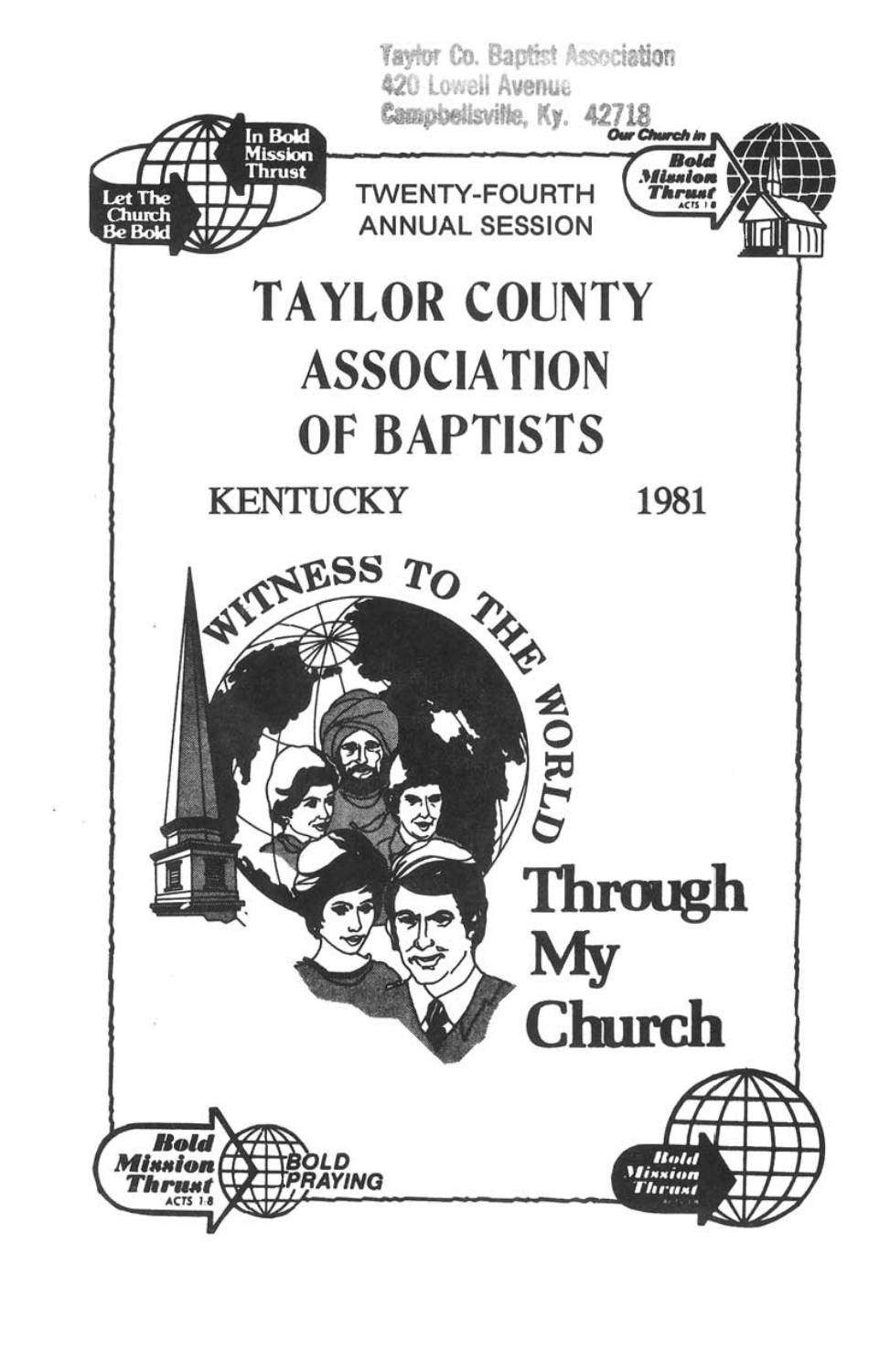



### OF THE

# **TAYLOR COUNTY ASSOCIATION OF BAPTISTS**

**TWENTY-FOURTH ANNUAL SESSION** 

held with

PITMAN VALLEY BAPTIST CHURCH

Monday, September 14, 1981, 7:00 P.M.

#### **SALEM BAPTIST CHURCH**

Tuesday, September 15, 1981, 4:00 P.M. and 7:15 P.M.

The Taylor County Association of Baptists will meet with **Friendship Baptist Church** Monday, September 13, 1982, 7:00 P.M. and **Lowell Avenue Baptist Church** Tuesday, September 14, 1982, 4:00 P.M. and 7:00 P.M.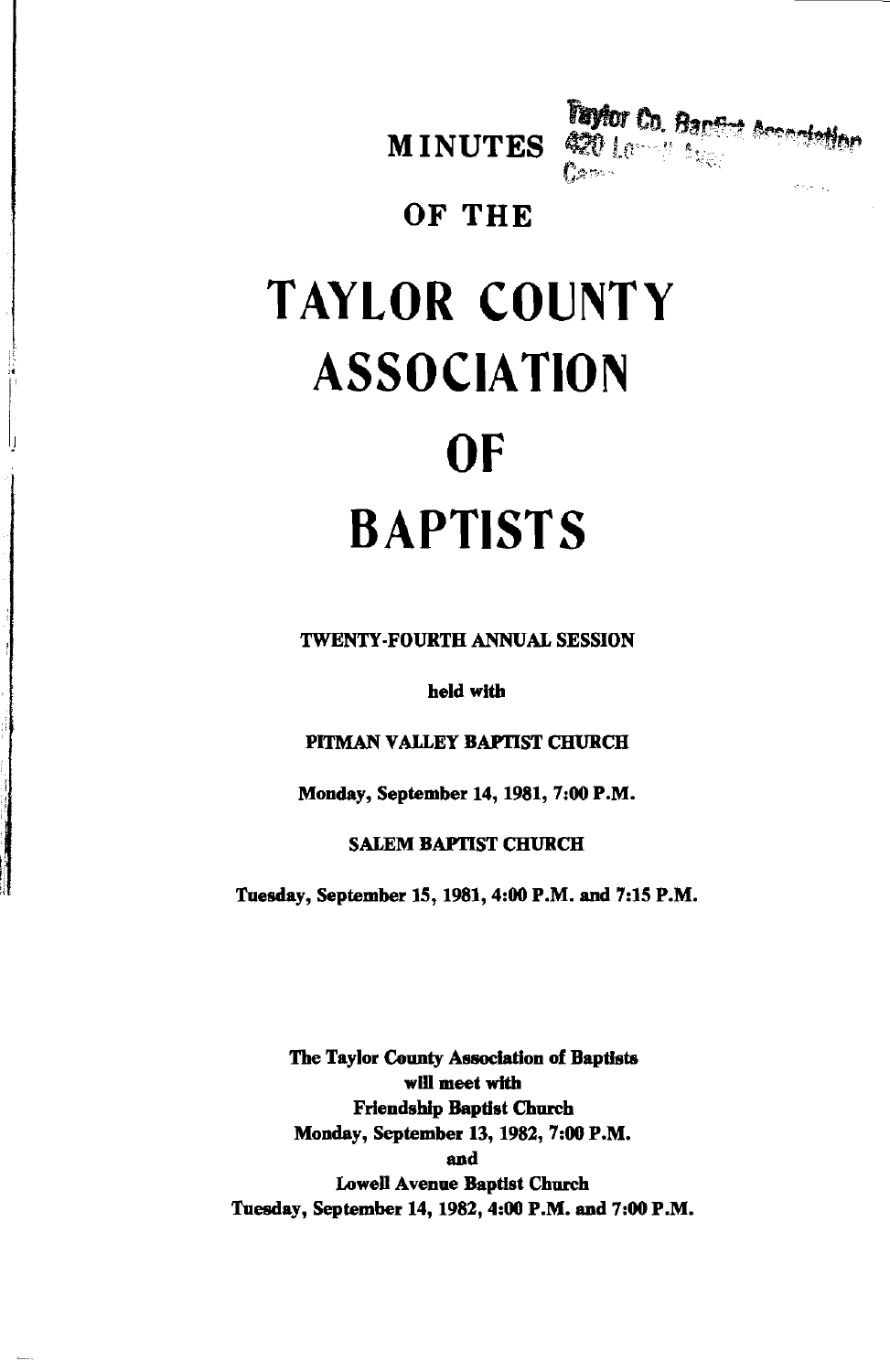# **Table of Contents**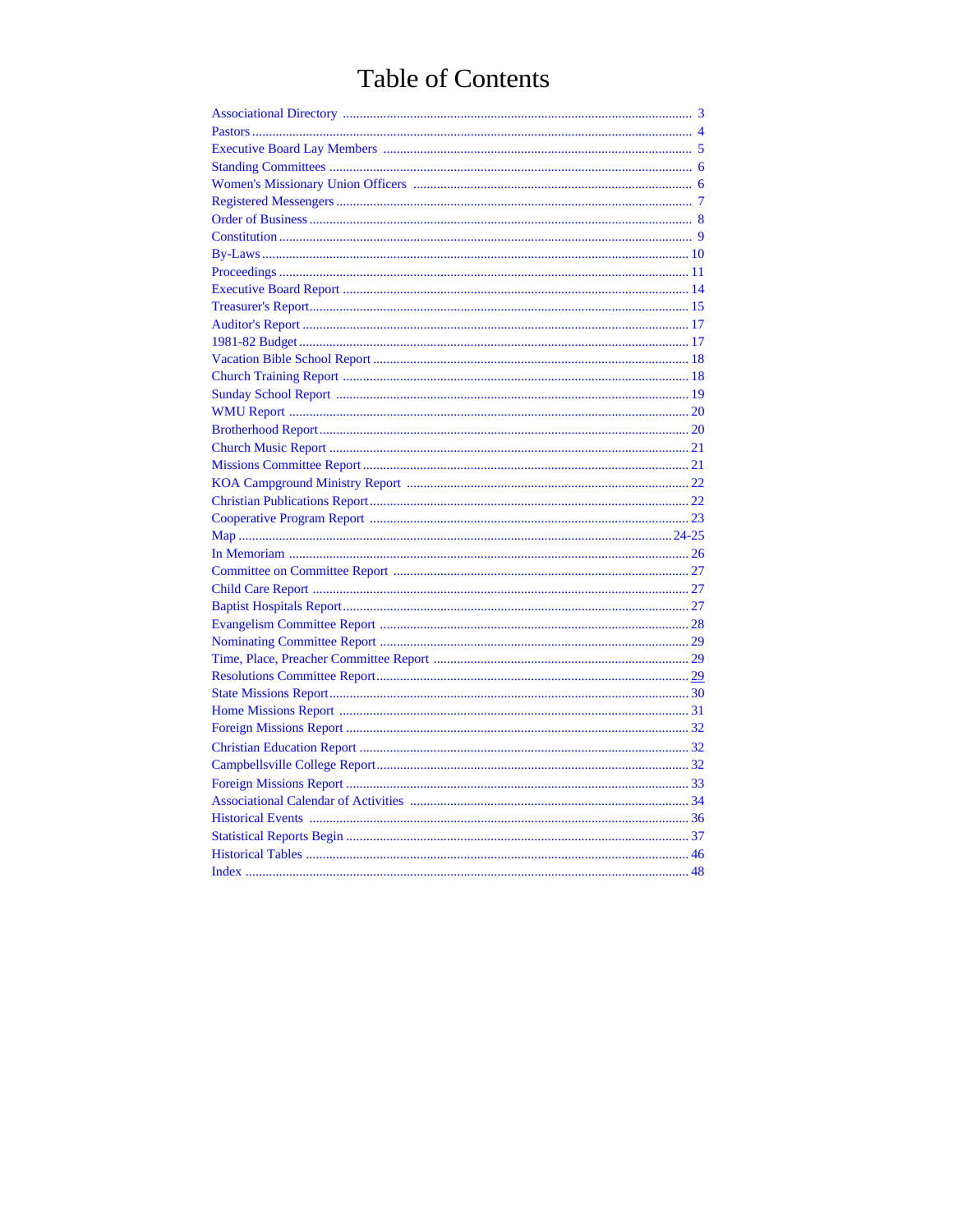### **Associational Directory**

#### **OFFICERS 1981-1982**

#### **Moderator**

Rev. Marshall Black 710 N. Hoskins Ave. Campbellsville, Ky. 42718 465-4274

#### **First Assistant Moderator**

Darrell Hunt 902 Gardenia Campbellsville, Ky. 42718 465-4808, 465-4337

#### **Second Assistant Moderator**

Rev. James E. Jones 424 N. Central Ave. Campbellsville, Ky. 42718 789-2055. 789-2092

#### **Clerk**

**Jim Campbell** 711 N. Columbia Ave. Campbellsville, Kv. 42718 465-8820, 692-3441

#### **Treasurer**

Jeremiah Cox 218 Carnation Street Campbellsville, Ky. 42718 465-8237

#### **Sunday School Director** Rev. Donald Gowin RFD 5, Box 136 Campbellsville, Ky. 42718 465-6032

#### **Training Union Director**

**Brantley Parsley** 114 Longview Campbellsville, Ky. 42718 465-4710, 465-8158

#### **Brotherhood Director**

Dr. Forest F. Shely 407 Lakeview Drive Campbellsville, Ky. 42718 465-8643. 789-2349

#### **WMU Director**

Mrs. Helen Grav Anna Court, Apt. 28 Campbellsville, Ky. 42718 789-2484

#### **Music Director**

**Tim Nugent** 310 Candace Campbellsville, Ky. 42718 789-1413

#### **Evangelism Chairman**

Rev. Eugene Smith 407 Ingram Ave. Campbellsville, Ky. 42718 465-2820, 692-4578

#### **Stewardship Chairman**

**Homer Kirtley** P.O. Box 235 Campbellsville, Ky. 42718 465-5763

#### **Missions Committee Chairman**

Rev. Don Watson 106 Churchill Campbellsville, Ky. 42718 465-2884

#### **Nominating Committee Chairman**

Rev. James K. Fox Roland Ave. Campbellsville, Ky. 42718 789-1380, 465-2140

Home Phone listed to left under city; Church, office or work phone listed to right.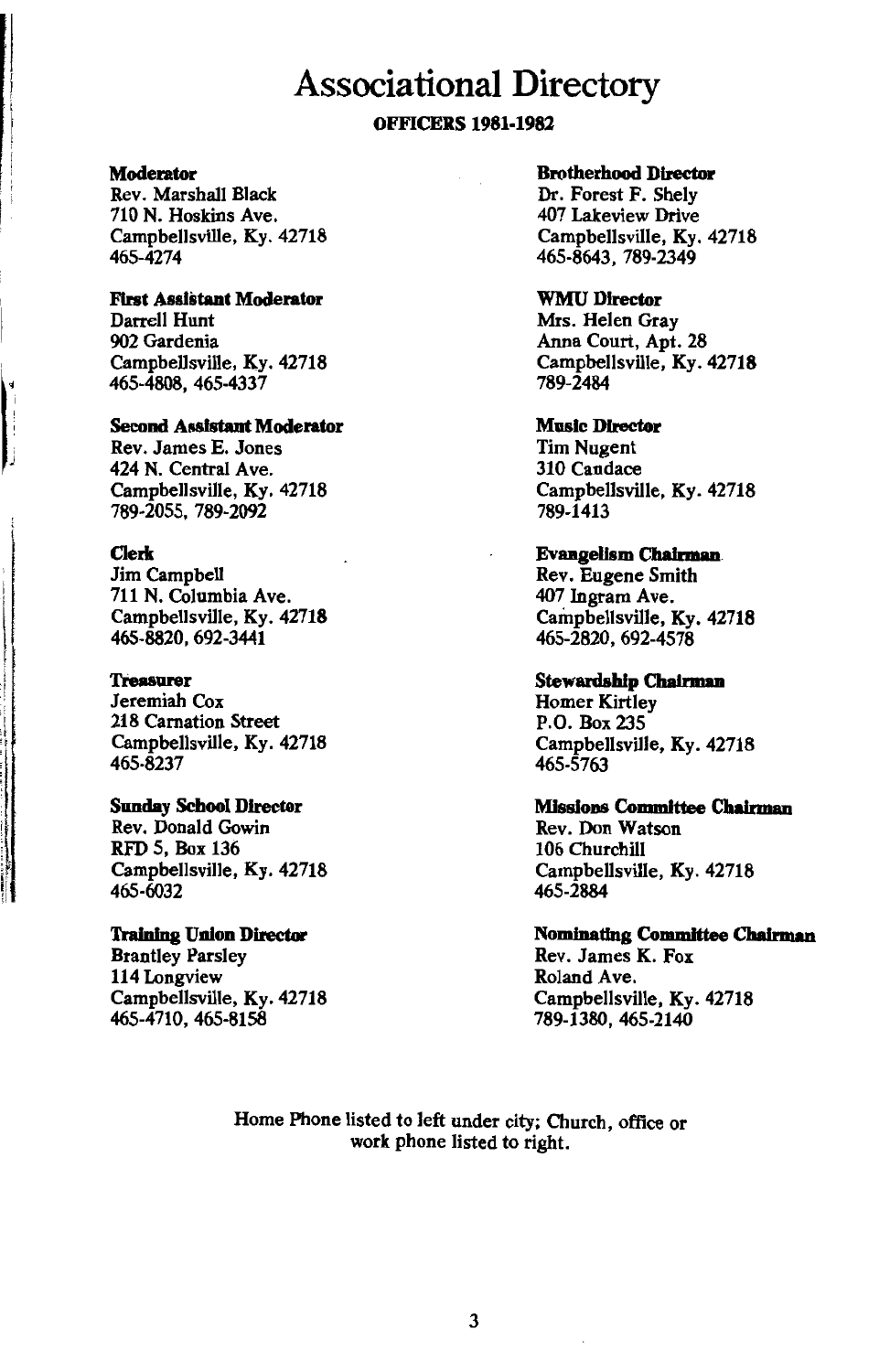#### **PASTORS 1981-1982**

#### **Campbellsville**

Rev. James E. Jones 424 N. Central Ave. Campbellsville, Ky. 42718 789-2055, 789-2092

#### Elkhorn

Rev. James Collison RFD 1, Box 382 Campbellsville, Kv. 42718 465-7260

Fiarview Rev. Clyde E. Pruitt. 335 Handley Campbellsville, Ky. 42718 789-1913

Friendship Rev. Charles Harris RFD 3, Box 206 Campbellsville, Ky. 42718 465-5113

**Good Hope** Rev. Charles England 103 Stanford Lane Campbellsville, Kv. 42718 465-2382, 465-5008

**Green River Memorial** Rev. Don Gowin RFD 5, Box 136 Campbellsville, Kv. 42718

#### Liberty

Rev. D. L. Druien 115 College Street Campbellsville, Ky. 42718 465-7634

**Lowell Avenue** 

Rev. Gene Hall, Interim RFD<sub>3</sub> Campbellsville, Ky. 42718 465-4459

**Meadowview** None

Mt. Gilboa Rev. L. D. Kennedy 400 N. Columbia Ave. Campbellsville, Ky. 42718 465-8657, 465-8115

**Palestine** 

**None** 

**Pitman Valley** Rev. David M. O'Toole Campbellsville College, Box 48 Campbellsville, Ky. 42718  $(No Phone)$ 

**Pleasant Hill** Rev. Bob E. Martin RFD 2. Box 418 Campbellsville, Ky. 42718 465-4720

**Robinson Creek** Rev. Richard Reed RFD 1. Box 176 Campbellsville, Ky. 42718  $465 - 6477$ 

**Salem** Rev. Don Watson 106 Churchill Campbellsville, Ky. 42718 465-2884

**Saloma** Rev. James K. Fox Roland Avenue Campbellsville, Ky. 42718 789-1380, 465-2140

**South Campbellsville** 

Rev. Howard Davenport 103 Carden Campbellsville, Kv. 42718 789-3237, 465-4261

**Acton Mission** Rev. Jesse Parker **RFD 1. Box 78** Campbellsville, Kv. 42718  $465 - 2825$ 

**Raikes Hill Mission** 

Rev. Terry Vale 106 Ray Street Campbellsville, Ky. 42718 465-7112

**Yuma Mission** Rev. Alan C. Todd RFD<sub>1</sub> Elkhorn, Ky. 42733 789-1510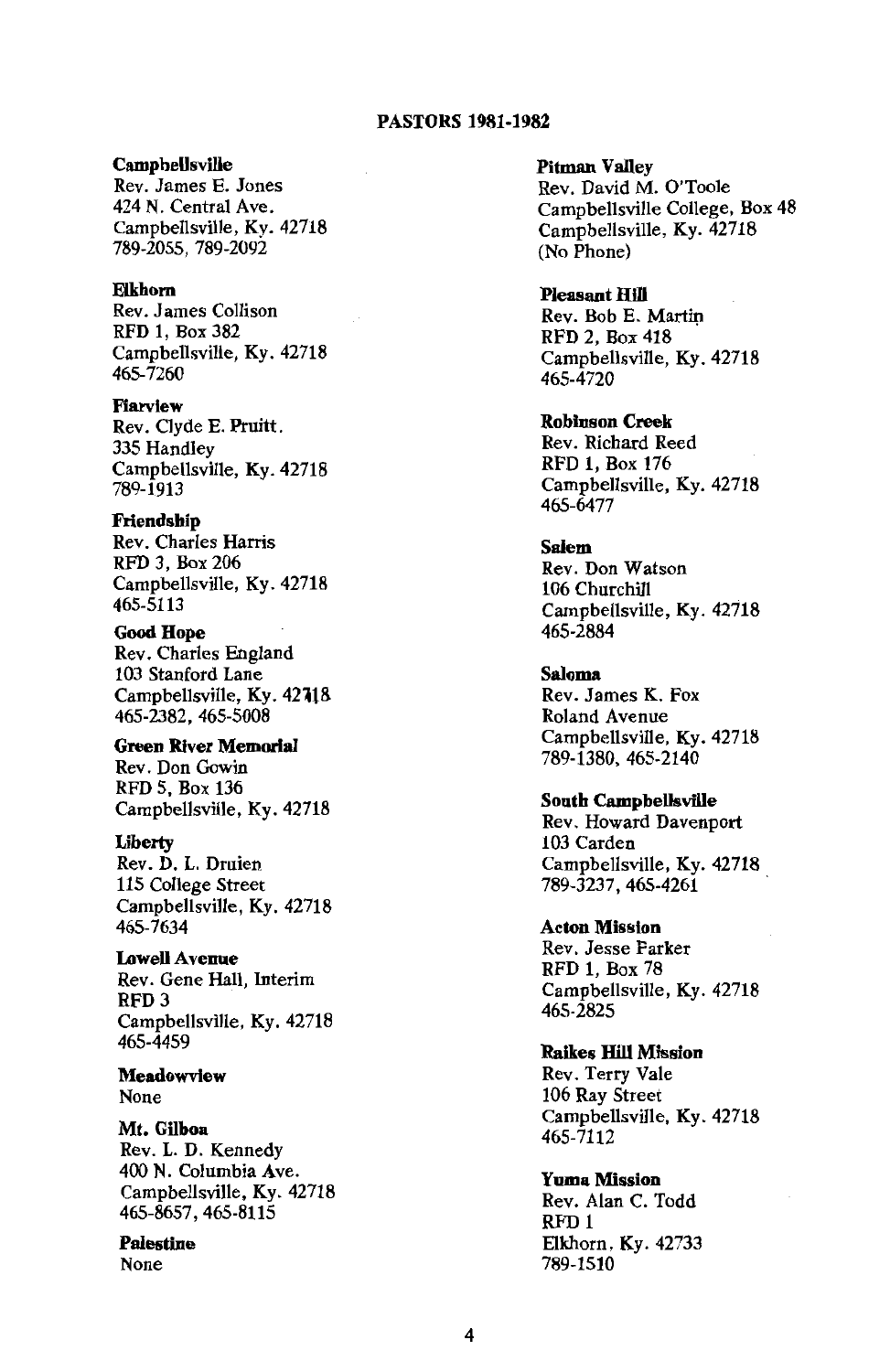#### **EXECUTIVE BOARD LAY MEMBERS**

Campbellsville

**Homer Kirtley** P.O. Box 235 Campbellsville, Ky. 42718  $465 - 5763$ 

**Elkhorn** Jeremiah Cox 218 Carnation Street Campbellsville, Ky. 42718 465-8237

Fairview Daryl Cox RFD<sub>4</sub> Campbellsville, Ky. 42718 465-2058

Friendship R. C. VanCleave RFD<sub>3</sub> Campbellsville, Ky. 42718 465-5940

**Good Hope** Larry Underwood RFD<sub>1</sub> Campbellsville, Ky. 42718 465-2293

**Green River Memorial** Larry Parrish RFD<sub>4</sub> Campbellsville, Ky. 42718 465-2056

Liberty Brian T. Wise RFD<sub>6</sub> Campbellsville, Ky. 42718

**Lowell Avenue** Grady Blovd 108 Gowdy Street Campbellsville, Ky. 42718 465-3422

Meadowview None

Mt. Gilboa George M. Phillips RFD<sub>3</sub> Campbellsville, Ky. 42718 465-2078

**Palestine** Harold Smith RFD 6, Box 358-A Campbellsville, Ky. 42718 465-7715

**Pitman Valley Orville Newton** RFD<sub>6</sub> Campbellsville, Kv. 42718 465-4844

**Pleasant Hill** Darrell Blair RFD 4, Box 21 Campbellsville, Ky. 42718 465-3334

**Robinson Creek** Don Skaggs RFD<sub>1</sub> Campbellsville, Ky. 42718

**Salem** Randy Wayne RFD 3, Box 118-A Campbellsville, Ky. 42718 789-1088

**Saloma Charles Porter** 102 Brook Street Campbellsville, Ky. 42718  $465 - 6488$ 

**South Campbellsville James Grammer** 205 W. Hord Street Campbellsville, Ky. 42718 465-4529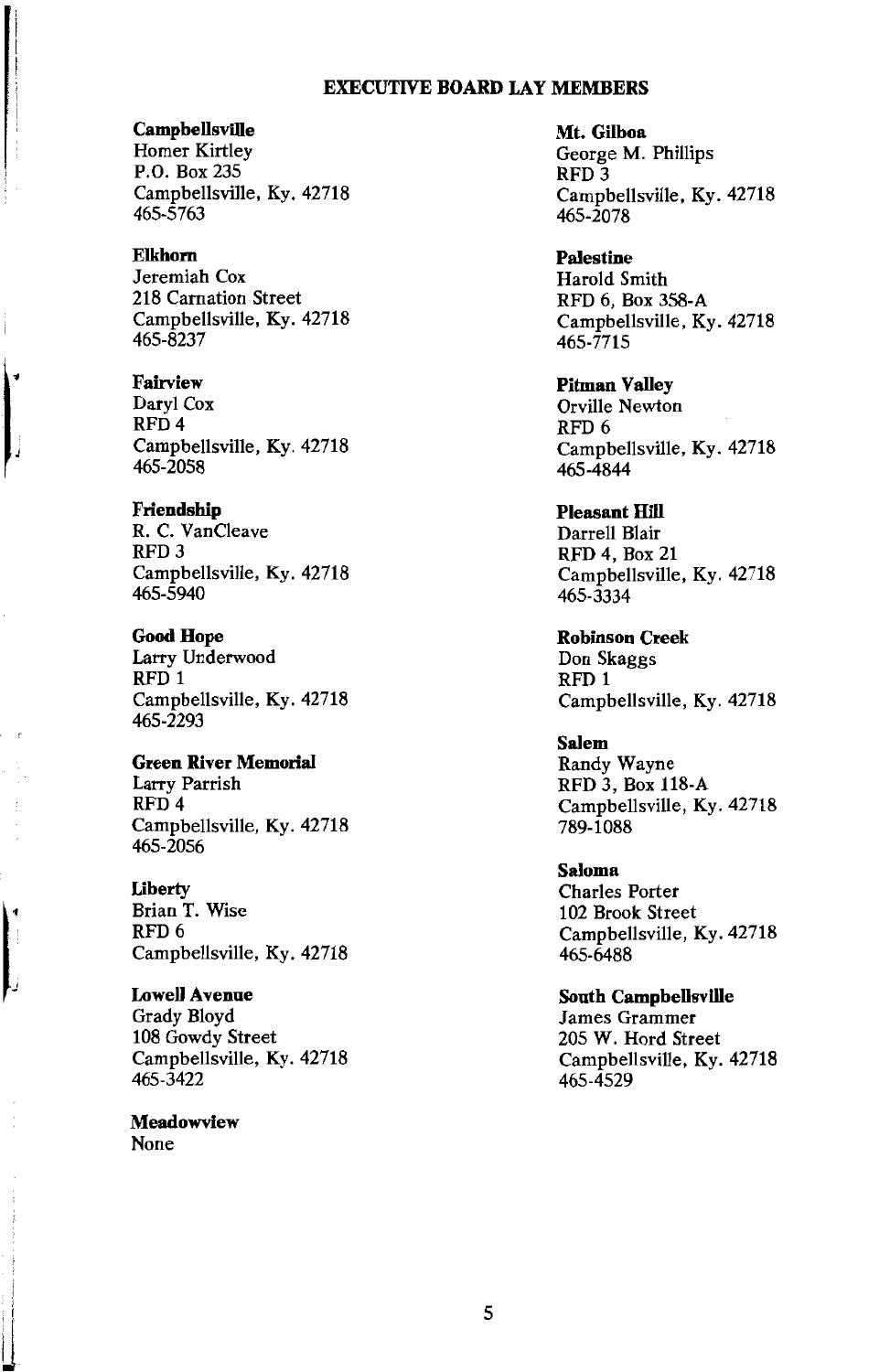#### **STANDING COMMITTEES**

Committee on Committees - Jerry Kibbons. Chairman: Darrell Blair: Stanley DeWitt; and Brantley Parsley.

Stewardship (Budget) Committee -Homer Kirtley, Chairman; Jeremiah Cox; Nell Wise; and Jesse Parker.

Evangelism Committee — Eugene Smith. Chairman: Richard Reed: Edgar Russell; and James Jones.

Program Committee - L. D. Kennedy, Chairman; Cary Pickett; George Ray Gaddie: and Earl Barnett.

Missions Committee - Don Watson, Chairman; Harold Lee; Don Gowin; and Terry Dabney.

Christian Education Committee James Collison, Chairman; Darrell Hunt: and Charles Harris.

Nominating Committee - James Fox, Chairman: Gene Hall: Jerry Kibbons: and Leon Smith.

#### WOMEN'S MISSIONARY UNION OFFICERS

#### **Director**

Helen Gray - 789-2484 Anna Ct., Apt. 28 Campbellsville, Ky. 42718

**Assistant Director** Carrie Pickett - 465-7052 RFD<sub>4</sub> Campbellsville, Ky. 42718

#### **Baptist Women's Director**

Liz Shaw - 465-4697 214 Matthew St. Campbellsville, Ky. 42718

**Baptist Young Women's Director** 

Sylvia Morris - 789-1254 419 N. Jackson Campbellsville, Ky. 42718

#### **Acteens Director**

Joyce Graham - 789-1750 106 Pearl Circle Campbellsville, Ky. 42718 **Girls** in Action Sandy Durham - 465-5901 507 Crescent Hill Dr. Campbellsville, Ky. 42718

**Mission Friends** Betty Smith - 465-2820 407 Ingram Campbellsville, Ky. 42718

#### **Secretary-Treasurer**

Marietta Movers - 465-8505 401 Ingram Campbellsville, Ky. 42718

#### **Song Leader**

Maydean Curry - 465-8317 **Finis Street** Campbellsville, Ky. 42718

#### **Pianist**

Diane Arvin - 465-7139 112 Pearl Circle Campbellsville, Ky. 42718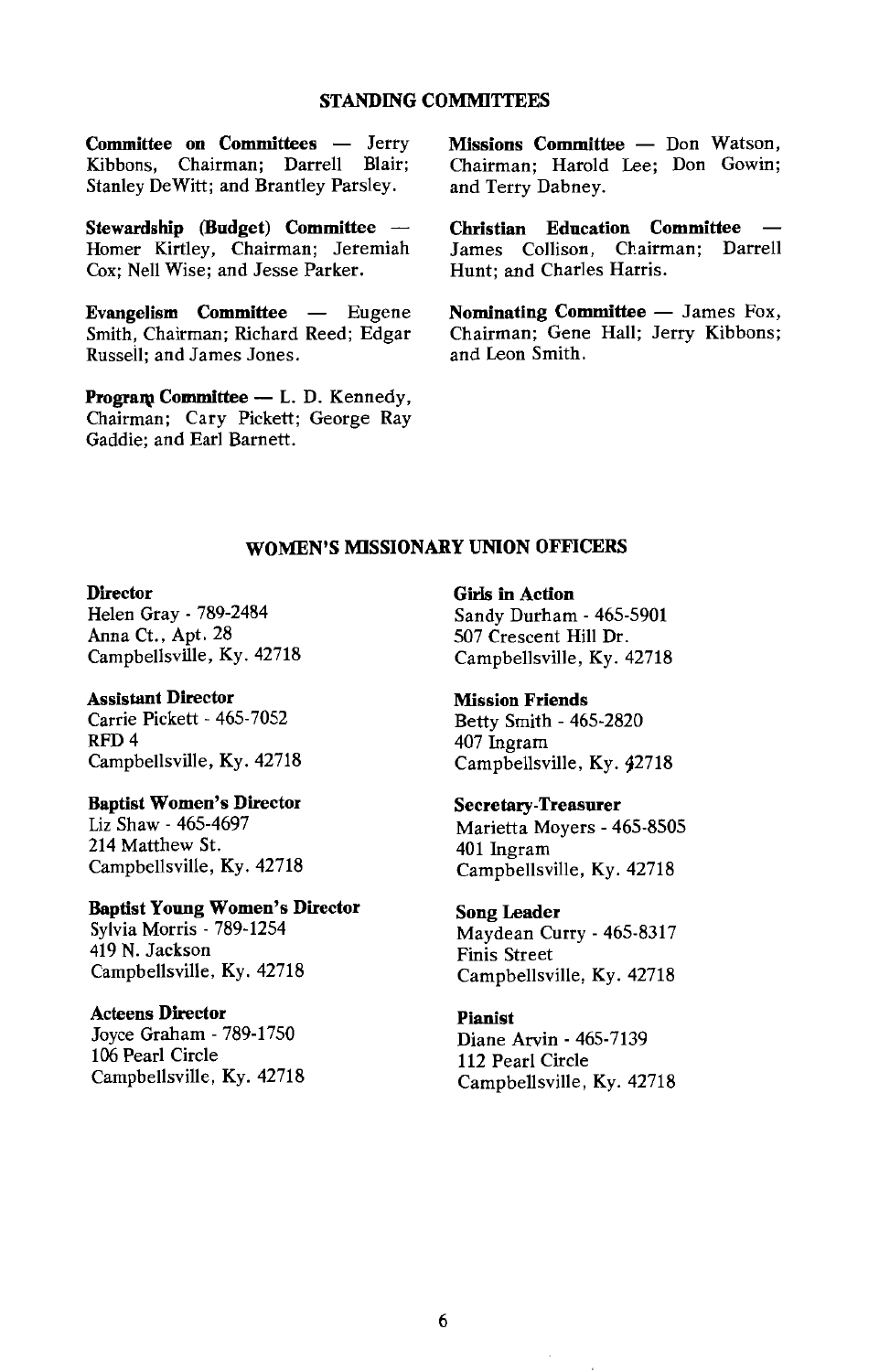### **Registered Messengers**

#### CAMPBELLSVILLE - 16

Rev. James Jones, A. Joe Asher, Dr. J. Chester Badgett, Jim and Vicky Campbell. J. B. Crawley, Dr. W. R. Davenport, Dean Finley, Dan Flanagan, Dr. and Mrs. Paul G. Horner, J. Lynwood Kessler, Homer R. Kirtley, L. Harold Lee, Brantley H. Parsley, Dr. Forest F. Shely.

#### $EIKHORN - 7$

Rev. and Mrs. James Collison, Ivan Cornett, Mr. and Mrs. Jeremiah Cox, Beulah Cox. Paul E. Smith.

#### $FAIRVIEW - 8$

Mrs. Don Watson, Mr. and Mrs. Lewis Cox, Mr. and Mrs. Allen Cox, Ruth Gribbin, Zelma Sallee. Connie Tucker.

#### $FRIENDSHIP - 3$

 $\overline{1}$ 

Rev. Charles Harris, Mr. and Mrs. Vontress Jones.

#### GOOD HOPE  $-9$

Rev. Charles H. England, Mr. and Mrs. Glenn Benningfield, Mr. and Mrs. Ray Blevins, Terry M. Dabney, Beulah Netherland, Lynwood Newton, E. Poe Young.

**GREEN RIVER MEMORIAL - 5** Rev. and Mrs. Donald H. Gowin, Robert Davis, Cheryl Milby, Judith Stewart.

 $LIBERTY - 5$ Rev. D. L. Druien, Betty McCubbin, Callie McCubbin, Brian T. Wise, Nell M. Wise.

**LOWELL AVENUE - 6** Rev. Gene Hall, Grady E. Bloyd, Joyce Graham, Mr. and Mrs. Tom Gupton, Mr. and Mrs. Robert E. Newcomb, Eugene L. Smith.

 $MT. GILBOA - 8$ Rev. L. D. Kennedy, Mr. and Mrs. Stanley DeWitt, Darrell Hunt, James R. Hunt, Edwin Parrott, George M. Phillips, Edgar B. Russell.

PALESTINE - 8 Rev. and Mrs. Jakie Carmicle, Rev. Marshall Black, Mr. and Mrs. Jim Sabo, Harold M. Smith, Mr. and Mrs. Leland Smith.

PITMAN VALLEY - 5 Rev. and Mrs. Dave O'Toole, Mr. and Mrs. Darrell Davis, Terry Lee Dooley.

#### PLEASANT HILL - 10

Rev. and Mrs. Bob E. Martin, Darrell Blair, Mr. and Mrs. Lee Gaddie, Edgar Graham, James Graham, Mr. and Mrs. Olyn Graham, Regina Graham, M. T. Whatley.

#### **ROBINSON CREEK - 6**

Rev. Richard Reed, Helen Gray, Mr. and Mrs. Lenuel A. Smith, Myrtle Smith, Pearline Smith.

#### $SALEM - 8$

Rev. and Mrs. George R. Gaddie, Mr. and Mrs. Arthur Antle, Mr. and Mrs. Earl Barnett, Mr. and Mrs. William Kirtley.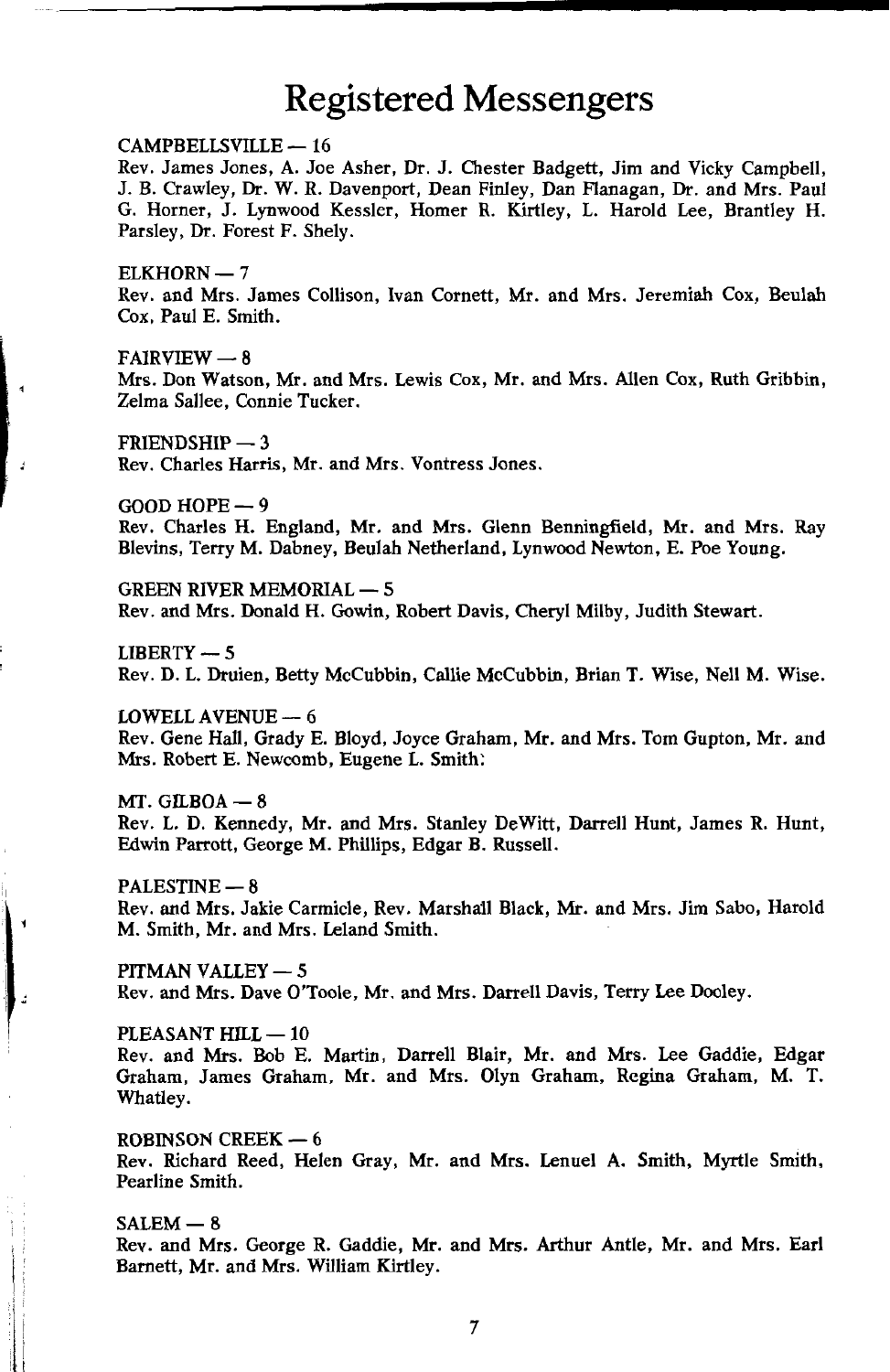$SALOMA - 6$ 

Rev. and Mrs. James K. Fox. Etwol Isaacs. Helen Franklin. Mr. and Mrs. Charles Porter.

SOUTH CAMPBELLSVILLE - 8 James R. Bell, Shirley Garrett, Mr. and Mrs. Gene Judd, Mr. and Mrs. Tim Nugent, Mr. and Mrs. Aaron Pylers.

**ACTON MISSION - 1** Rev. Jesse A. Parker

YUMA MISSION - 2 Rev. Alan Todd, Garry D. Bault.

### **Order of Business**

**Taylor County Baptist Annual Association Meeting** 

#### Moderator - L. D. Kennedy

#### PITMAN VALLEY BAPTIST CHURCH Monday - 7:00 P.M.

SEPTEMBER 14, 1981

**SEPTEMBER 15, 1981** 

| 7:15 Enrollment of Messengers                                                   |
|---------------------------------------------------------------------------------|
| Adoption of Program                                                             |
| <b>Roll Call of Churches</b>                                                    |
| 7:20 Recognition of Visitors, New Pastors, Others                               |
| 7:25 Report of Executive Board Meetings and Digest of Letters James S. Campbell |
|                                                                                 |
|                                                                                 |
|                                                                                 |
|                                                                                 |
|                                                                                 |
| 8:25 Special Music                                                              |
|                                                                                 |
|                                                                                 |
| Adjourn until 4:00 P.M. Tuesday                                                 |

#### **SALEM BAPTIST CHURCH**

Tuesday - 4:00 P.M.

| 4:10 Department Reports |
|-------------------------|
|                         |
|                         |
|                         |
|                         |
|                         |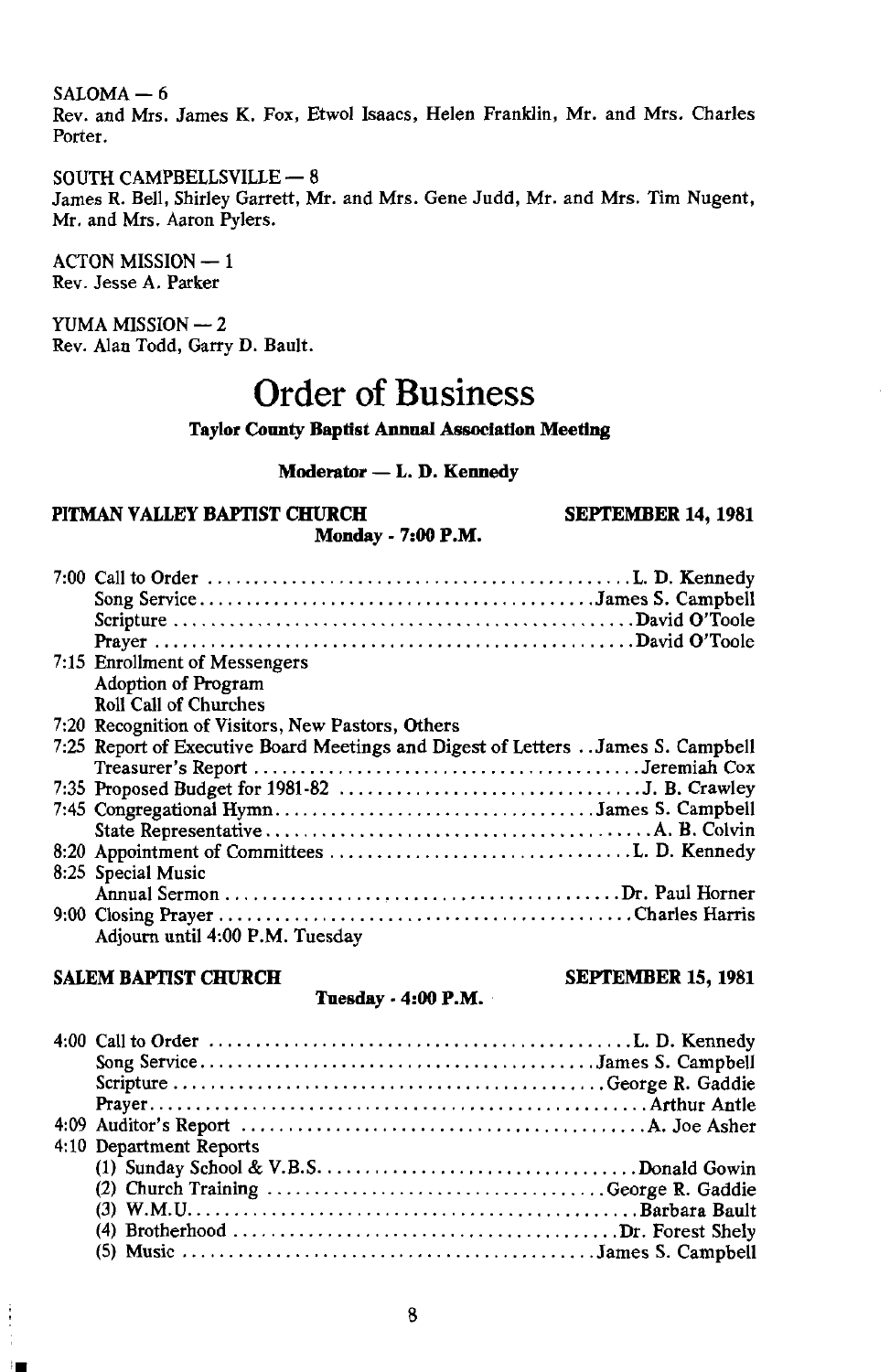| 4:35 Committee Reports                                                                                   |  |
|----------------------------------------------------------------------------------------------------------|--|
| $(1)$ Missions Committee $\ldots \ldots \ldots \ldots \ldots \ldots \ldots \ldots \ldots$ Jakie Carmicle |  |
|                                                                                                          |  |
| (3) Christian Publications James Collison                                                                |  |
| (4) Stewardship and Cooperative Program James Jones                                                      |  |
|                                                                                                          |  |
| 5:05 Congregational HymnJames S. Campbell                                                                |  |
| 5:10 Committee Reports                                                                                   |  |
|                                                                                                          |  |
| (2) Kentucky Baptist Benevolent InstitutionsRichard Reed                                                 |  |
|                                                                                                          |  |
| 5:25 Election of Officers                                                                                |  |
| Miscellaneous Business                                                                                   |  |
| 5:50 Closing Prayer and Adjourn for Evening Meal Jesse Parker                                            |  |

#### **SALEM BAPTIST CHURCH**

#### **SEPTEMBER 15, 1981**

#### Tuesday - 7:15 P.M.

| Congregational HymnJames S. Campbell          |
|-----------------------------------------------|
|                                               |
| <b>Recognition of Visitors</b>                |
|                                               |
| 7:35 Christian Education ReportGeorge Gaddie  |
|                                               |
| 7:55 Report of Nominating Committee           |
| Report of Time, Place, and Preacher Committee |
| Report of Resolutions Committee               |
| 8:10 Congregational HymnJames S. Campbell     |
|                                               |
|                                               |
| 8:45 Missionary MessageDr. J. Chester Badgett |
|                                               |

### Constitution

Article 1. This body shall be called the Taylor County Association of Kentucky Baptists.

Article 2. Each member church in this body shall be entitled to four messengers, one of whom shall be the pastor, and one additional messenger for each fifty members above the first one hundred (100) members.

Article 3. The business of this body shall be, when assembled, to hear reports from the churches with regard to their condition as to members, prosperity, etc., to consult together for their development and growth in all matters pertaining to the evangelism of the world, and shall hold and control such property as shall come into possession of the association.

Article 4. The body shall exercise no authority over the local churches, and recognizes their complete autonomy. The Association reserves the right, as final action, to sever relations with any member church for engaging in practices not considered Biblical.

Article 5. This body shall, on meeting Annually, elect by nomination and private ballot, or raising of hand, Moderator, First Assistant Moderator, Second Assistant Moderator, Clerk, Assistant Clerk, and Treasurer, whose duties shall be such as custom imposes on their respective offices. All officers shall continue in office until superceded by their successors, but no one shall be eligible to the office of Moderator for more than two successive terms.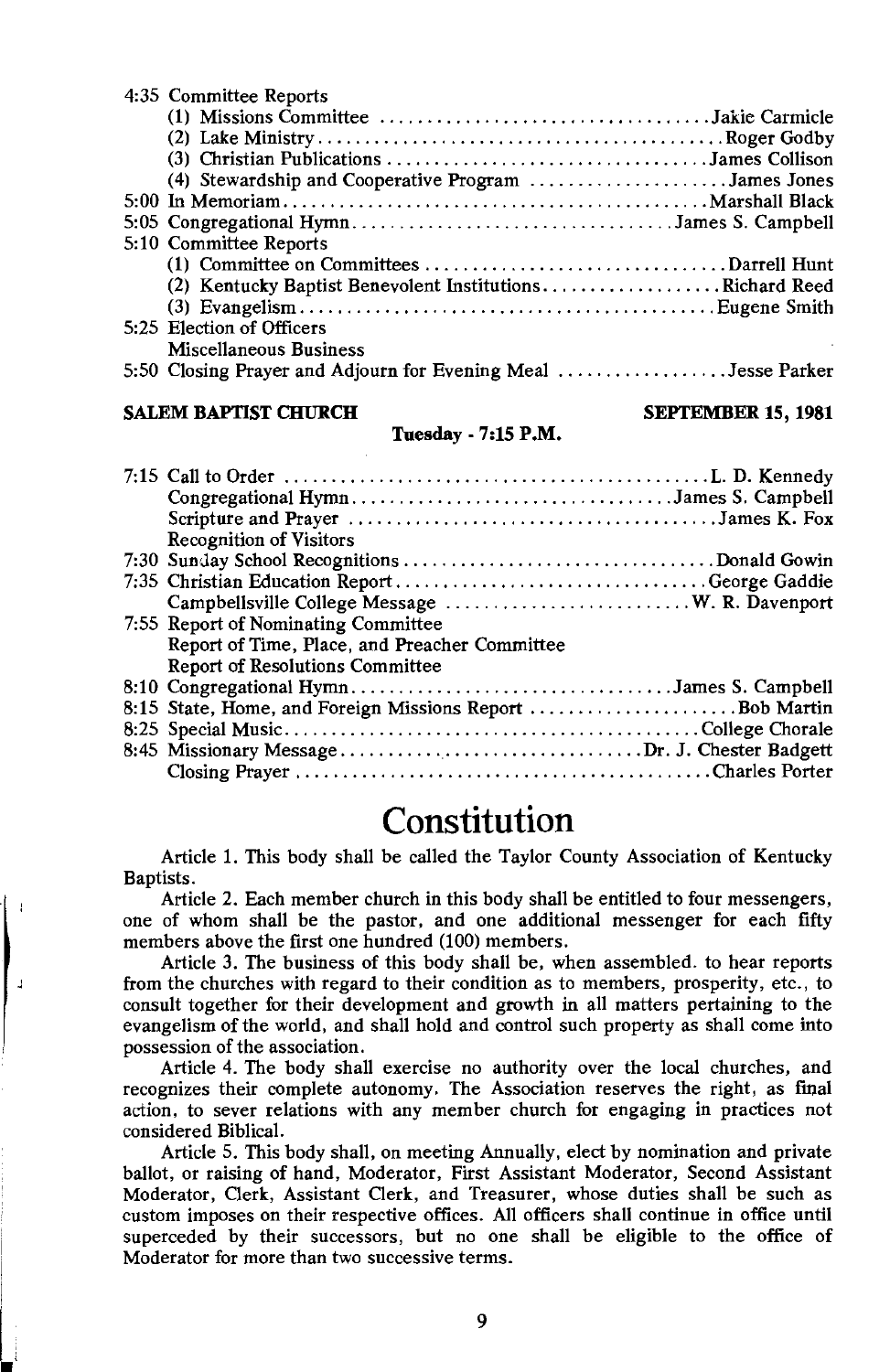Article 7. An opportunity may be offered for other churches to unite with this body, and visitors shall be invited to sit with us with no power to vote.

Article 7. The Executive Board of the Association shall be composed of all pastors of member churches, and one lay member from each church. All general Association officers and auxiliary heads will by virtue of their office be members of the Executive Board. The retiring Moderator will be a member of the Executive Board for the year following his active service as a moderator. Each Associational officer shall hold the same office in the sessions of the Executive Board. Ouorum of the Executive Board shall consist of nine members.

Article 8. In the appointment of committees, individuals shall be named instead of churches, and on each committee named, one or more members shall be laymen. The Promotional Committee shall consist of the Moderator, Clerk, Treasurer, and heads of the Associational Organizations, and such other members as the occasion may demand.

Article 9. This body shall meet annually, according to adjustment, but in case of emergency the Executive Board may call a special session, and also change the time and place of the meeting.

Article 10. This Constitution may be altered or amended (except Article 4) at any meeting of the body, upon one year's notice, by concurrence of two-thirds of the members present.

Parliamentary Rules: Kerfoot's Parliamentary Rules of Order is the guide of the parliamentary order followed in the association.

### **By-Laws**

#### **ARTICLE I-DUTIES OF OFFICERS**

1. Officers elected at the annual meeting shall assume their duties at the close of the meeting at which they were elected, with the exception of the clerk who shall assume office immediately following his election.

2. The clerk shall keep a record of the proceedings of the Association and the Executive Board, superintend the printing and distribution of the minutes of the Association; send five copies to the Secretary of the General Association of Kentucky Baptist in Kentucky; keep a file of the minutes and other important papers of the Association.

3. The Treasurer shall receive all money contributed by the churches to the Association, or money from any other sources; shall make such disbursements as authorized by the Association or Executive Board and the Association; he shall be bonded and the bonding fee paid by the Association.

4. An auditor shall be secured by the Executive Board to audit the Treasurer's books and attest his annual report. The auditing expense, if any, shall be paid by the Association.

#### **ARTICLE II-COMMITTEES**

1. The Promotion Committe shall be responsible for planning, developing, and promoting a program of activities for the year in all phases of church work. This committee shall give a monthly report of the progress of their program.

2. The Program Committee will plan the programs for the annual meetings and shall report as far in advance as possible.

3. The Nominating Committee, after consulting with Auxiliaries of the Association, shall recommend to the Association at its annual meeting nominations for all Associational Sunday School Officers, all Associational W.M.U. Officers, all Associational Training Union Officers, all Associational Brotherhood Officers, and such other officers as the body may from time to time assign.

4. The moderator during the first session of the annual associational meeting shall appoint the Committee on Committees. This committee in turn will appoint all standing committees. All other committees shall be appointed by the moderator unless otherwise specified by a separate motion.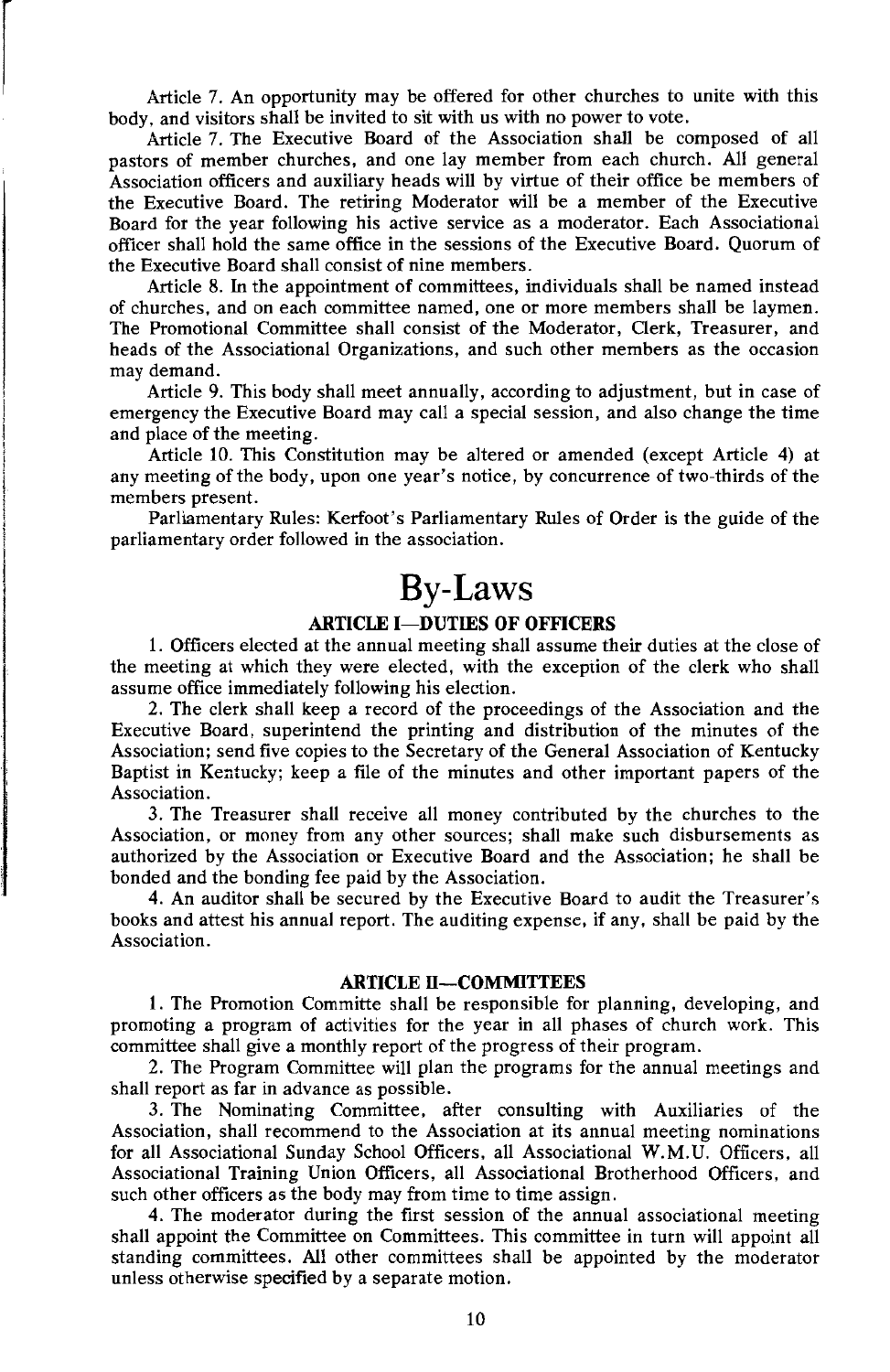### Proceedings

#### 7:00 P.M. At Pitman Valley

- 1. Moderator L. D. Kennedy called the first session of the Twenty-Fourth Annual Association of Taylor County Baptists to order at 7:00 P.M. in the Pitman Valley Baptist Church.
- 2. Associational Music Director led in the singing of "Blessed Assurance."
- 3. Host pastor, Rev. David O'Toole, welcomed the Association to Pitman Valley, read I Corinthians 13, and led in prayer.
- 4. Bro. Don Gowin moved that presently registered messengers as well as those registering later be enrolled. With Bro. Darrell Hunt's second, the motion carried.
- 5. Bro. J. B. Crawley moved that the printed program be adopted as the program for the association with changes to be allowed when necessary. Bro. Homer Kirtley seconded the motion and it carried.
- 6. The Clerk called the roll of churches. All were represented except Meadowview and Raikes Hill Mission.
- 7. Two visitors were recognized and welcomed to the meeting.
- 8. Four new pastors were recognized. These were Bro. David O'Toole, of Pitman Valley; Bro. Bob Martin, of Pleasant Hill, Bro. Richard Reed, of Robinson Creek, and Bro. Jesse Parker of Acton.
- 9. The Clerk, Jim Campbell, moved that the Digest of Letters and Executive Board distributed as messengers registered be adopted as distributed. Bro. Jeremiah Cox seconded the motion. One correction was made and the motion was carried.
- 10. Treasurer Jeremiah Cox read the treasurer's report. Bro. Charles Harris moved it be adopted, and with Bro. Jakie Carmicle's second, the motion carried.
- 11. The auditor's report was postponed.

 $\mathbf{a}^*$ 

- 12. A. Bro. J. B. Crawley read the proposed budged for 1981-82 and moved for its adoption. The motion was seconded by Bro. Marshall Black.
	- B. Bro. Brantley Parsley moved to amend the budget to include \$475.00 to purchase a Video Tape Recorder with matching funds provided by the Kentucky Baptist Convention. Moderator Kennedy relinquished the chair to Vice Moderator Darrell Hunt, seconded the motion, and spoke to it. The amendment carried.
	- C. Dr. J. Chester Badgett questioned the exclusion of the "Baptist Hour" from the budget proposal. Bro. Kennedy moved that the budget be amended to include the "Baptist Hour." Seconded by Dr. Badgett, the amendment carried.
	- D. Bro. Crawley moved that the budget be adopted as amended. Seconded by Bro. Marshall Black, the motion carried.
- 13. The congregation sang "Sunshine in My Soul."
- 14. The moderator introduced Bro. A. B. Colvin, who brought the report from the Kentucky Baptist Convention. Bro. Colvin promoted Bold Mission Thrust and shared information as to the progress Taylor County Baptists were making.
- 15. The moderator appointed the following committees:
	- A. Resolutions Committee: Charles Harris, Chairman; Barbara Bault; and Grady Bloyd.
	- B. Time, Place, and Preacher Committee: Lynwood Newton, Chairman; Richard Reed: and Bob Martin.
	- C. Committee on Committees: Jerry Kibbons, Chairman; Darrell Blair; Stanley DeWitt; and Brantley Parsley.
- 16. The congregation sang several choruses of "God Is So Good."
- 17. The moderator introduced Dr. Paul Horner who brought the annual sermon entitled, "Have Faith in God." It was a message encouraging personal faith in what God can do through His people. His message concluded with the reading of Isaiah 52:1-12 which should serve as a challenge to Baptists as they pursue the goals of Bold Mission Thrust.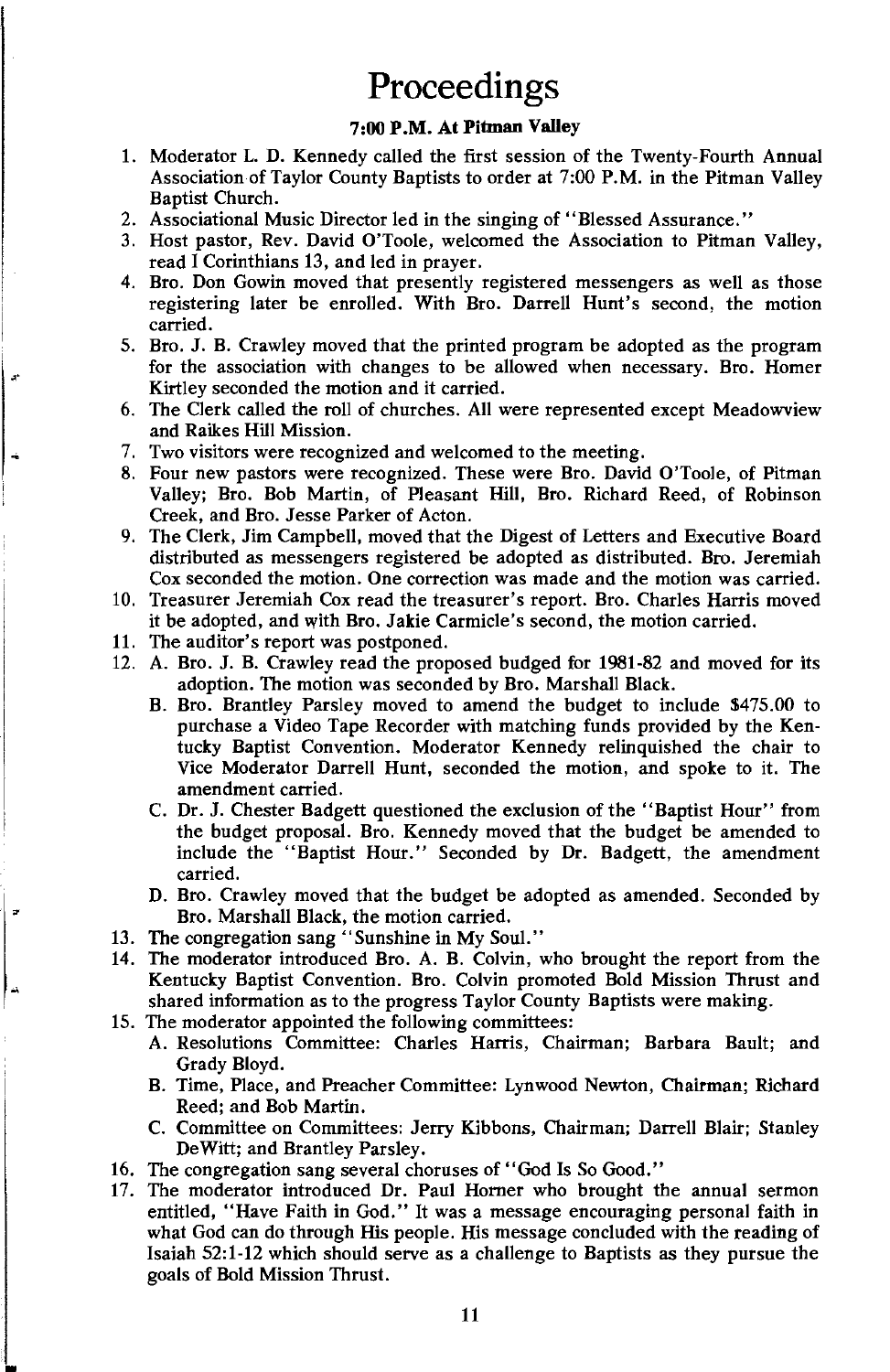#### 18. Bro. Charles Harris dismissed the opening session with prayer.

#### 4:00 P.M. AT SALEM

- 19. Moderator L. D. Kennedy called the second session of Taylor County Baptists to order at 4:02 p.m. in the Salem Baptist Church.
- 20. The Associational Music Director led in the singing of "To the Work."
- 21. Host Pastor, Bro. George Ray Gaddie, welcomed the association to Salem and read II Corinthians 4:1-10.
- 22. Bro. Arthur Antle led in prayer.
- 23. Bro. Joe Asher, auditor, brought the auditor's report and moved for its adontion. Seconded by Bro. Marshall Black, it was adopted, Bro. Asher then announced that he would be unable to serve as auditor for the coming year.
- 24. Sunday School Director, Don Gowin brought the Vacation Bible School Report and moved for its adoption. Seconded by Bro. Jeremiah Cox, the report was adopted.
- 25. Bro. Gowin then brought the Sunday School Report and moved for its adoption. Seconded by Bro. Marshall Black, the report was adopted.
- 26. Director George Ray Gaddie brought the Church Training Report and moved for its adoption. Dr. Chester Badgett seconded the motion and the report was adopted.
- 27. Director Barbara Bault brought the WMU Report and moved for its adoption. Bro. Darrell Hunt seconded the motion and the report was adopted.
- 28. Director Dr. Forest Shely brought the Brotherhood Report and moved it be adopted. Seconded by Bro. Don Gowin, the report was adopted.
- 29. Music Chairman Jim Campbell read the Music Report and moved that it be adopted. Seconded by Bro. Marshall Black, the report was adopted.
- 30. Chairman Jakie Carmicle read the Missions Committee Report and made the motion for its acceptance. Seconded by Bro. Edgar Russell, the report was adopted.
- 31. The KOA Campground Minister, Roger Godby, read the Campground Report and moved it be adopted. Seconded by Bro. James Collison, it was adopted.
- 32. Bro. James Collison read the Christian Publications Report and moved it be accepted. Seconded by Bro. Jeremiah Cox, the motion carried.
- 33. The moderator acknowledged Bro. James E. Jones, new pastor of Campbellsville, and welcomed him to the Taylor County Association. Bro. Jones brought the Stewardship and Cooperative Program Report and moved for its adoption. With Bro. Joe Asher's second, the motion carried. Bro. Jones apologized that Campbellsville Baptist Church's Revival conflicted with the association meeting and pledged his complete support for associational activities in the future.
- 34. Bro. Marshall Black read In Memoriam the names of forty-four members of Taylor County Churches who went to be with the Lord during the past year. After reading Hebrews 12:1-3 and leading In Memoriam Prayer, he moved for the adoption of the report. With Bro. E. Poe Young's second, the motion carried.
- 35. The congregation sang "Onward, Christian Soldiers."
- 36. Bro. Darrell Hunt, Chairman of Committee on Committees, submitted names of committee chairmen and members and moved they be elected. Seconded by Bro. Jeremiah Cox, all were elected.
- 37. Bro. Richard Reed brought the Kentucky Benevolent Institutions Reports.
	- A. After reading the Child Care Report, Bro. Reed moved for its adoption. Seconded by Bro. Don Gowin, the report was adopted.
	- B. After reading Hospital Report, he moved for its adoption. Seconded by Bro. Marshall Black, the report was adopted.
- 38. Bro. Eugene Smith, Chairman of Evangelism Committee, brought that committee's report and moved for its adoption. Seconded by Bro. Arthur Antle. the report was adopted. Bro. Darrell Hunt spoke to the report.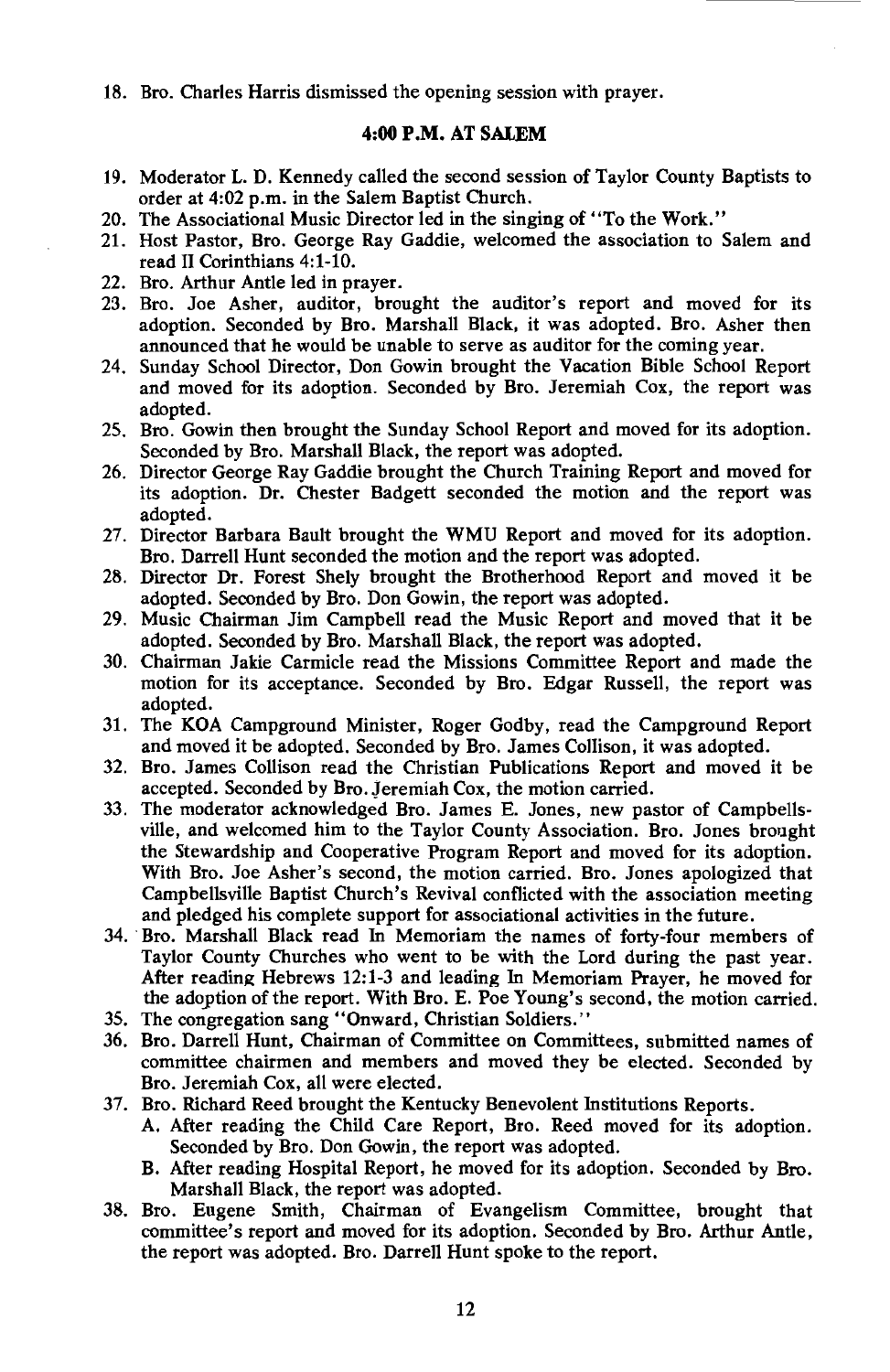- 39. Bro. James Jones made several comments about 8.5 by '85.
- 40. Bro. Kennedy made further comments about Master Life training in Association and State.
- 41. Bro. Kennedy opened the floor for election of officers.
	- A. Bro. Darrell Hunt nominated Bro. Marshall Black as Moderator. Dr. J. Chester Badgett moved that Bro. Black be elected by acclamation. Seconded by Bro. E. Poe Young, Bro. Black was elected.
	- B. Bro. Jeremiah Cox nominated Bro. Darrell Hunt as First Assistant Moderator. Bro. Charles Harris moved for Bro. Hunt's election by acclamation. With Bro. Don Gowin's second, Bro. Hunt was elected.
	- C. Jim Campbell nominated Bro. James Jones as Second Assistant Moderator. Bro. Darrell Hunt moved Bro. Jones' election by acclamation. With Bro. Edgar Russell's seconding, Bro. Jones was elected.
	- D. Jim Campbell was nominated for Clerk by Bro. George Ray Gaddie. Dr. J. Chester Badgett moved that he be elected by acclamation, and with Bro. Richard Reed's second, it was so ordered.
	- E. Bro. Darrell Hunt nominated Bro. Richard Reed for Assistant Clerk. Bro. Don Gowin moved for his election by acclamation, and with Bro. Jeremiah Cox's second, the motion carried.
	- F. Dr. Forest Shely placed Bro. Jeremiah Cox's name as nominee for Treasurer. Bro. James Jones moved he be elected by acclamation, Bro. Darrell Hunt seconded the motion, and he was elected.
	- G. Bro. James Jones nominated Mrs. Margaret Redmon as Assistant Treasurer. With no further nominations, he moved for election by acclamation. Bro. Charles Harris seconded the motion and she was elected.
	- H. Dr. Forrest Shely nominated Bro. Henry Lee for Auditor. Dr. Chester Badgett moved for his election by acclamation, and with Bro. Charles Harris' second, it carried.
- 42. As Bro. Don Gowin's term had expired as Kentucky Baptist Convention Board Member, we were asked to send two nominations to the Convention Board. A. Bro. Richard Reed nominated Bro. Bob Martin.

B. Bro. Marshall Black nominated Dr. J. Chester Badgett.

Bro. Don Gowin moved that nominations cease. The motion was seconded by Bro. Darrell Hunt and was carried.

43. As there was no miscellaneous business brought before the assembly, Bro. Jesse Parker closed the second 1981 session with prayer.

#### 7:15 P.M. AT SALEM

- 44. Moderator Kennedy called the third session of the annual Taylor County Baptist Association to order at 7:14 p.m.
- 45. The Associational Music Director led the congregation in singing "The Morning Light Is Breaking."
- 46. Bro. James Fox, Pastor of Saloma, read Acts 4:23-31 and led in prayer.
- 47. Bro. Kennedy welcomed visitors to the meeting.
- 48. Sunday School Director, Bro. Don Gowin, recognized Sunday School Achievement for 1980-81 in our association.
	- A. Back Yard Bible Club Bro. James Fox recognized members of Saloma who had formed a YACK Team (Youth in Action for Christ's Kingdom).
	- **B.** ASSIST Team: Pre-school - Mrs. Regina Graham **Elementary - Mrs. Dolly Cruse** Youth - Bro. Dean Finley Adult - Bro. Harold Lee
	- C. Church Sunday School Growth 46 increase in association this year.
		- 1. Percentage Increase in enrollment: Salem - 24%, Elkhorn - 30%, and Pitman Valley - 38%.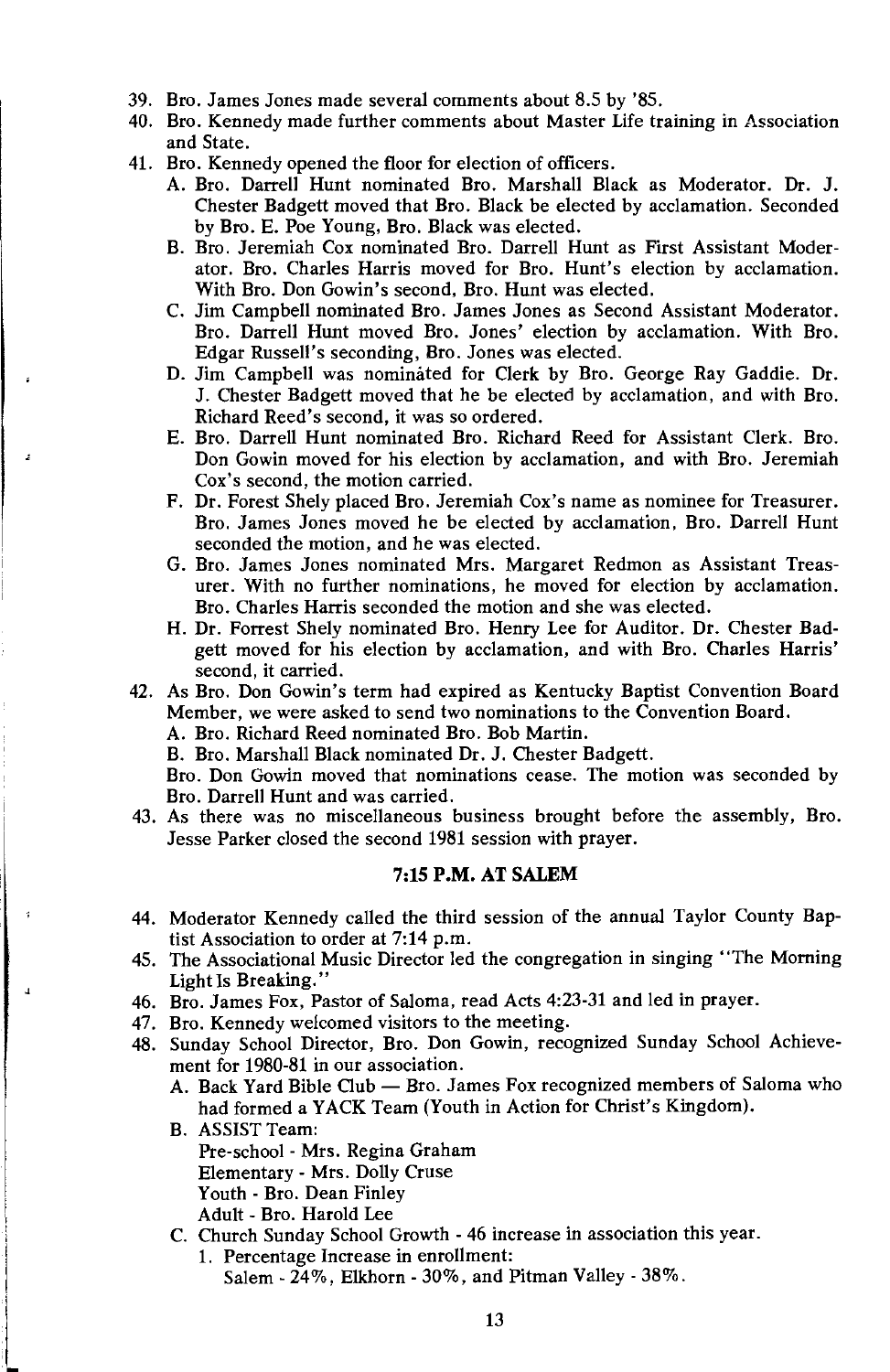2. Numerical Gain:

Salem - 34. Pitman Valley - 34. and Elkhorn - 49.

- 3. Numerical Average Attendance Gain:
- Pitman Valley 13, Campbellsville 16, and Elkhorn 41.
- 4. Percentage Average Attendance Gain:
	- Robinson Creek 14%, Fairview 33%, and Elkhorn 44%.
- 49. The Christian Education Report was brought by Bro. George Ray Gaddie who moved for its acceptance. Seconded by Jim Campbell, the report was accepted. Bro. Gaddie spoke to the report commending the faculty for its dedication and sacrifice.

Dr. W. R. Davenport brought a report from Campbellsville College to the Association to be included in the Christian Education Report.

- 50. Bro. Milton Jones, Nominating Committee Chairman, brought the following nominations and moved for their approval: Associational Sunday School Director - Bro. Don Gowin, Associational Church Training Director - Bro. Brantley Parsley. Associational Music Director - Bro. Tim Nugent, Associational Brotherhood Director - Dr. Forest Shely, Associational WMU Director - Mrs. Helen Gray. Seconded by Bro. Marshall Black. They were elected.
- 51. Bro. Lynwood Newton, Chairman of Time, Place, and Preacher Committee, brought that committee's report and moved for its adoption. Bro. Black seconded the report and it was approved.
- 52. Bro. Charles Harris read resolutions prepared by the Resolutions Committee. He moved they be adopted, and with Bro. Black's second, they were.
- 53. The congregation sang, "Am I a Soldier of the Cross?"
- 54. Bro. Bob Martin brought the State, Home, and Foreign Mission report and moved for its adoption. With Bro. Jeremiah Cox's second, the report was adopted.
- 55. The Campbellsville College Chorale, under the direction of Dr. Larry Reed, brought the special music. They sang moving renditions of "Clap Your Hands for Joy" and musical adaptations of Psalm 23 and Psalm 150.
- 56. The Annual Missionary Message was brought by Dr. J. Chester Badgett, who had just returned from a one year tour of duty as missionary pastor in Hong Kong. His message was a challenge to all of those present to be more mission minded and to be more willing and receptive to God's call to service. His text was the familiar. Matthew 28:16-20, and from it he told of his and his wife's feelings of the previous year's successes and disappointments.
- 57. Outgoing Moderator, L. D. Kennedy, thanked the Association for its support and further challenged the churches to support missions through giving and praver.
- 58. He then turned the gavel over to incoming Moderator, Bro. Marshall Black.
- 59. Bro. Charles Porter dismissed the Twenty-Fourth Annual Taylor County Baptist Association meeting with prayer.

#### **EXECUTIVE BOARD REPORT**

The Executive Board, composed of the pastor and one lay member from each church, the general officers, and the heads of the association's auxilliary, meets usually on the second Monday of each month. Reports from the various committees and heads of departments are made each month and general business delegated to the Executive Board by the meeting of the regular Association is conducted.

October 13, 1980-Bro. Ray Vinson was elected Associational Clerk. It was decided to have a combined " $M''$ . Night and Evangelistic Meeting on November 25 with Dr. Ray Roberts as speaker. The Association purchased a Video Tape of the parade commemorating Sunday School's two hundredth anniversary.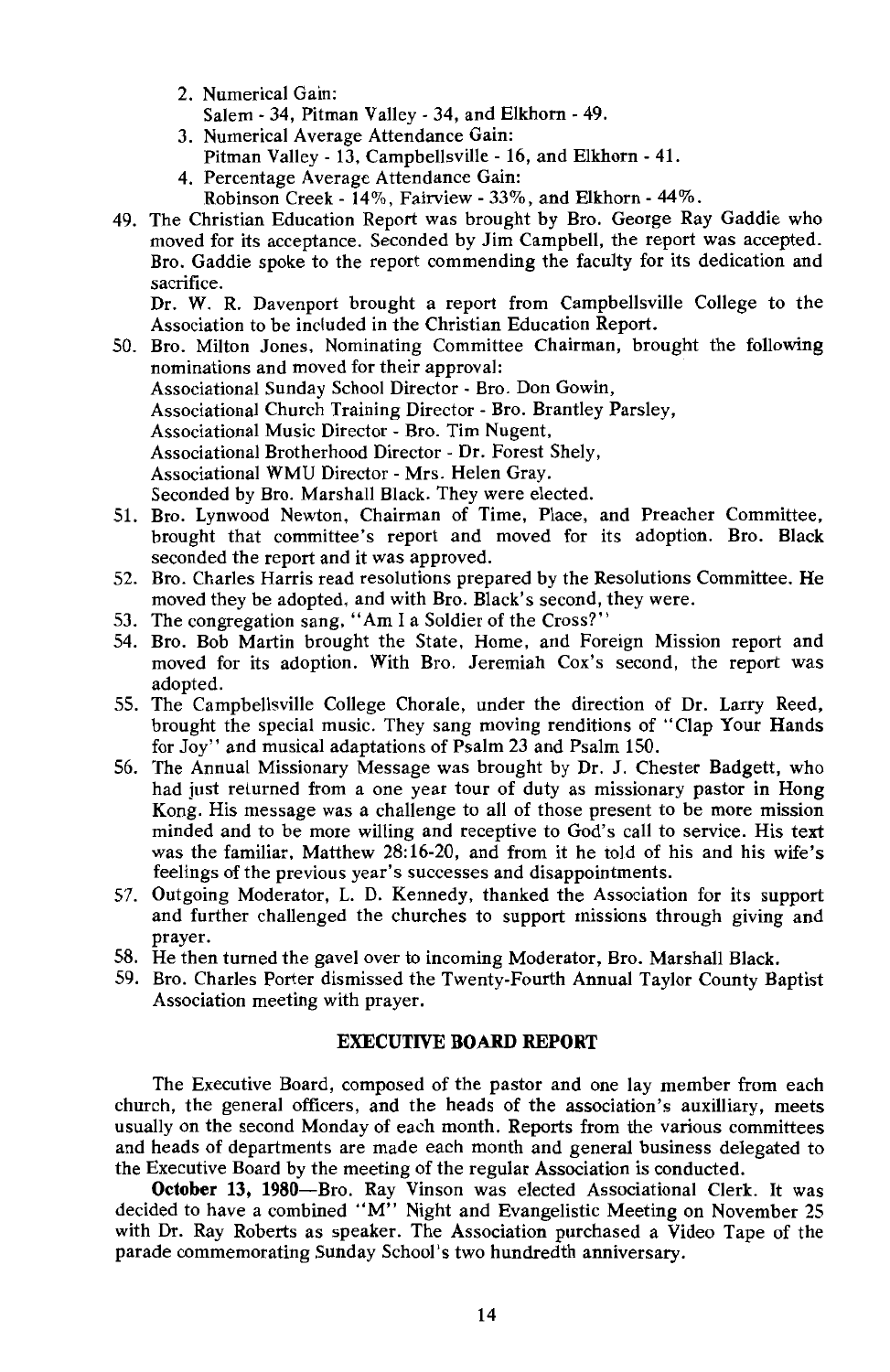November 3, 1980—A report lauding the Sunday School Prepration Conference which had an enrollment of over one hundred twenty five (125) people from nine (9) churches was made.

**December 8. 1980—There was discussion of having Dr. Ray Roberts for a future** evangelistic crusade. This item was referred to the Evangelism Committee.

January 12, 1981—It was decided that the Missions Committee would make a census survey in the Merrimac area of the county.

February 9, 1981—Churches were encouraged to be more liberal in Associational Missions Giving if the Taylor County Baptist Association were to continue sponsoring "The Baptist Hour."

March 9, 1981—It was decided to finance a Vacation Bible School in the Merrimac Community. Bro. Milton Jones was appointed chairman of the Nominating Committee replacing Bro. Charles England, who resigned because of his Seminary studies.

April 13, 1981-The Executive Board was informed that a fifty-two (52) week contract had been signed with WCKQ for the broadcasting of "The Baptist Hour."

May 4, 1981—The Missions Committee was empowered to select a KOA campground minister without further board action. May 9 was set as the day the religious survey would be made in the Merrimac area. Bro. Ray Vinson resigned as clerk because he was moving to a pastorate in another association.

June 1, 1981-Jim Campbell was elected clerk of the association. It was decided to conduct an Associational Evangelistic Crusade August 1-8, 1982, at the Taylor County High School Stadium with Dr. Ray Roberts as the evangelist. It was reported that the Merrimac Religious survey was almost complete and that Bro. Roger Godby had been secured as the 1981 KOA summer campground minister.

July 13, 1981—It was decided that due to lack of time for preparation, a Vacation Bible School would not be conducted in the Merrimac Community. It was also decided that the October 12, 1981, Executive Board meeting would be a "potluck" supper meeting with the wives or husbands of the Executive Board members as guests. Dr. Ray Roberts was also invited to discuss plans for the 1982 associational evangelistic effort at that meeting.

August 10, 1981—An invitation was extended to R. L. and Beth Sigrest to serve as music evangelists for the 1982 Evangelistic Crusade. It was decided to suspend any plans for work in the Merrimac area in the immediate future because of a renewed interest in the Merrimac Christian Church and the fact that the Campbellsville Christian Church was supporting financially and really that work. The clerk was instructed to write each pastor in the association encouraging them to recommend to their church that one percent  $(1\%)$  of their church's budget be earmarked for support of the August 1-8, 1982 Associational Evangelistic Crusade.

Respectfully submitted, Jim Campbell, Clerk

#### **ASSOCIATIONAL TREASURER'S REPORT** July 31, 1980 - July 31, 1981

#### **CHURCH CONTRIBUTIONS:**

| 420.00 |
|--------|
|        |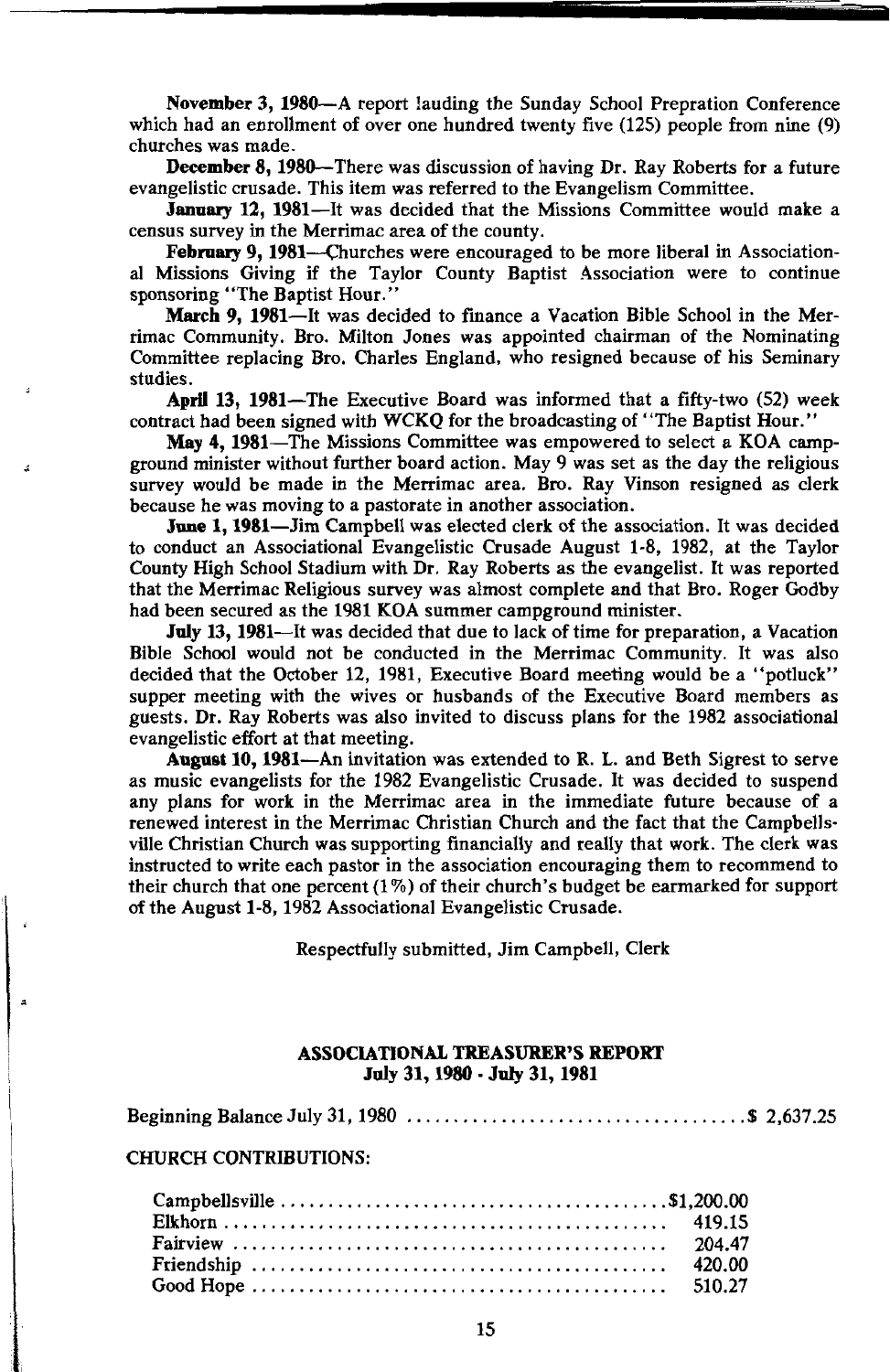| Green River Memorial     | 120.00 |
|--------------------------|--------|
|                          | 623.44 |
|                          | 75.00  |
|                          | 150.00 |
|                          | 801.36 |
|                          | 360.00 |
|                          | 101.95 |
|                          | 240.00 |
|                          | 444.84 |
|                          | 338.39 |
|                          | 693.32 |
|                          | .00    |
|                          | .00    |
|                          | .00    |
|                          | .00    |
| Women's Missionary Union | .00    |

TOTAL CHURCH CONTRIBUTIONS FOR YEAR ...........\$6,701.47

#### SUMMARY OF RECEIPTS AND EXPENSES

| Balance at end of Associational Year July 31, 1980 \$2,637.25 |  |
|---------------------------------------------------------------|--|
|                                                               |  |
| Balance Taylor County Bank July 31, 1981 \$2,047.94           |  |
|                                                               |  |

# **ASSOCIATIONAL EXPENSES**<br>July 31, 1980 - July 31, 1981

| 263.47 |
|--------|
| 293.00 |
| 117.95 |
| .00    |
| 150.00 |
| 84.84  |
| 129.40 |
| 300.00 |
| 300.00 |
| 25.00  |
| 75.00  |
|        |
| 200.00 |
| 250.00 |
|        |
| 820.00 |
| 22.00  |
| 81.30  |
| 48.09  |
| 11.44  |
| 528.00 |
| 51.29  |
|        |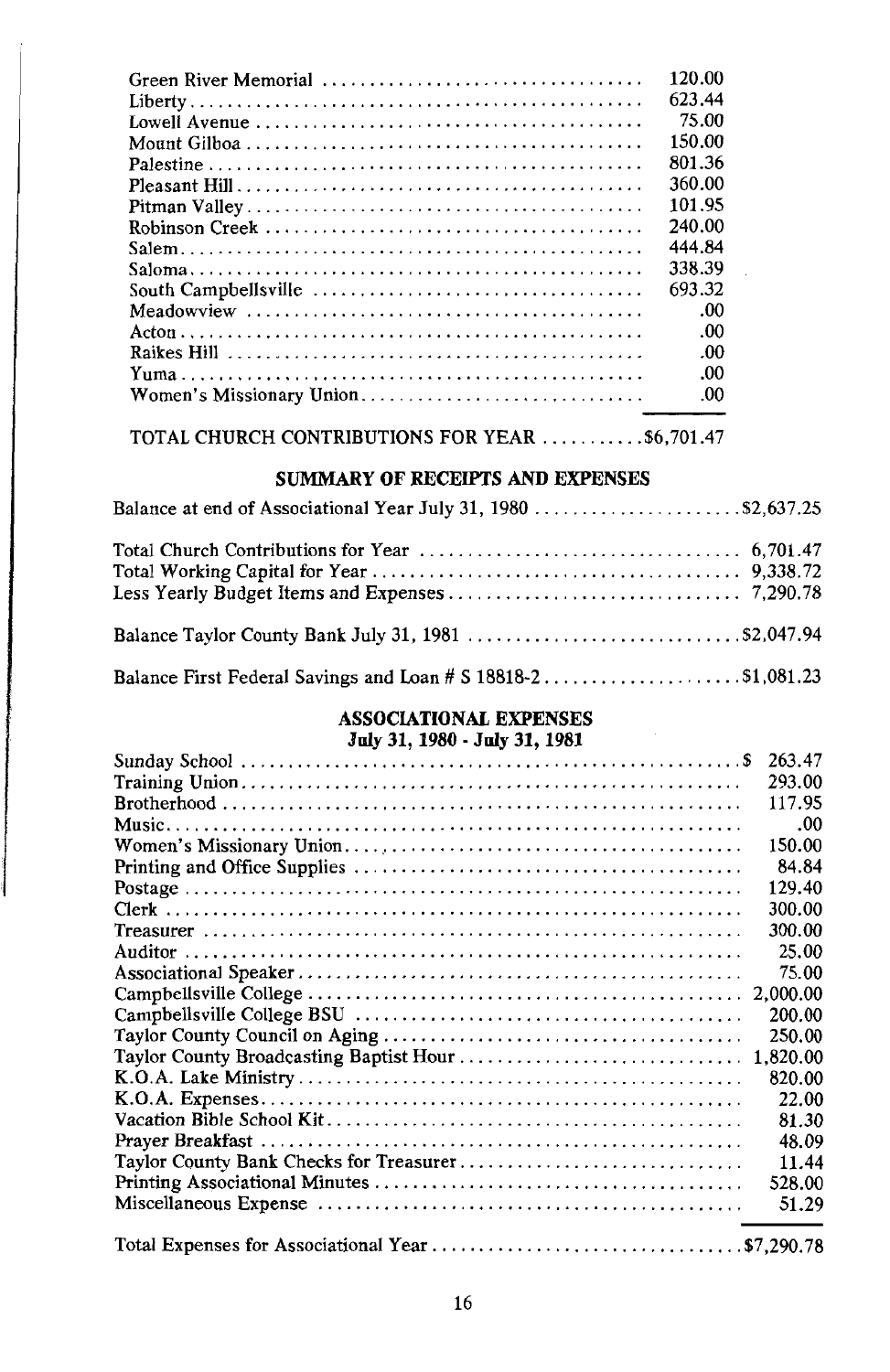#### **AUDITOR'S REPORT AUGUST 1, 1980 - JULY 31, 1981 TAYLOR COUNTY BAPTIST ASSOCIATION**

This is to certify that the undersigned has on and prior to this date made a careful examination of the records of Jeremiah Cox, the Treasurer of Taylor County Baptist Association, covering the fiscal year of August 1, 1980 through July 31, 1981, including Bank deposits slips, and statements, checking account records, ledger records of both receipts and disbursements, and that after such examination finds all records in good order, accurate and correctly showing all receipts and disbursements during said period.

The Treasurer's records show that as of the end of the fiscal year ending July 31, 1981, there was on deposit in the checking account  $#600-484-5$  Taylor County Bank the sum of \$1,917.94 (including 1 check of \$130.00 issued July 29, 1981 to Taylor County Broadcasting Co. that at that time had not been cashed). That on deposit in account  $#S-18818-2$  First Federal Savings the sum of \$1,081.23, including interest to 6-26-81.

Given under my hand this the 11th day of August 1981.

#### A. Joe Asher **Auditor Taylor County Baptist Association**

#### **TAYLOR COUNTY BAPTIST ASSOCIATION BUDGET 1981-1982**

|     |       | 400.00     |
|-----|-------|------------|
|     |       | 200.00     |
|     |       | 150.00     |
| 4.  |       | 100.00     |
|     |       | 75.00      |
| 6.  |       |            |
|     |       | 250.00     |
|     |       | 100.00     |
|     |       | 700.00     |
|     |       | 175.00     |
|     |       | 500.00     |
|     |       | 200.00     |
|     |       | 475.00     |
|     |       | 100.00     |
|     |       | 300.00     |
|     |       | 300.00     |
| 17. |       | 25.00      |
|     |       | 100.00     |
|     |       | 1,000.00   |
|     |       | 100.00     |
| 21. |       | 2.000.00   |
|     |       | 200.00     |
|     | Total | \$9,270.00 |

J. B. Crawley, Chairman **James Netherland** Jeremiah Cox **Charles Porter** Don Watson

23. Singles Ministry (adopted 11/2/81 by Executive Board Action)........ \$ 150.00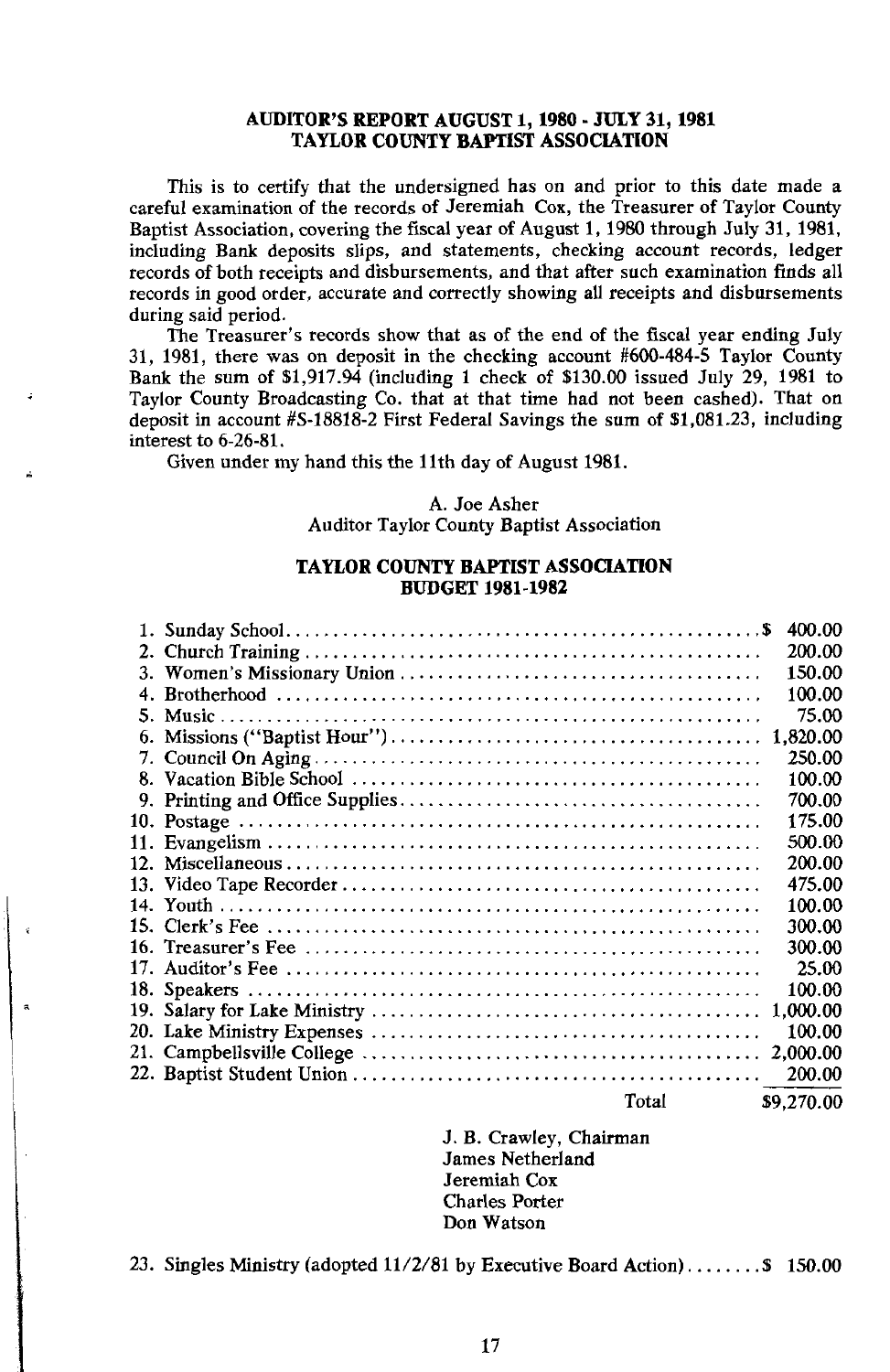Last year, 1980, Taylor County Association was one among seven associations out of eighty to receive 100% Participation Award for every church having Vacation Bible School. This year, sixteen churches out of seventeen held Vacation Bible School.

Our clinic was held at Campbellsville Baptist Church. A total of eighty people attended with twelve churches represented.

At least two churches held a mission Vacation Bible School and/or a Backyard Bible Club. They were Campbellsville Baptist and Saloma Baptist Churches. A total of 190 people were reached in these mission projects. The Robinson Creek Baptist Church had five professions of faith during their Vacation Bible School.

Although we had greater outreach in Vacation Bible School our total enrollment decreased over last year by 129.

As reported this year, Pleasant Hill had a Merit Achievement; Lowell Avenue. Robinson Creek and Saloma achieved the Advanced level; and Green River Memorial and South Campbllsville achieved the Distinguished level.

Overall, this year has probably been the year of greatest accomplishments in total outreach and quality teaching obtained in Vacation Bible School work. This is because our workers are being trained to do the task.

Only ten churches sent in the Vacation Bible School report to me so this report is somewhat incomplete. Because of this I cannot give the total number of professions of faith, mission offering and prospects discovered.

> Respectfully submitted, Bro. Don Gowin Sunday School Director

#### **CHURCH TRAINING REPORT**

During the past fifty years Church Training has played an important part in the progress of the Southern Baptist Convention. Many pastors and church leaders received their best training from programs sponsored through the Church Training department. While it is true that many churches are having problems keeping a good Church Training program alive, the need is still overwhelming. Each church should adopt a Training Program that meets its particular needs. The Church Training Department has made available so many resources that the possibilities are almost unlimited.

In spite of the fact that little has been done on an associational basis, progress in Church Training has been made during the year. Last year nine churches and one mission reported ongoing Church Training programs. This year eleven churches and two missions reported ongoing Church Training programs, including Palestine, Mt. Gilboa. and Acton.

We did have an excellent "M" Night program at the Campbellsville church with Dr. Ray E. Roberts as speaker. We also had a Sword Drill demonstration led by Sandra O'Hara from the Campbellsville church. We had two churches with children and youth participating in the state Sword Drill competition. Two each from Campbellsville and Salem were state winners. One from Salem was a state winner from the youth department. Jeff Arnold from Salem has been a state winner for three vears.

George R. Gaddie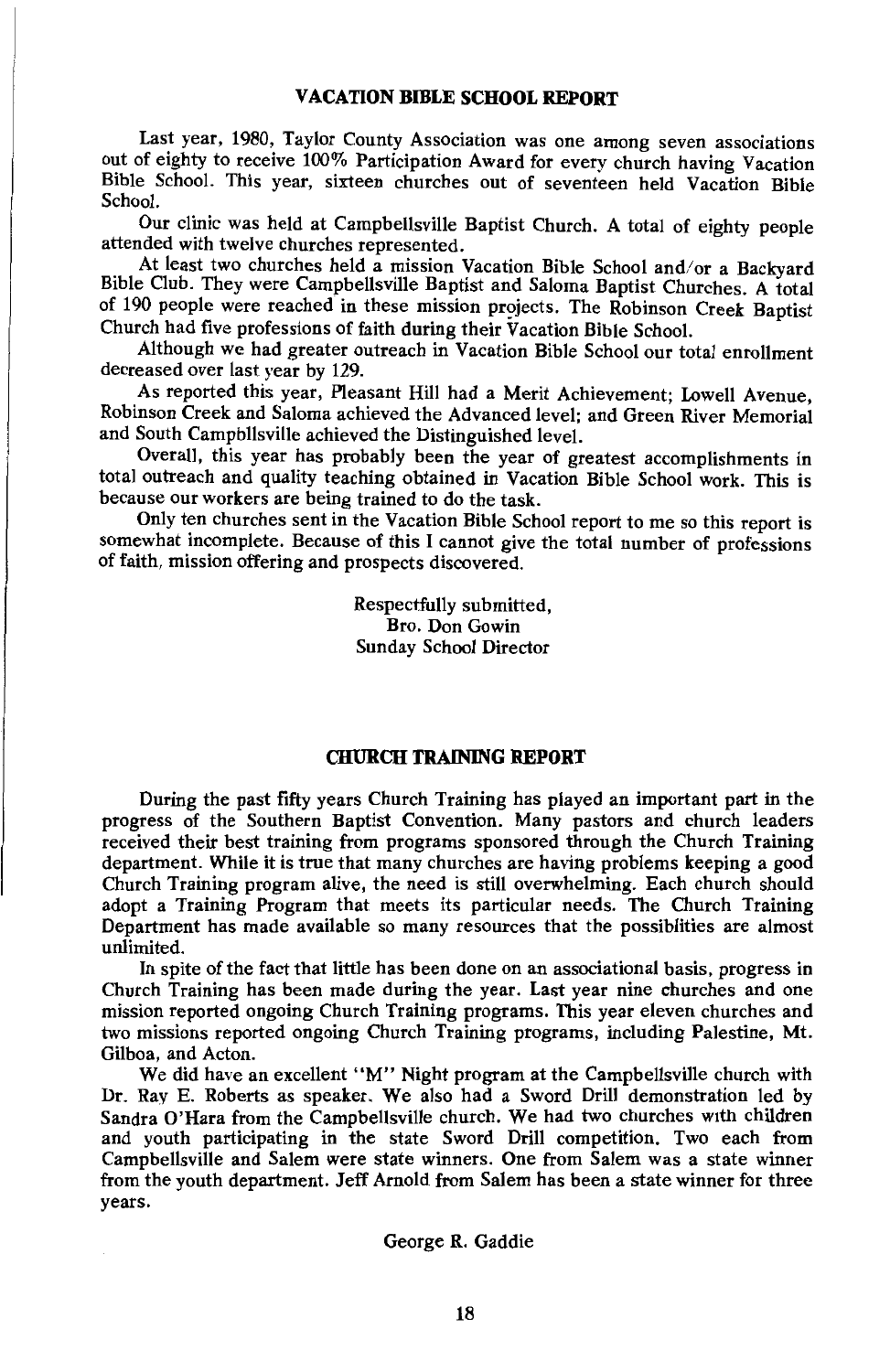#### **SUNDAY SCHOOL REPORT**

In cooperation with Bold Mission Thrust the 1981-82 Sunday School program will have two major emphases, each with suggested projects. They are as follows:

- I. Bold Sunday School Growth Projects:
	- 1. "8.5 by '85" (81/2 million enrolled in Southern Baptist Sunday Schools by 1985)
	- 2. October Outreach Month
	- 3. Growth Spiral
	- 4. Outreach Workshops (Adult Teamreach, Childreach, Homereach)
	- 5. Starting new Sunday Schools
	- 6. Standard Recognition (Sunday Schools, Departments, Classes).
- II. Bold Bible Teaching and Learning Projects:
	- 1. Associational Sunday School Leadership Training Schools
	- 2. Sundav School Leadership Diploma Plan
	- 3. Weekly Workers Meeting
	- 4. Curriculum Workshop
	- 5. Read the Bible Through
	- 6. January Bible Study.

It is suggested that we as an Association and churches choose some projects and plan to conduct them this year. Your Associational Assist Team is ready to help any church by getting information to you concerning these projects and leading them in vour local church. Your Associational Assist Team are:

Preschool - Regina Graham Children - Dollie Cruse Youth - Dean Finley Adult - Harold Lee General Officer Coordinator - Donald Gowin.

This past year your Assist Team led in an Associational Preparation Clinic using the Getting Ready Series of study. A total of 125 persons were present with 12 different churches represented.

At our Annual Associational Meeting we recognized Fairview Baptist Church as having the largest numerical enrollment gain, largest percentage enrollment gain, and largest percentage average attendance gain. Lowell Avenue Baptist Church had the largest numerical average attendance gain.

Also, on February 19th, an "Outreach Workshop" was conducted for our Sunday School leadership and a total of 35 persons attended with eight churches represented.

All of our Assist Team workers have attended meetings on the State level to train and equip themselves to serve you in a more effective way. Please call on us when you need assistance.

The total enrollment of the Sunday Schools in our Association is 3,658 with average attendance of 2,153. This is an increase of 46 over last year's report. To God be the glory for this increase. I challenge each church the following goals: A Victory Sunday School enrollment of 3,693; A Challenge Sunday School enrollment of 3,782; or a Hallelujah Sunday School enrollment of 3,898. Also, I challenge each church to participate in the Sunday School growth program of "8.5 by '85." Bro. James Jones will be our 8.5 representative for the Taylor County Association.

> Respectfully submitted, Bro. Don Gowin Sunday School Director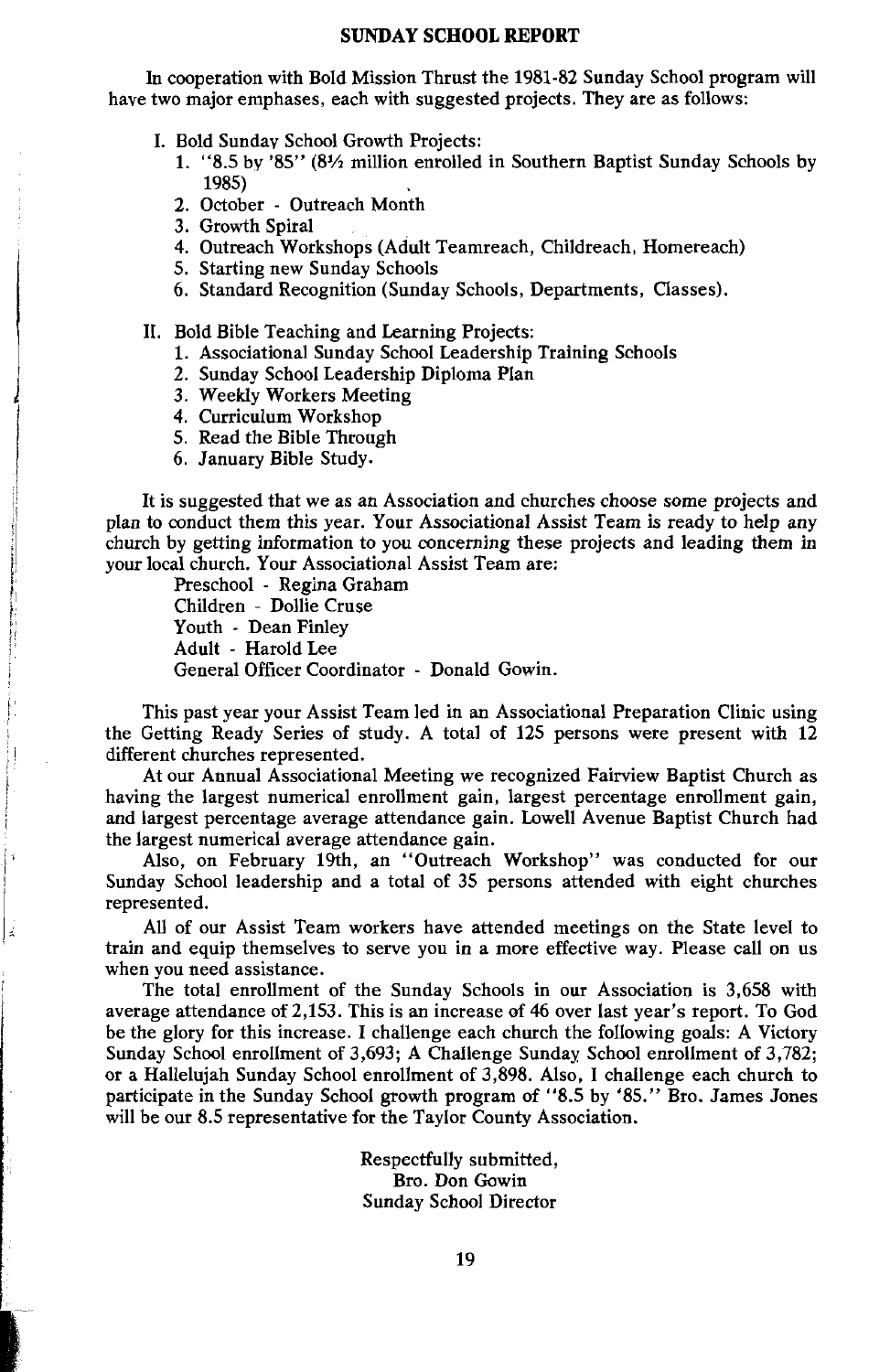#### WMU REPORT

Emphasis this year is "Life Changing Committment." The watchword is "Commit thy way unto the Lord, trust also in Him, and He shall bring it to pass," Psalm 37:5.

Membership in WMU-50 Churches having Baptist Women-15 Baptist Young Women-8 Acteens-13 Girls Auxilliary-10 Mission Friends-8 Total WMU Organizations-54

The Associational WMU had 4 Executive Meetings, 3 General Meetings, 1 Leadership-Membership Training Conference, and 1 Prayer Retreat.

Some activities reported for year were:

- 1. Churches observing Week of Praver for Home and Foreign Missions.
- 2. Recognition Services.
- 3. Girls attending camp at Cedarmore.
- 4. Acteens attending State meeting in Louisville.
- 5. Acteen overnight "Spin-off" at Lowell Avenue.
- 6. Five churches sent carloads to Leadership Conference at Cedarmore.

Bro. Lonnie Turner, on furlough from Zambia, spoke at our April meeting. He challenged all of us to be more mission minded in our praying, giving, and going. Robinson Creek has taken as one of their mission goals the collection of Bibles to be forwarded to Bro. Lonnie in Zambia.

Bro. Mike Crain, returned from Mission work in Ohio, also brought a challenge for us to be more aware of mission needs closer to home.

Thank you for the cooperation by the ladies in our association this year. May you continue to work and pray for our missionary work.

> Respectfully submitted, **Barbara Bault**

#### **BROTHERHOOD REPORT**

The associational Brotherhood organization exists primarily to help involve men and boys in missions.

For the past associational year we have not involved nearly enough of our men and boys in missions to boast of our accomplishments. We now have enrolled in the churches in our association 156 boys, 12 counselors, and 131 other men. There are 11 churches who have reported R.A. work. There are only 6 churches who have reported Baptist Men's work. There are six churches who report no Brotherhood work. From this information it is plain to see that there is much work needed in the future by the Brotherhood organization.

During the past associational year there have been some significant Brotherhood involvements in our association.

1. Many churches participated in the annual Laymen's Day recognized by the Southern Baptist Convention.

2. Approximately 30 men participated in the annual Cooperative Program prayer breakfast held at Palestine Baptist Church.

3. There was a good representation of our churches at the annual Brotherhood-WMU picnic held at Pleasant Hill Church in July.

4. Several of our Baptist men and boys attended the annual Brotherhood Convention held in Radcliff, Kentucky last October.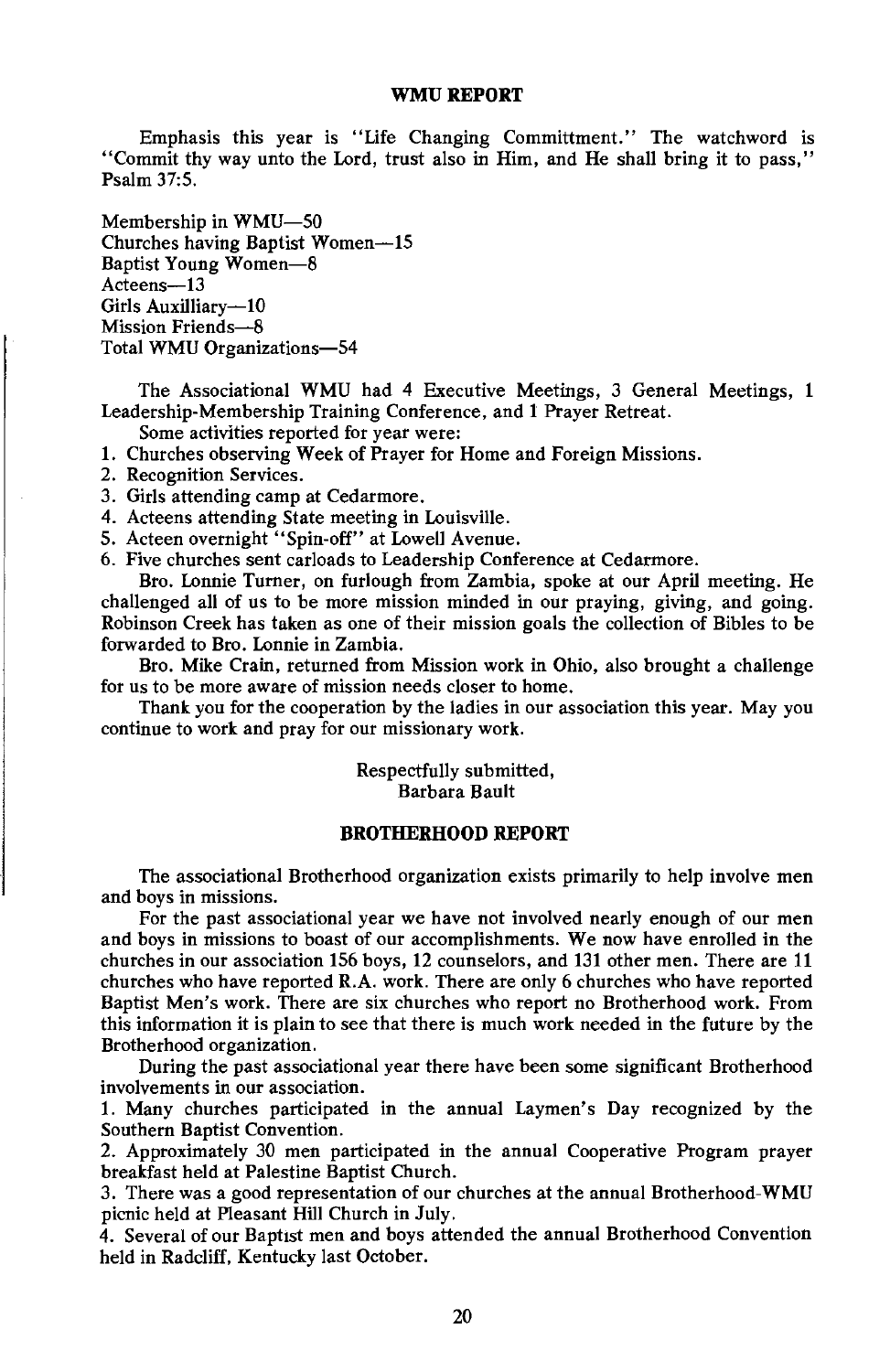Upcoming events for the 1982 associational year include:

1. Annual Brotherhood Convention at Danville, Kentucky October 1-3.

- 2. Roval Ambassador Week, November 1-7.
- 3. Baptist Men's Day, January 24, 1982.
- 4. Cooperative Program Prayer Breakfast, April 18th, 1982.

5. Annual Associational Brotherhood and WMU Picnic, July 1982.

Respectfully submitted. Forest Shelv. M.D.

#### **CHURCH MUSIC REPORT**

"Reaching Adults Through Music" has been the theme the Church Music Department has used in helping promote music in our churches during the past year. Over 1200 adults attended the Adult Choir Festivals in October of 1980, 1,129 people from 542 churches in 67 associatons attended 62 Shoptalks this past year.

The ongoing enrollment in church music personnel in the churches of our state increased from  $66,373$  persons in 1979 to 74,677 persons in 1980. This 8.4% increase was well above average and placed Kentucky second among the Southern Baptist Convention states in percentage increase. Taylor County's enrollment in 1980 was 793 and dropped by 35 to 758, a decrease of  $4.4\%$ . On the positive side sixteen of our churches reported church music enrollment this year compared to only twelve last year. Seven churches reported increases in church music enrollment for 1981.

During this year we plan to emphasize "Reaching Children Through Music," with the hope of starting many new children's choirs, increasing the enrollment in them, and improving the quality of thier weekly rehearsals and performances. Applying Proverbs 22:6 ("Train up a child in the way he should go: and when he is old, he will not depart from it.") to our music emphasis this year, the foundation of any successful church music program is built upon the music training of children. Let us support this emphasis enthusiastically and prayerfully.

> Respectfully submitted, Jim Campbell **Associational Music Chairman**

#### **MISSIONS COMMITTEE REPORT**

The Missions Committee did several things during this year:

 $\Lambda$ 

1. We acquired a person to again be in charge of the KOA Campground ministry beginning Memorial Day Weekend (May 24th) and going through Labor Day Weekend (Sept. 6th). Roger Godby, a Ministerial Student at Campbellsville College, was selected to fulfill the responsibilities of providing worship services each Sunday from 9:00 to 9:30 a.m.

2. We recommended that our Association become actively involved in a church census/survey in the Merrimac area and Mannsville community in which there were many unchurched families. On four occasions we involved a total of nine persons surveying these areas and tabulating information received.

3. We recommended that the Association have a Mission Bible School in the Merrimac area. Because of the brief and limited time to plan, prepare, and coordinate the Bible School, this recommendation was subsequently withdrawn.

4. We were in the process of planning for a series of Revival meetings in Merrimac. Upon discovering Campbellsville Christian Church was already working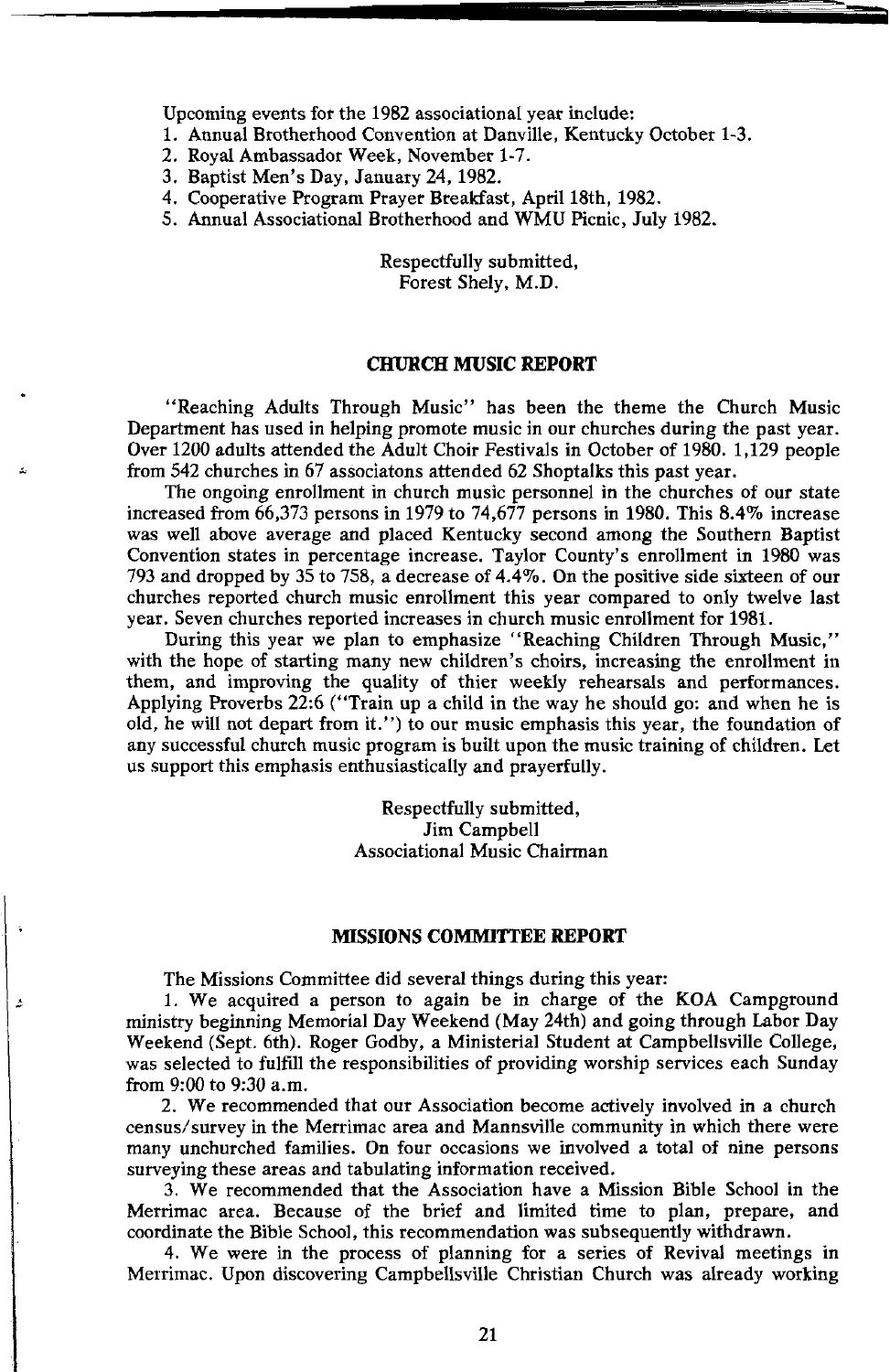there, seeking to re-open the Merrimac Christian Church, we felt we should terminate these plans. We did this in a spirit of cooperation, even sharing information from our Survey Cards. We did not want to cause a discontinuity to positive work they are doing.

> Respectfully Submitted. Jakie Carmicle, Chrmn. Paul Smith Homer Kirtley Marlyn Shreve

#### K.O.A. CAMPGROUND MINISTRY REPORT

This summer the KOA Campground ministry saw well over 100 people in its services, averaging almost ten people per service.

The opportunity to share God's word was a joy and the new christian friends made was a blessing. We met people from many states as well as many local people.

I would like to thank this association for giving me an opportunity to share this summer. I would like to thank Phil Estes for helping with the music and sharing his talent and the owners of the campground for being very open and helpful.

I pray that this ministry may continue next year that many more may hear the gospel of Jesus Christ.

> Respectfully Submitted, Roger Godby

#### **CHRISTIAN PUBLICATIONS REPORT**

Serving Kentucky Baptists since 1851, the "Western Recorder" has been Kentucky's number one weekly Christian publication going into Baptist homes. This unique ministry promotes denominational programs and religious happenings.

During the past year the "Western Recorder" has served approximately 57,000 families. In the Taylor County Association we presently have eight churches which have included in their budget the purchase of the "Western Recorder" for their families. For \$3.75 per family per year a church can supply its families with our state paper. Many churches combine their own weekly or monthly newsletter with the "Western Recorder". In this way each church family receives international, national, state and local church news in one package. The cost for all of this is generally less than the cost of the weekly mailout.

Other publications that we recognize and highly recommend are "Home Life" and "Mature Living". Both of these magazines deal with Christian living. The "Open Windows" is also a fine Christian publication for daily devotions.

> Respectfully submitted, James Collison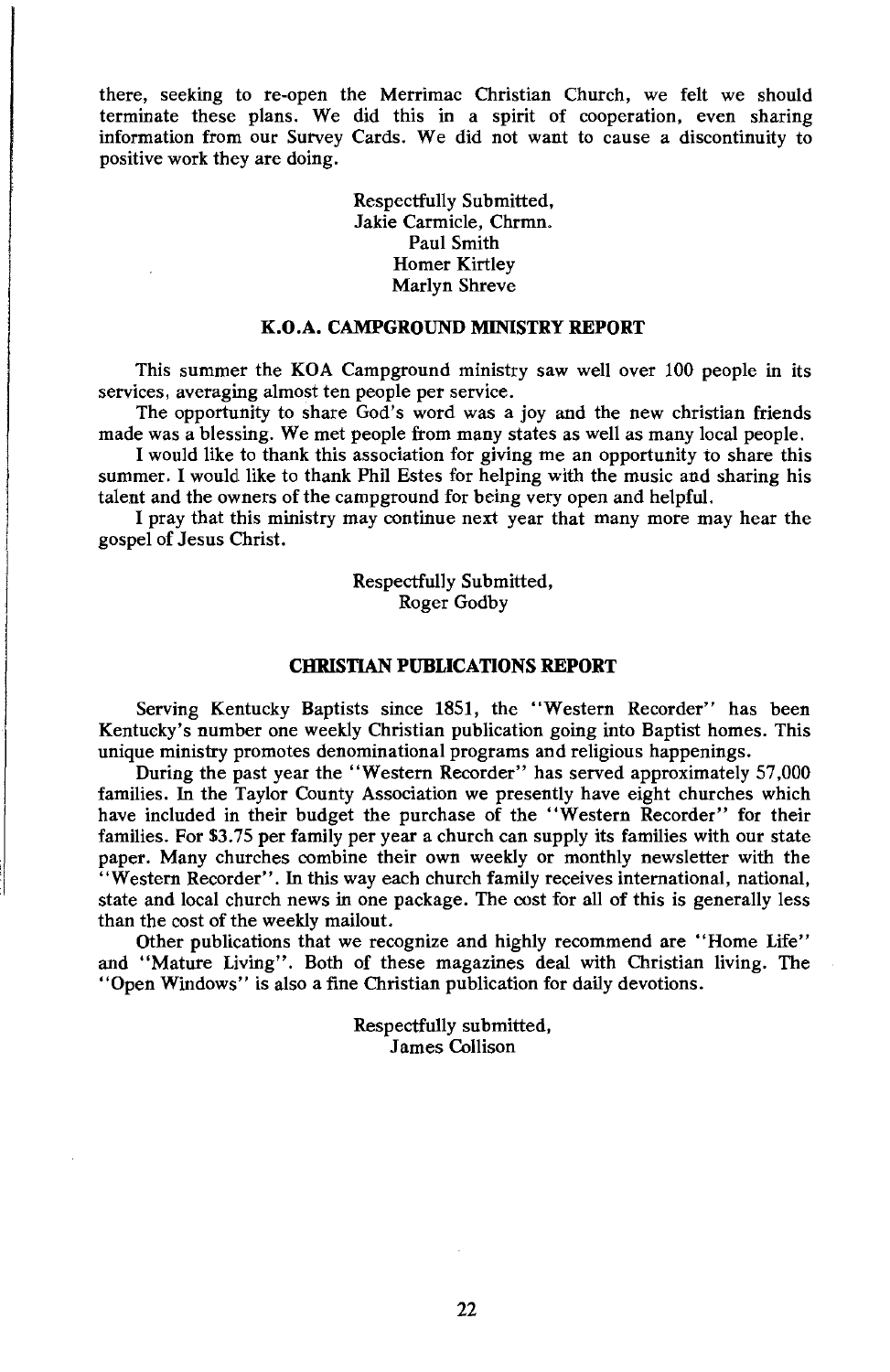#### **COOPERATIVE PROGRAM REPORT**

Bold Mission Thrust began as a dream of Southern Baptists in 1976-77...a bold dream of greater missions support and church growth. However, a dream is only a dream until someone makes it come true. Many people are committed to making this dream a reality. In order for Bold Mission Thrust to succeed, many more people must adopt this commitment.

Involved in fulfillment of this dream are several essential steps.

 $\mathbb Z$ 

- 1. Churches need to be faithful in fulfilling their goals of mission giving and church growth.
- 2. Some churches may need to discover "special roles" in the bold endeavors they adopted.
- 3. Church leaders must lead the people to adjust life styles and values in order to achieve Bold Mission Thrust.
- 4. We will need all the churches in the Taylor County Association to cooperate in giving to the 1982 associational missions program.
- 5. We need a strong commitment from each church to reach the \$14,400,000 total goal for our 1982 Kentucky Cooperative Program budget.
- 6. We need to enlist a greater percent of our church membership in supporting the work of the church and world missions (our membership giving must be improved - the statistics show that 20% give 80% of the financial support, 30% give the other 20% and 50% give nothing.

The dream is bold, people are involved, the mission unmistakably stands before us.

During the past year, 1980-81, 16 of the 17 churches of Taylor County Association gave \$219,164 through the Cooperative Program.

In Kentucky, our 1981-82 Cooperative Program total goal is \$14,400,000. Of this amount, \$9,360,000 or 65% will be used for Kentucky Baptist ministries. \$5,040,000 or 35% will be used for Southern Baptist Convention mission ministries.

Commitment to Bold Mission Thrust calls for specific action on our part as individuals and churches. Every church is challenged to:

- 1. Give one percent over your previous year's budget to the Cooperative Program for Bold Mission Thrust support.
- 2. Increase the percentage of total budget income for the support of associational missions.

Let every church in the Taylor County Association demonstrate its genuine concern for the commitment to world missions support through bold living and bold giving.

> Respectfully submitted, James E. Jones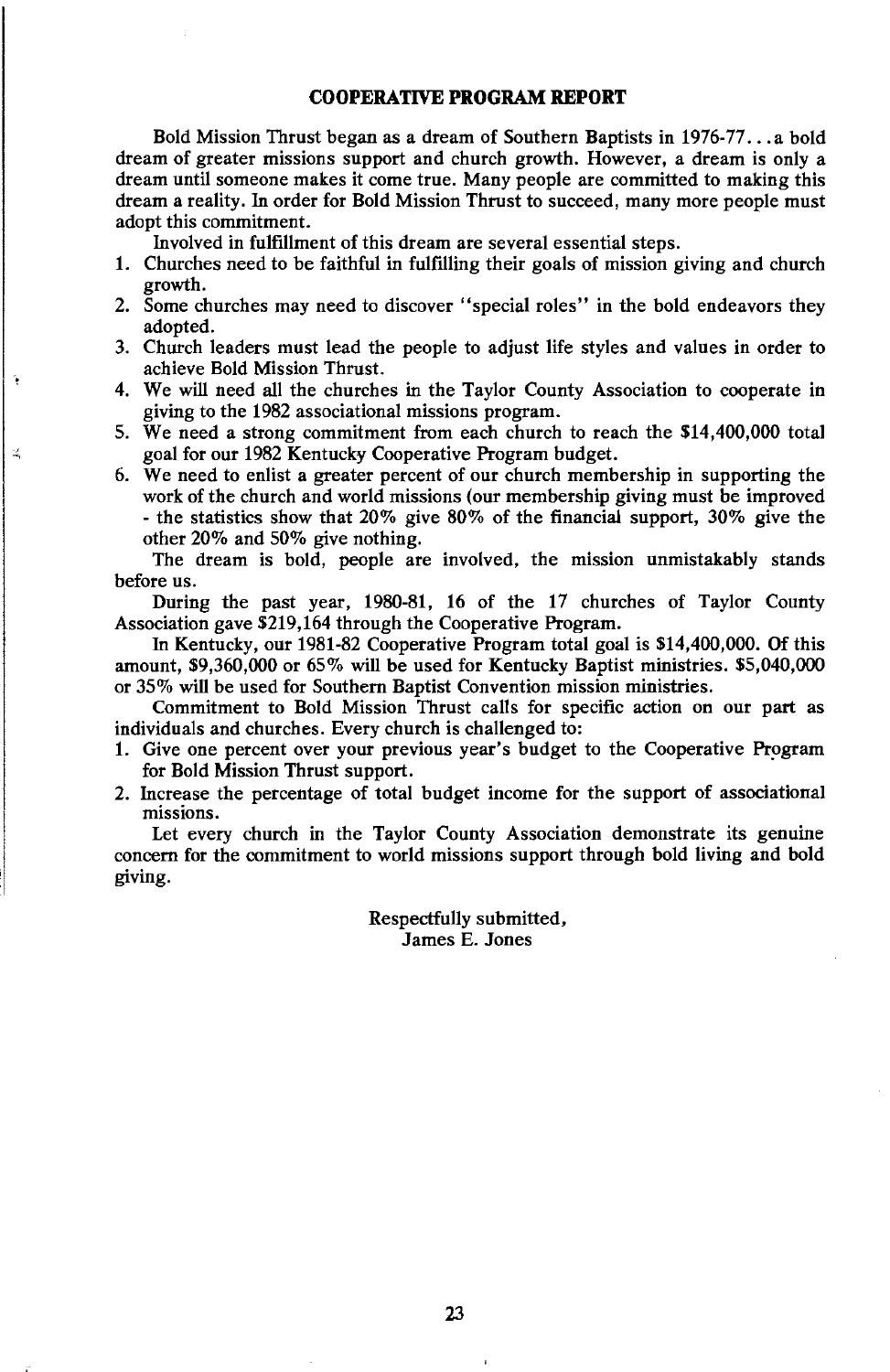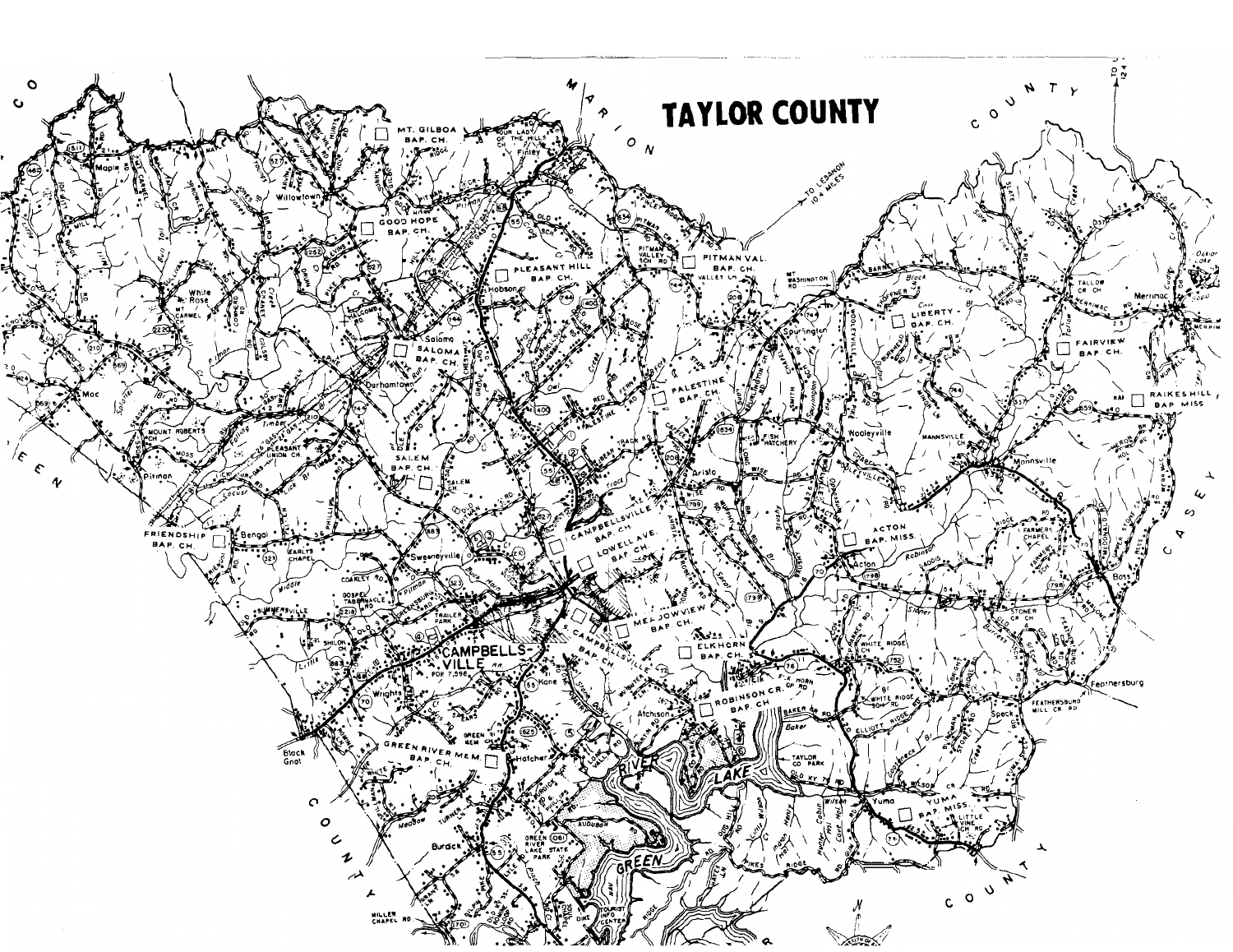#### **IN MEMORIAM**

The departure of our loved ones brings two disturbances to each of us. First our loss which we express publicly by tears and mourning; and second we are quietly aware of Jesus' statement, "In my Father's house are many mansions: if it were not so, I would have told you. I go to prepare a place for you... I will come again and receive you unto myself; that where I am, there ye may be also."

With these conflicting emotions in our mind, we come to thank our Lord for the lives of those whom we loved, with whom we labored and served in the beautiful experience called life, and whose absence still challenges us to do our best.

The following have gone to be with the Lord since last we met:

#### **Campbellsville**

Mr. Doyle Hiestand Mr. Russell Pike Mr. Thomas Bloyd Mr. R. E. Howard Mrs. Gowdy Maupin Mrs. Thornton Newcomb Deacon E. S. Woosley Mr. I. I. Davis Mr. R. T. Gaddie Mrs. Mattie Constant Mr. Buel Tucker Mr. Harry Wood Mr. Jimmie Bryant Mrs. Fred Faulkner, Sr.

#### **Elkhorn**

Mrs. Lillie Seaborne Mr. Paul Allen

#### Fairview

Mrs. Myrtie Coppage

#### **Good Hope**

Mrs. Ida Hedgespeth

#### **Green River Memorial**

Mr. Virgil Pike Mr. Jimmy Bohanon Mr. John Rawlins Mr. S. M. Dugger

#### **Liberty**

Deacon J. E. Walker Mrs. Kenneth Witham Mrs. Lonnie Colvin

#### **Lowell Avenue**

Mr. Richard Dudgeon Mr. Robert Chanev Mr. Billy Bennett Mrs. Anna Blevins

#### **Palestine**

Mr. Bill Cave Mr. Elmer Rafferty Mr. Leonard Phillips Mrs. Edna Wise Mr. Clement Whitlock

#### **Pleasant Hill**

Deacon Edwin Griffin

#### **Robinson Creek**

Mr. Forest St.Clair

#### **Salem**

Mrs. Bud Gaddie

#### Saloma

Mr. K. E. Durham Mrs. Annie Hare

#### **South Campbellsville**

Mrs. Lucie Armstrong Mr. Arlin Gadberry Mr. Ervin Mason Mr. Sam Shoffner Mrs. Herman Wilson

Wherefore seeing we also are compassed about with so great a cloud of witnesses, let us lay aside every weight, and the sin which doth so easily beset us, and let us run with patience the race that is set before us,

Looking unto Jesus the author and finisher of our faith; who for the joy that was set before him endured the cross, despising the shame, and is set down at the right hand of the throne of God

For consider him that endured such contradiction of sinner against himself, lest ve be wearied and faint in your minds. (Hebrews 12:1-2)

> Respectfully submitted. Marshall Black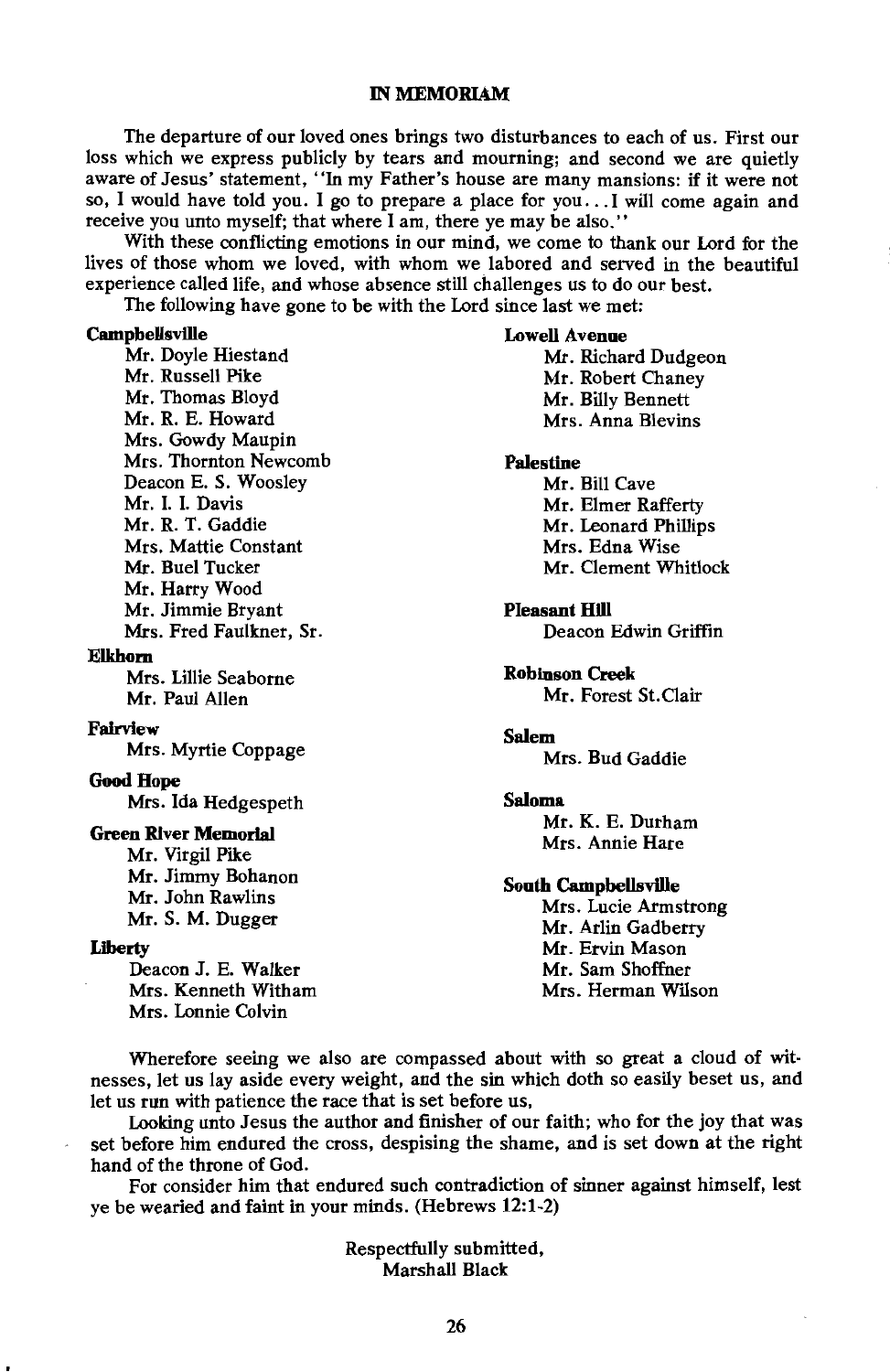#### **COMMITTEE ON COMMITTEES REPORT: 1981-82**

BUDGET COMMITTEE: Chairman--Homer Kirtley, Jeremiah Cox, Nell Wise, Jessie Parker.

EVANGELISM COMMITTEE: Chairman--Eugene Smith, Richard Reed, Edgar Russell. James Jones.

PROGRAM COMMITTEE: Chairman--L. D. Kennedy. Cary Pickett. George Gaddie. Earl Barnett.

MISSIONS COMMITTEE: Chairman--Don Watson, Harold Lee, Don Gowin, Terry Dabney.

CHRISTIAN EDUCATION COMMITTEE: Chairman--Jim Collison, Darrell Hunt, Charles Harris.

NOMINATING COMMITTEE: Chairman-James Fox, Gene Hall, Jerry Kibbons, Leon Smith.

> Respectfully submitted. Darrell Hunt, Chairman Don Watson **Charles Porter**

#### **CHILD CARE**

Since the formation of the Board of Child Care 112 years ago, Kentucky Baptists have worked to show God's compassion to children of all ages.

Once again we are in the forefront of effective ministry. We are one of the first Child Care programs to move from dormitory type living to the cottage style living units. These cottages, designed for family living, make possible the living out of the "Christian family life-style." The twelve cottages (six at Spring Meadows and six at Glen Dale) with furnishings have cost just over two million dollars. In his dedication speech. Executive Director Eldred Taylor stated his belief that Kentucky Baptists would provide another million dollars within three years to complete payment of the faith project.

In the past year a total of 453 individuals were served by some facet of our program. The Temporary Shelter provided a place to live for up to 30 days for 101 different young people. Thirty-four unwed mothers were given assistance by the staff. In addition to the 29 children who were awaiting placement in foster homes. there were 15 babies that were placed and 21 infants cared for in foster homes.

Our Thanksgiving Offering was \$491,401.00. This is the largest offering in the history of the Board of Child Care.

This is iust another indication that Kentucky Baptists are taking seriously the challenge of Bold Mission Thrust.

> Respectfully submitted. Richard D. Reed

#### REPORT ON BAPTIST HOSPITALS. INC.

The Baptist Hospitals in Kentucky, along with the Ky. Baptist School of Nursing, the H. Hart Hagan Clinic at Southern Seminary, the Baptist East Doctors Building, and the Highlands Doctors Building are managed by the Board of Directors of Baptist Hospitals, Inc., Homer D. Coggins, president.

The healing ministry of Kentucky Baptists is financed primarily by the patients. However, the Convention allocates \$40,000 each year from the Cooperative Program and also promotes the Mother's Day Offering.

With the governmental cut-backs in social programs and aid packages, the \$100,000,000 budget is becoming increasingly difficult to meet. The offerings and Cooperative Program allocation needs to be greatly increased.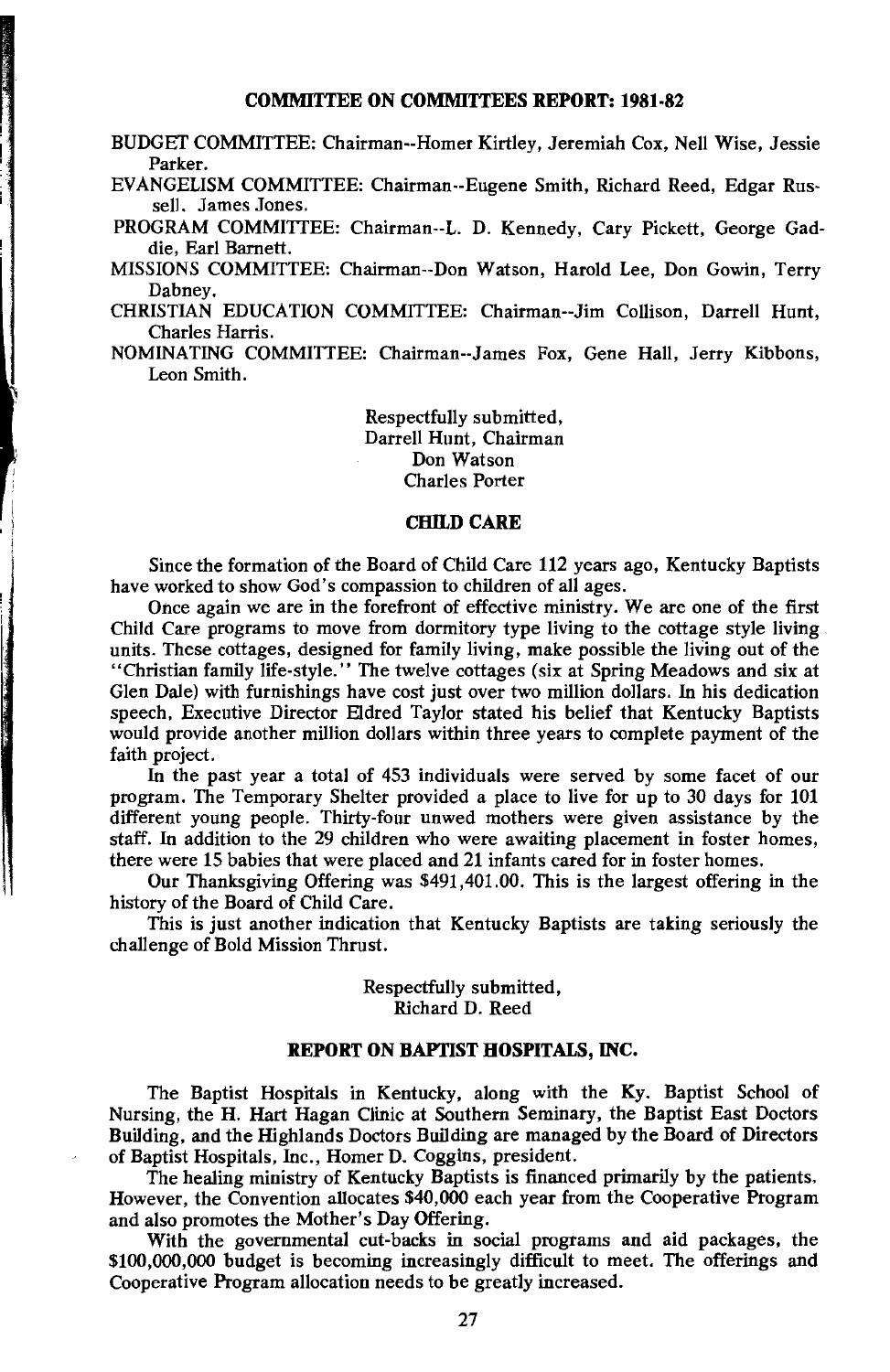In terms of quality of patient care, CENTRAL BAPTIST in Lexington reports their most successful year since its founding in 1954.

During the year, 20,427 patients were admitted and 25,535 outpatients received treatment. Surgeries totaled 9,967 and babies born were 2,809.

The acquisition of new and modern equipment, combined with the \$17.4 million expansion/renovation project are in line with the continual effort to update and improve patient care.

HIGHLANDS BAPTIST HOSPITAL provided services as follows: Admissions 6,993; Outpatient Visits 12,594; Surgical Procedures 2,277; Laboratory Procedures 97,764; and X-Ray Procedures 26,960. The Sunday School Charity Fund provided \$10,524 for patients in need.

BAPTIST HOSPITAL EAST provided services as follows: Admissions 15,670; Outpatient Visits 48,424; Surgery Procedures 6,813; Clinical Laboratory Procedures 150,026; and X-Ray Procedures 51,069. The Sunday School Charity Fund provided \$3.759 for patients in need.

WESTERN BAPTIST HOSPITAL in Paducah continues to grow as a major referral center for western Kentucky, southern Illinois, and western Tennessee.

Admissions to Western Baptist this year were 15,110. The Sunday School Charity Fund provided \$33,228.05 for patients in need.

> Respectfully submitted, Richard D. Reed

#### **EVANGELISM COMMITTEE REPORT**

In 1980 Kentucky Baptists baptized 21,294 persons. This is a numerical increase of 3,355 over last year, or a percentage increase of 18.7. Comparing our state with the overall Southern Baptist Convention increase of 16.5%, it would seem that Kentucky Baptists are taking Bold Mission Thrust seriously.

However, Taylor County Baptist Churches showed a decrease from 169 baptisms in 1979-80 to 157 in 1980-81. This is a deacrease of  $7.1\%$ .

In 1982 the major evangelistic thrust for Kentucky Baptists will be a statewide Simultaneous Revival effort April 4-25.

From 1982 through 1985 there will be four goals for evangelism in Kentucky:

1. Increase baptisms 15% per year.

2. Each church should conduct one or more revivals each year.

3. Each year, two hundred (200) churches should begin continued witness training.

4. Train 5% of the resident membership in Kentucky Baptist Churches each year in personal witnessing.

In 1982, Taylor County Baptists will take seriously these state goals and conduct an area crusade:

Date — August 1-8, 1982

Place - Taylor County High School Football Stadium

Evangelist - Dr. Ray E. Roberts, Asheville, North Carolina

Music Evangelists - R. L. and Beth Sigrest, Yazoo City, Mississippi.

Every pastor, church leader, and church member is asked to pray for and participate in this bold effort to reach people for Christ.

> Respectfully submitted, Eugene L. Smith, Chairman Richard Reed Darrell Hunt Jacky Arvin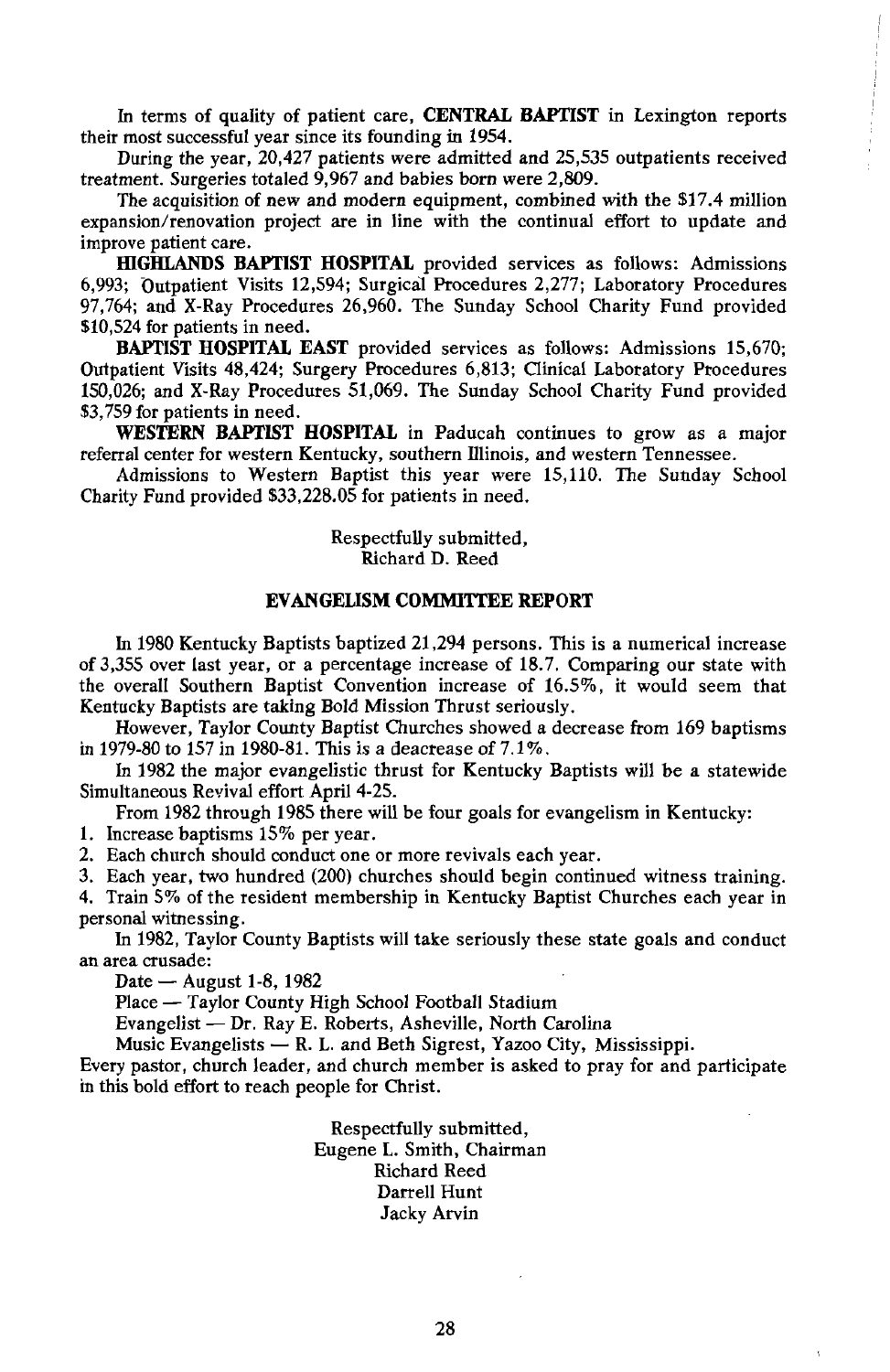#### **NOMINATING COMMITTEE REPORT**

The Nominating Committee for the twenty-fourth annual session of the Taylor County Association of Baptists recommends that we elect the following officers: Sunday School Director - Rev. Don Gowin Church Training Director - Mr. Brantley Parsley Church Music Director - Mr. Tim Nugent Brotherhood Director - Dr. Forest Shelv WMU Director - Mrs. Helen Gray.

> Respectfully submitted. Mr. Milton Jones Mr. Larry Parrish Ms. Judi Stewart

#### TIME, PLACE, AND PREACHER COMMITTEE

We recommend that the next Annual Meeting of the Taylor County Baptist Association be held on the Monday and Tuesday after the 2nd Sunday in September, 1982 which will be September 13th at 7:00 with the Friendship Baptist Church, and September 14th, 4:00 P.M., and 7:00 P.M. with the Lowell Avenue Baptist Church. It is recommended that we have a basket dinner which will be served after the afternoon session with a Committee of the host church in charge. It is understood that the host church be responsible for drinks, bread, and serving.

We further recommend that the annual sermon be delivered by Rev. James Jones, pastor of the Campbellsville Baptist Church and that Rev. Don Watson and Rev. Bob Martin serve as alternates.

> Respectfully Submitted, Lynwood Newton, Chairman Rev. Richard Reed

#### **RESOLUTIONS COMMITTEE REPORT**

- 1. Be it resolved that we express our deep gratitude to the host churches, Pitman Valley and Salem, who so gratiously provided the association with meeting places. We offer our special thanks to the ladies of both churches who provided and served delicious food for each of the meeting days.
- 2. Be it resolved that we express our appreciation for the work of two of our pastors in the association, Brother Jakie Carmicle and Brother George Ray Gaddie.
- 3. Be it resolved that each church seek to involve its members in Bold Mission Thrust as we work together to reach our goal of 8.5 by '85, and pray that each heart may be burdened for the lost in our communities and around the world.
- 4. Be it resolved that our churches seek to increase giving to local, state, home, and foreign missions to reach our goals in Bold Mission Thrust.
- 5. Be it resolved that our churches take a firm stand on moral issues in our community.
- 6. Be it resolved that each church and mission enter into the Taylor County Crusade for Christ, giving full support financially and yielding ourselves completely to the Holy Spirit and His guidance.
- 7. Be it resolved that the Taylor County Association express its sincere appreciation to the dedicated men and women who have continued to serve on the faculty and staff of Campbellsville College and that we recognize the fact that these very capable people continue to serve with a salary far below what they could receive from most other institutions.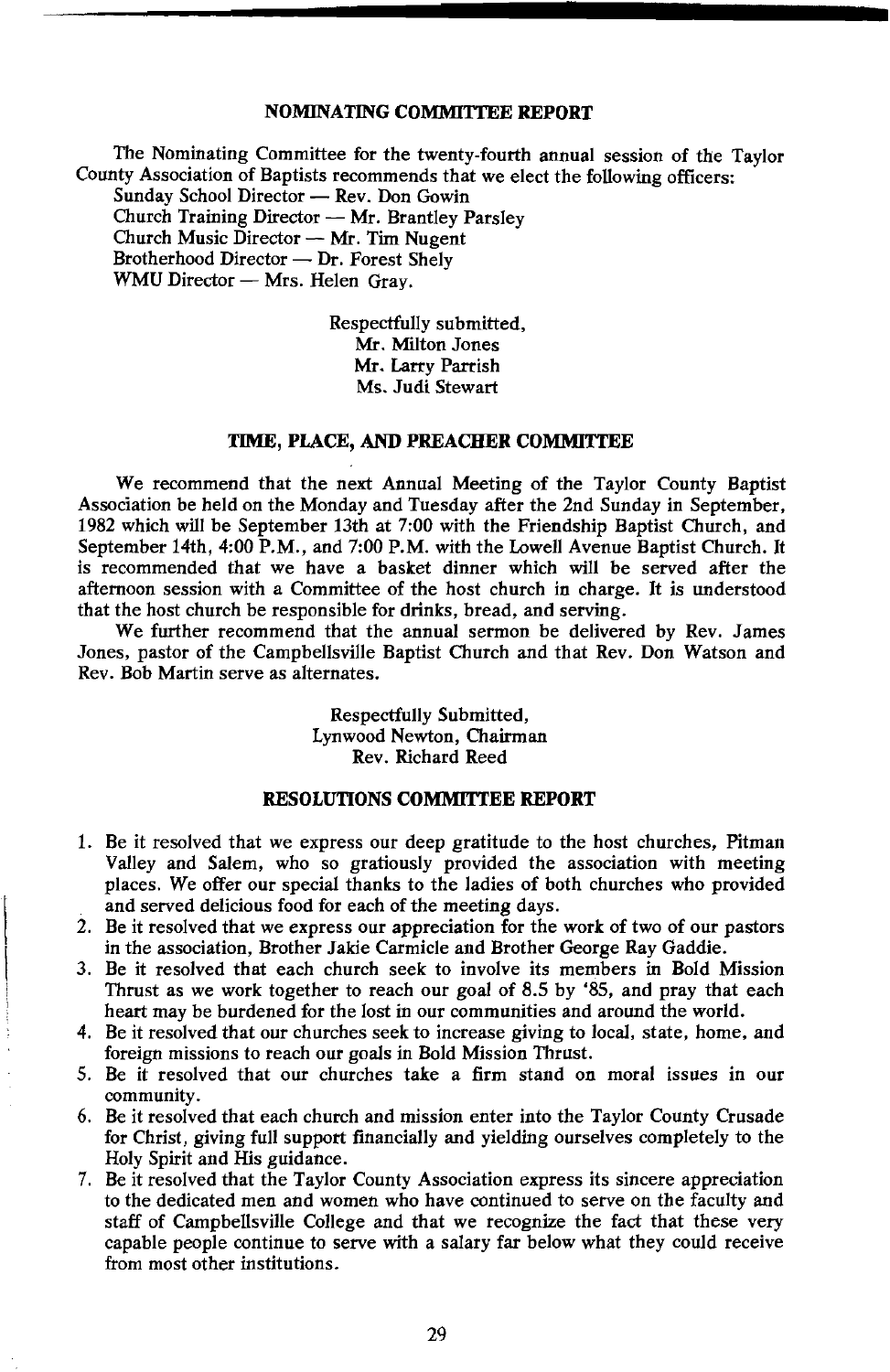- 8. Be it also resolved that we encourage our churches to seek to challenge their young people to consider God's call to the teaching profession and prepare themselves to serve in one of our Baptist schools.
- 9. Be it further resolved that we challenge our churches to do their best to increase their financial support for Campbellsville College and to encourage individual members to remember the college in their wills.

Respectfully submitted, Charles Harris. Chr. Grady Bloyd **Barbara Bault** 

#### **STATE MISSIONS REPORT**

The Direct Missions Department supervises the work of 148 people who are working for or have their salaries supplemented through the department. Robert C. Jones is the department director, I. Huston Lanier directs the mountain missions work.

The personnel of the department serve in various capacities. Many directors of missions have their salaries supplemented by the Direct Missions Department. Other men have their salaries supplemented in what is called local missions programs. These men serve a local church as pastor, but are located in a community where Baptist are few and far between.

Four communities have missionaries whose salaries are provided jointly by the Homes Mission Board and the Kentucky Baptist Convention. The Home Mission Board also supports other ministries as Christian social ministries, language missions and in-service guidance.

In addition to those mentioned above 20-25 special missionaries have their salaries supplemented by the Direct Missions Department.

The Eliza Broadus State Missions Offering enables many of the small mountain churches to have trained leadership. Additionally there are from 35-40 student summer missionaries from our college campuses work in various ministries. Some work in resort areas, others choose inner city work, while others choose to work at the associational level, lending assistance in Vacation Bible School, backyard Bible clubs, mission projects and regional camps.

In January 1981, Kendale Moore came to the Missions Department as language program leader. He is responsible for refugee resettlement and literacy work. With the influx of people from other backgrounds into our state the opportunities presented for language witness is great. At present we have language missions to the Korean, Chinese, Spanish, Laotian, Thai, Russian and the Deaf.

The Department has served as a liaison in linking approximately 180 churches in various types of missions program this year. This linkage has provided help that ranged from simple prayer support to the erecting of church buildings. This has provided a very helpful sharing relationship that has become a vehicle for the sharing of the gospel.

This year the Western Recorder carried an insert that shared with it's readers a breakdown of the Eliza Broadus Offering ministries. Many were surprised to find that the Direct Missions Department was in charge of administering the Church Building Grants and Loans for the Convention. This year \$27,700 was budgeted and an additional \$10,000 was made available when requests ran unusually high. With inflation constantly increasing and with the interest rate growing even higher we can only assume that the demand on these funds will take another leap next year.

Bob Jones, Huston Lanier, and Kendale Moore ask that you join them in prayer that the Direct Missions Department will be faithful in carrying out the Great Commission of our Lord to reach every person in our state and nation with the Gospel by 1982 and the world by the year 2000.

> Respectfully submitted, Bob E. Martin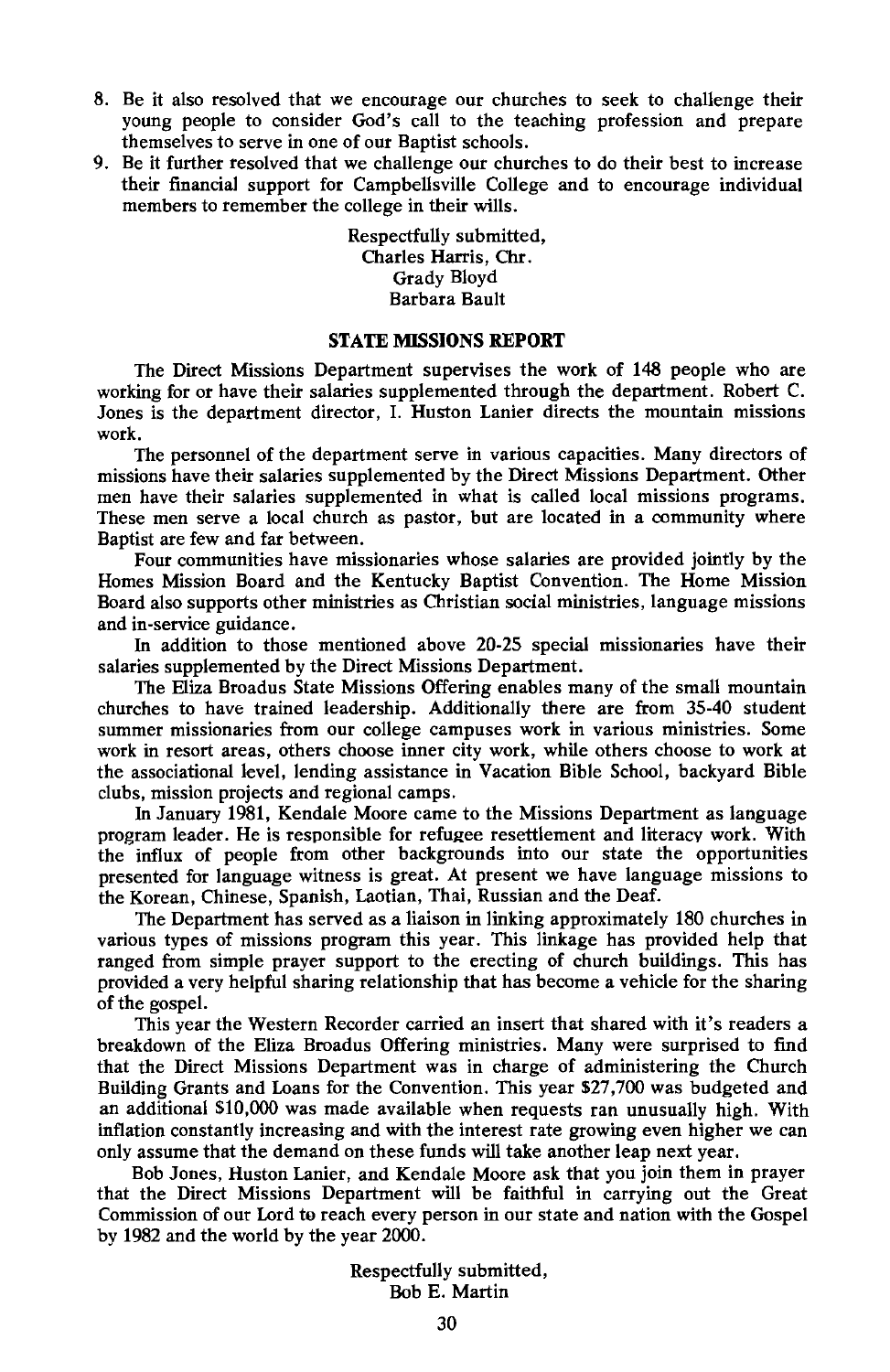This year's Home Mission Budget of \$36.6 million was the largest in history and reflects the record amount that was given through the Annie Armstrong Easter Offering. This years goal of \$15.5 million was exceeded by one million dollars. The 429,000 baptisms in 1980 were exciting proof that Southern Baptist are again actively witnessing of their faith. The Missionary force rose to a peak of 3,000 before the year-end attrition reduced it to 2,970.

The 1980 year was truely remarkable for home missions. Our witness at the Winter Olympics in Lake Placid, N.Y., has resulted in a small church there. The continuing influx of Indochinese refugees, and the unexpected flotilla of Cubans has challenged all of us. Our concern for domestic hunger has caused us to name a hunger consultant to coordinate SBC domestic hunger efforts.

Specialized Evangelism Department Personnel conducted twenty Growing and Evangelistic Church seminars. The Associational Eveangelism Department assisted eleven states in training associational evangelism chairpersons, developed a planning guide for associational evangelism and helped ten states in thirteen small-church evangelism seminars. This year approximately 15,000 evangelism volunteers did mission work. Eighty leaders representing 23 local churches in ten states were trained in the pilot Continuing Witness Training seminar, and 300 persons in thirty-three states were trained in Lay Evangelism Schools and TELL Witness Training.

The Church Extension Division reported that more than 1,100 church-type missions were started and 450 new churches were constituted. It helped support 1,150 workers and extended pastoral support to 950 congregations. The Chaplaincy endorsed 326 chaplain candidates bringing the total of full time and active duty chaplains to 889 with 557 part-time or volunteers.

The unstable financial climate created and increased demand on the request for loans. The Home Missions Board counseled 1,450 churches and processed 187 church loan applications. Commitments totaled \$16.6 million.

Through the Associational Administration service 66 new directors of missions were trained at three seminars. Project Assistance for Churches in Transition trained 61 consultants to help churches in changing communities.

The Rural-Urban Missions appointed nine directors of associational missions and trained 475 others. An emphasis was placed on Bivocational pastors and over 609 persons were given assistance in small church planning.

During 1980, 1,500 language workers received financial support. These worked with 79 ethnic groups speaking 70 languages. The Refugee Resettlement Office aided 769 sponsors in resettling 3,000 refugees. A manual on work among refugees was publishes.

The Christian Social Ministries provided disaster relief funds of \$37,000 to eight states to help them begin a disaster relief task force. They also assisted in developing volunteer literacy missions, helped conduct awareness conferences on ministry to the alcohol and drug abusers, seasonal farmworkers and the blind.

Black Church Relations Interfaith Witness and Volunteers in Missions compose the lesser known but much needed sections of the Home Mission Board. This year approximately 350 Mission Service Corps volunteers served in 43 states, Canada, Puerto Rico and American Samoa. In all more than 30,000 served as home mission volunteers in 1980.

The Home Mission Board returns to Kentucky Baptist a portion of the Cooperative Program monies in assisting several departments and programs.

> Respectfully submitted, Bob E. Martin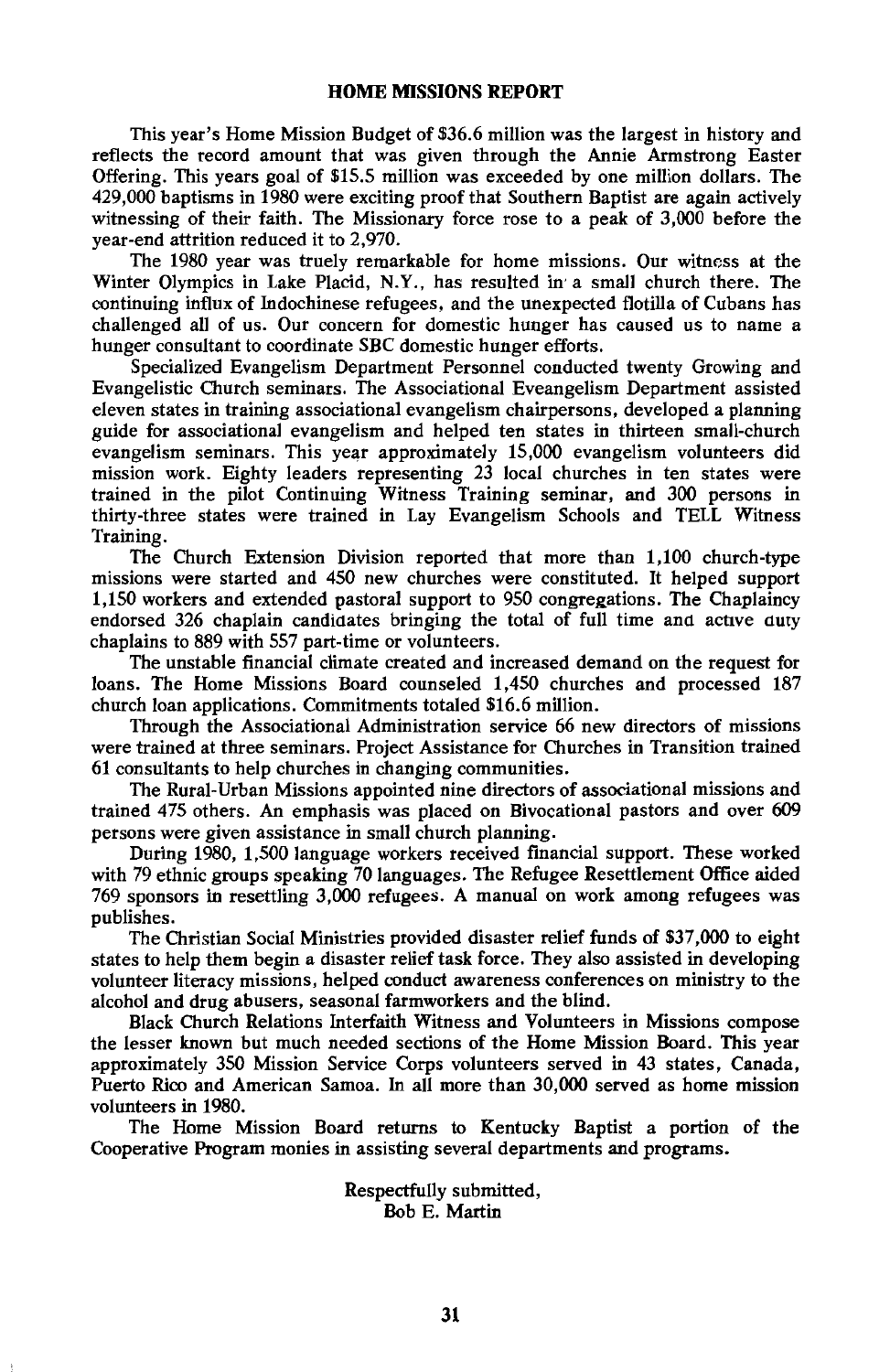#### **FOREIGN MISSIONS REPORT**

Our sharing of the gospel is in both word and deed. The deed gives credence to the telling, and the telling gives clarity to the act. The Southern Baptist foreign mission program includes both presence and proclamation. Jesus' ministry was an integrated one. He did not separate who he was from what he did.

Our central thrust is on evangelism that develops until it reproduces disciples. President Keith Parks has said, "We will evangelize and congregationalize. We will never do less than that. We will do more than that, but we will never do less." Our basic administrative approach is an integrated, geographic approach, at the same time, it is often easier to get a global perspective by looking at the various programs that are carried out in the individual countries.

At the beginning of 1981, there were more than 3,000 missionaries. Of those, 2,554 are career missionaries. Others serve through auxiliary categories as associates, journeymen, and special projects workers. Missionaries work in 93 different types of missionary service.

Southern Baptists cooperate through their Foreign Mission Board with national entities representing over 11,500 churches. Of that number, some 8,000 are selfsupporting. There were more than 100,000 baptisms. This was over 36 baptisms per missionary. Included within the program of evangelism and church development is the ministry through the media with 43 missionaries working in 62 centers and television staff working in three studios.

Evangelism through education and the development of Baptist leaders have been two key emphases in the program of schools and student work.

In the battle for the minds and hearts of people, the printed page becomes a powerful instrument to win people to Christ. Translation, printing, distribution of the Scriptures, and Christian literature continue to be a key part of our program.

Medical assistance is an expression of Christian love and a means of witness. Today the Foreign Mission Board assists in the maintenance of 20 hospitals and 120 clinics and dispensaries. At the end of the year there were 56 missionary physicians, 70 missionary nurses, 12 missionary dentists, and 43 other missionaries engaged in medical and health care ministries. These people treated 137,000 inpatients and 1.1 million outpatients. Assisting were 191 physicians and 844 national nurses.

Missionaries and their Christian colleagues minister with compassionate concern to unfortunate persons (the hungry, thirsty, lonely, naked, and imprisoned) in foreign countries. Refugees from war and natural disasters present a haunting picture in our world. Although much media coverage has spotlighted South and Southeast Asis where many suffered as boat people fleeing from totalitarian regime, probably the largest concentration of refugees is in Africa, where 3.5 million fight for life in camps.

We must pray for increased strength to face the momentous task of ministering to a hungry, hurting, suffering world that needs many things. In humility as Southern Baptists, we must say with the North Sea fishermen, "O Lord, thy sea is so great and our boat is so small." We hold the firm conviction that things that are impossible with men are possible by God's power.

In 1980 Southern Baptists' contributions for foreign missions totaled \$85,456,178. For the calendar year Lottie Moon Christmas Offering gifts amounted to \$40,836,167. The 1981 offering goal is \$50,000,000. Approximately 50% of the Southern Baptist Convention Cooperative Program funds is made available annually for foreign missions. Bold Mission Thrust endeavors must also express and support world missions as we develop new boldness.

> Respectfully submitted, Bob E. Martin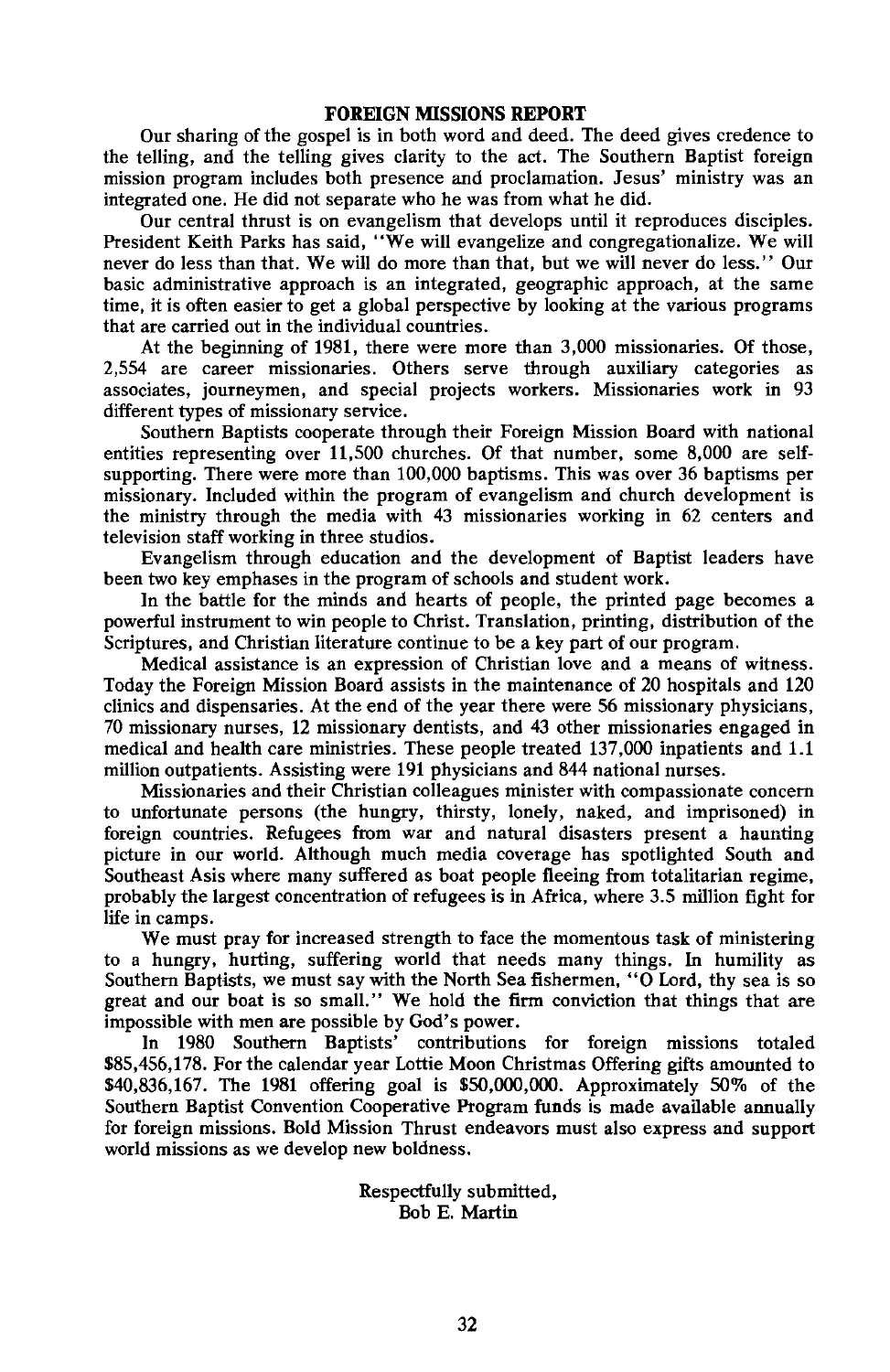#### **CAMPBELLSVILLE COLLEGE REPORT**

Our heartfelt thanks go out to all of the churches in Taylor County Association. By giving to the Cooperative Program you help fulfill the work of Campbellsville College as a Baptist institution. Most of you have provided additional help with direct gifts to the college, church matching scholarships to students, and with designated gifts by your members.

This is our first annual report to the Baptist churches of Taylor County Association on gift income from those churches. We want this report to be informative and also a method of expressing the gratitude of our faculty, staff, and students for your love, concern, and missionmindedness. About ten percent of all the pastors in Kentucky are graduates of Campbellsville College. You have been an important part of training these spiritual shepherds.

May God continue to use and bless each one of our churches. May His Spirit fill each of you as pastors, deacons, and members in the year ahead.

| Name of                        | Gifts to    | Designated Church Match. |                           |             |  |  |  |  |  |
|--------------------------------|-------------|--------------------------|---------------------------|-------------|--|--|--|--|--|
| <b>Church</b>                  | College     | by Members               | <b>Scholarships TOTAL</b> |             |  |  |  |  |  |
| Campbellsville Baptist Church  | \$2,909.21  | \$22,645.70              | \$1,300.00                | \$26,854.91 |  |  |  |  |  |
| <b>Acton Mission</b>           | 0.00        | 70.00                    | 200.00                    | 270.00      |  |  |  |  |  |
| Yuma Mission                   | 218.64      | 0.00                     | 0.00                      | 218.64      |  |  |  |  |  |
| Elkhorn Baptist Church         | 1,979.18    | 0.00                     | 200.00                    | 2,179.18    |  |  |  |  |  |
| <b>Fairview Baptist Church</b> | 0.00        | 0.00                     | 600.00                    | 600.00      |  |  |  |  |  |
| Friendship Baptist Church      | 1,500.00    | 0.00                     | 0.00                      | 1,500.00    |  |  |  |  |  |
| Good Hope Baptist Church       | 4,566.30    | 0.00                     | 100.00                    | 4,666.30    |  |  |  |  |  |
| Green River Mem. Baptist Ch.   | 0.00        | 1.550.00                 | 0.00                      | 1,550.00    |  |  |  |  |  |
| Lowell Avenue Baptist Church   | 3,487.78    | 0.00                     | 100.00                    | 3,587.78    |  |  |  |  |  |
| Mt. Gilboa Baptist Church      | 1,288.13    | 0.00                     | 0.00                      | 1,288.13    |  |  |  |  |  |
| Palestine Baptist Church       | 4,013.23    | 560.00                   | 400.00                    | 4,973.00    |  |  |  |  |  |
| Pleasant Hill Baptist Church   | 1,500.00    | 0.00                     | 800.00                    | 2,300.00    |  |  |  |  |  |
| Robinson Creek Bap. Church     | 480.00      | 0.00                     | 400.00                    | 880.00      |  |  |  |  |  |
| Salem Baptist Church           | 1,284.96    | 0.00                     | 500.00                    | 1,784.96    |  |  |  |  |  |
| South C-ville Bap. Church      | 694.07      | 0.00                     | 0.00                      | 694.07      |  |  |  |  |  |
| <b>TOTAL</b>                   | \$23,921.50 | \$24,825.70              | \$4,600.00                | \$53,346.97 |  |  |  |  |  |

Yours in Christ.

W. R. Davenport, President

#### **CHRISTIAN EDUCATION REPORT**

Christian education continues to be one of the most important aspects of Kentucky Baptist work. Five Schools look to Kentucky Baptists for support. Although almost one third of mission money spent in Kentucky goes for this cause, this only supplies a small portion in the total cost of operating our schools.

Taylor County Baptists are especially interested in Campbellsville College. In spite of many struggles, tremendous pressures, and limited financial resources, Campbellsville College continues to be one of Kentucky's finest schools, providing a high quality education with a strong Christian emphasis.

Throughout most of its history Campbellsville College has carried on its program with very inadequate financial support. Although it has continued to find ways to meet its obligations and remained open, it has many urgent needs which cannot be presently met. Among these needs are building improvement, library expansion, and new equipment. Above all is the need to increase salaries of its personnel. Campbellsville College continues to pay salaries far below that of comparable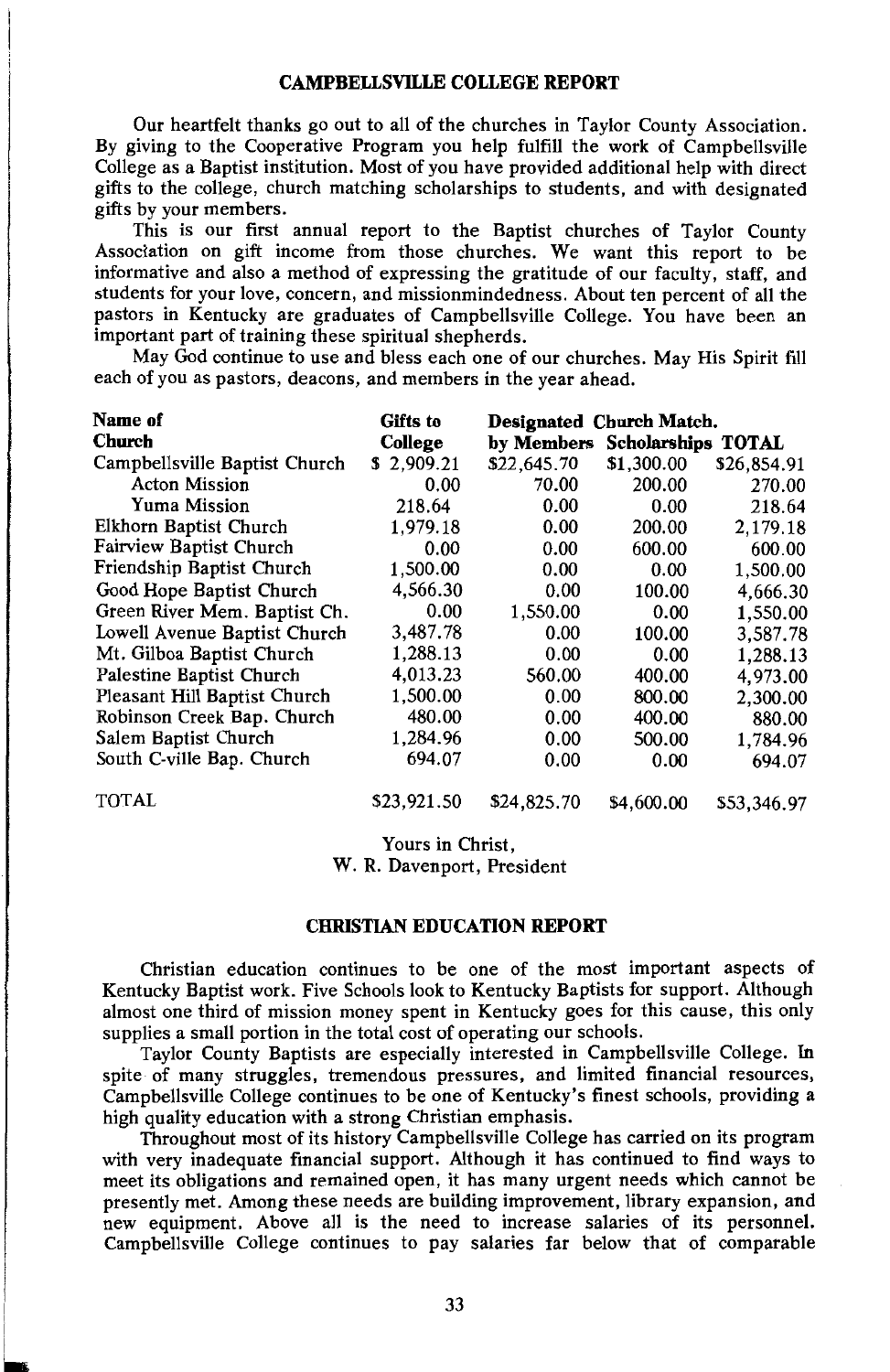institutions, and it is a miracle that such qualified people continue to serve with these limited salaries.

The major portion of monies for Campbellsville College's operation continues to come from its students. To raise the tuition to a level which would releive financial problems would place it above the reach of many of our finest young people. Having served on the board of trustees of Campbellsville College for eight years, I have felt something of the agony of the administration as they continue to provide such high quality education with such limited resources.

As we face the future we would hope that more people feel led to share their wealth with Campbellsville College to help ease its burden. However, it seems unlikely that in the near future this problem will be solved. This means that Campbellsville's only hope for the future is that God will continue to call dedicated men and women who are willing to accept small salaries in order to be a part of an institution which believes in the value of Christian education.

> Respectfully submitted. George R. Gaddie

#### TAYLOR COUNTY BAPTIST ASSOCIATION **1982 CALENDAR OF ACTIVITIES**

#### January

- 4- 8 January Bible Study
- Training Session for Bible Drill  $\overline{\mathbf{4}}$
- 10 Witness Commitment day
- Taylor County Baptist Associational (TCBA) executive board 11 7:30 P.M. at Campbellsville Baptist Church
- 11,12 Prayer Retreats for Bold Mission Thrust, 82-85, and April Simultaneous Revivals
- Area Evangelism Conferences Cedar Creek, Louisville 18
- 24 **Baptist Men's Day**
- 22.23 Deacons. Pastors. Wives Retreat Cedarmore

#### February

- **Baptist World Alliance Sunday**  $\overline{7}$
- Taylor County Executive Board 7:30 P.M. at Campbellsville 8
- 8,9,11,12 Regional Royal Ambassador Congress
- Pastor-Church Training Director Dinner Campbellsville College Cafeteria - $12$  $6:00$  P.M.
- 14 Race Relations Sunday
- 14-20 WMU Focus Week
- Baptist Seminaries, Colleges, and Schools day 21
- 22.23 State Evangelism Conference
- 21-24 Home Mission Study

#### March

- 5, 6 Library Retreat
- 7-14 Week of Prayer for Home Missions and Annie Armstrong Easter Offering
- TCBA Executive Board Meeting 7:30 at Campbellsville 8
- 14 Home Missions Day in Sunday School
- 14-20 Youth Week
- 20 Associational Baptist Youth Night
- 15-17 Senior Adult Leadership Workshop
- 15-19 MasterLife Leader Workshop
- Church History Writing Conference Campbellsville College Library 26
- 26.27 Youth Bible Drill/Speakers Tournament
- Area VBS Clinic Campbellsville 30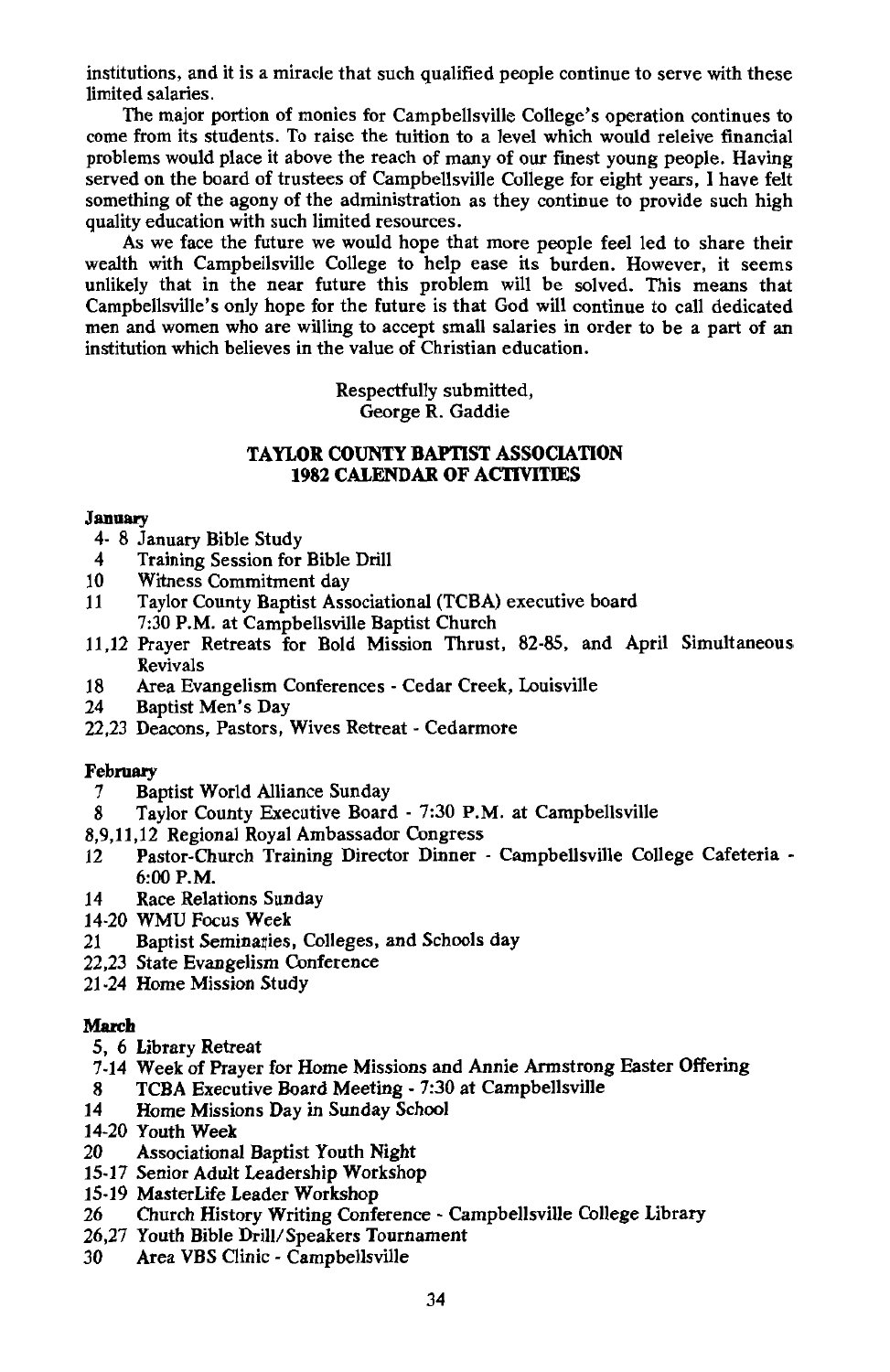#### April

- 4-25 Simultaneous Revivals
- 2-4 Leadership Training Conference
- **ASSIST Training Danville First** 3
- $10<sup>1</sup>$ ASSIST Training - Lexington or Bowling Green
- $12$ TCBA Executive Board - 7:30 at Campbellsville
- 17 Cooperative Program Prayer Breakfast
- 18 Cooperative Program Day

#### 19-23 Baptist Doctrine Study

- 24 State Bible Drill, Speakers Tournament
- 25 **Life Commitment Sunday**
- 20 Church Building Conference - Elizabethtown
- 19-23 National Youth Conference

#### May

- State Royal Ambassador Track Meet Cedarmore  $\mathbf{1}$
- $\overline{2}$ Senior Adult Day
- 2-9 Christian Home Week
- 10 TCBA Executive Board - 7:30 P.M. at Campbellsville
- 16 Baptist Radio And Television Sunday
- 17-23 Associational Emphasis week
- **Interfaith Witness Conferences** 24

#### June

- $\overline{2}$ Mass Taylor County Crusade for Christ Rally - Dr. Ray Roberts, speaker
- 4- 5 State Youth Witness Training
- 6 Religious Liberty Sunday
- TCBA Executive Board 7:30 at Campbellsville 7
- 13,14 WMU Annual Meeting New Orleans
- 14-19 Youth Week
- 15-17 Southern Baptist Convention annual Meeting New Orleans

#### July

- $\overline{4}$ Christian Citizenship Sunday
- 9,10 Father/Son (grades 1-3) Camps
- 9,10 Mother/Daughter Overnight
- 11 Christian Literature Dav
- TCBA Executive Board 7:30 p.m. at Campbellsville 12
- 19 Church Family Night - 6:30 potluck at Pleasant Hill
- 23 Kentucky Baptist Historical Commission and Society Meeting

#### **August**

- 1- 8 TAYLOR COUNTY BAPTIST ASSOCIATION EVANGELISTIC CRUSADE with Dr. Ray Roberts at the Taylor County High School Athletic Field.  $7:30$  p.m. nightly
- 8 Language Missions Day
- 9 TCBA Executive Board - 7:30 p.m. at Campbellsville
- 13,14 Sunday School Weekend Cedarmore
- 17 Children's Sunday School Workers Conference - Bowling Green First
- 20 Children's SS Workers Conf. - Lexington Calvary

#### September

- 5-11 Brotherhood Leadership Week
- 6-8 Senior Adult Convention Memphis
- TCBA Annual Meeting 7:00 at Friendship 13
- 14 TCBA Annual Meeting - 4:00 and 7:00 at Lowell Avenue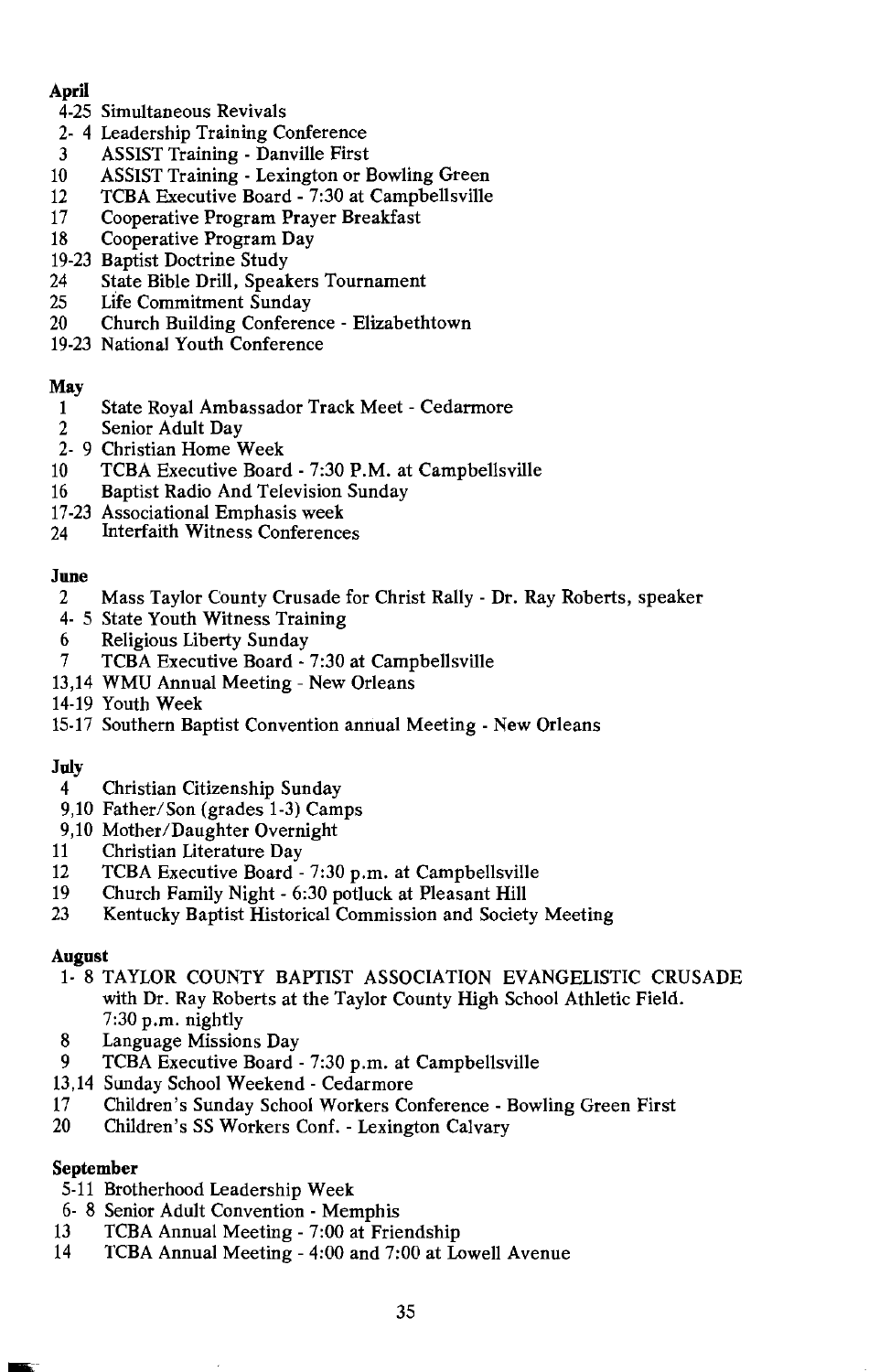- 26 **Calendar Planning Meeting**
- Taylor County Associational Church Growth Thrust Workshop 30 (Pastor-Staff Conference)

#### October

- 7- 8 Brotherhood Convention Beacon Hill in Somerset
- 8- 9 Pioneer Congress
- 10 World Hunger Day
- 11 TCBA Executive Board - 7:30 p.m. at Campbellsville
- 22,23 Associational Officers' Briefing Cedarmore
- 21 Taylor County Associational Church Growth Thrust Workshop (Church Leadership Workshop)
- 31 Church Growth/High Attendance Day

#### **November**

- TCBA Executive Board 7:30 at Campbellsville 1
- 5- 7 International Student Conference
- 8- 9 Pastors' Conference
- 9-11 Kentucky Baptist Convention annual meeting Lexington Immanuel
- 13,14 Renewal Evangelism (Pastors) Louisville Shively
- American Bible Society Day 14
- 14-17 Foreign Mission Study
- Associational Training Union "M" Night 15
- Child Care Dav 21
- 28 December 5 Week of Prayer for Foreign Missions and Lottie Moon Christmas Offering
- 7-13 Royal Ambassador Week

#### **December**

- 5 Foreign Missions Day in Sunday School
- $13$ TCBA Executive Board - 7:30 at Campbellsville
- 26 Student Night At Christmas

#### **HISTORICAL EVENTS**

CAMPBELLSVILLE-A new Pastor, Rev. James E. Jones, was called.

- FAIRVIEW—A new roof was placed on the church and Sunday School annex and the outside of these were painted. A new bell tower and steeple were installed. Girls Auxiliary and Acteens were organized.
- GOOD HOPE—The basement was repaired and redecorated. The church celebrated its 185th anniversary.

GREEN RIVER MEMORIAL—The church voted to build an educational facility.

- MT. GILBOA—New kitchen furniture was installed. The church ordained two deacons and celebrated its 60th anniversary.
- SALEM—The ground level of the educational building was completed and was first used the first Sunday in October of 1980. Bro. George Gaddie announced his retirement to begin in October of this vear.
- SALOMA-A steeple, bell, front porch with steps, wheelchair ramp with covering, storm windows, a public address system, and insulation were installed.
- ACTON—Two restrooms, a steeple, a new parking lot, and a new sidewalk were added to the mission's facilities.

Respectfully submitted, Jim Campbell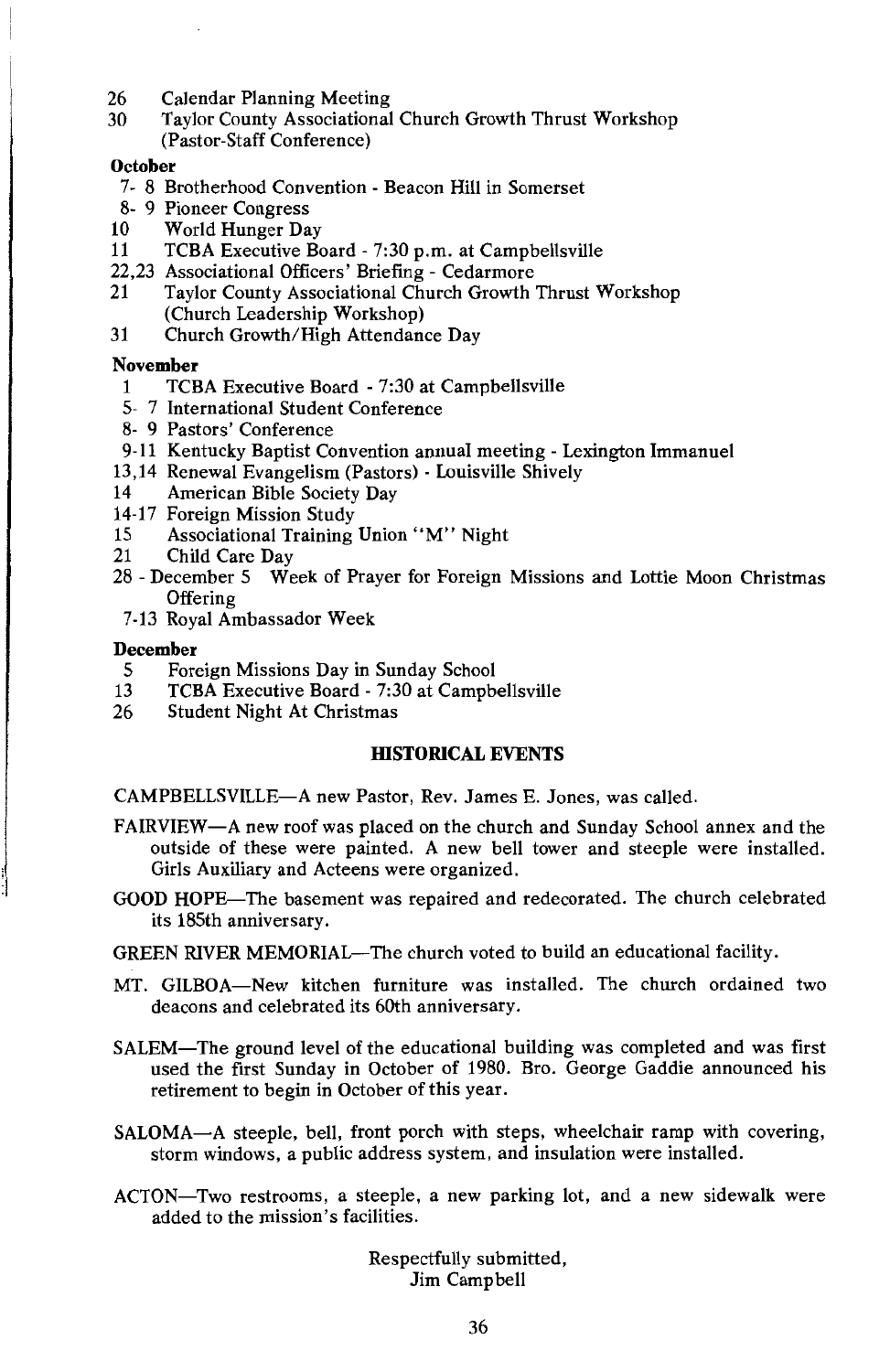| TABLE A CHURCH MEMBERSHIP AND OTHER INFORMATION       | JULY 31<br>YEAR ENDING<br>1981                              |                                                                                                                                                                         | $\bullet$                     | $\bullet$                    | $\pmb{\mathsf{s}}$                   | 13                                                        | 14                                    | 15                                                 | 16               | 17                 | 18           | 19                                           | 20                                           | 24                                            | 25                                                  | 28                                                  |
|-------------------------------------------------------|-------------------------------------------------------------|-------------------------------------------------------------------------------------------------------------------------------------------------------------------------|-------------------------------|------------------------------|--------------------------------------|-----------------------------------------------------------|---------------------------------------|----------------------------------------------------|------------------|--------------------|--------------|----------------------------------------------|----------------------------------------------|-----------------------------------------------|-----------------------------------------------------|-----------------------------------------------------|
| Association<br>TAYLOR COUNTY BAPTIST ASSOCIATION      | (Month & Day)                                               |                                                                                                                                                                         |                               |                              |                                      |                                                           |                                       |                                                    |                  |                    |              |                                              |                                              |                                               |                                                     |                                                     |
| State                                                 |                                                             | Open Count<br>— vyam commy<br>— villaga (under 500 pop.)   5—Downlown<br> --- Town (500-2499)               9—Neighborho<br> --- Small City 2600-9,996       7—Suburban |                               |                              |                                      | Medium City (10,000- Large City (50,000<br>49,999 or more |                                       |                                                    |                  |                    |              | Į                                            |                                              |                                               |                                                     | ъ                                                   |
| <b>KENTUGKY</b><br>Director of Associational Missions |                                                             |                                                                                                                                                                         |                               | 9—Neighborhaad<br>7—Suburban |                                      | -Malgnborho                                               | š<br>ε                                |                                                    | mumbers          |                    | present me   |                                              |                                              |                                               |                                                     |                                                     |
| NONE<br>Address                                       | City<br>Zip<br>Slate                                        |                                                                                                                                                                         |                               |                              |                                      |                                                           |                                       |                                                    |                  | nonresident member |              |                                              |                                              |                                               |                                                     |                                                     |
|                                                       |                                                             |                                                                                                                                                                         |                               |                              | Services<br>held twice<br>on Sunday? | Total Baptism                                             |                                       |                                                    |                  |                    | ē            |                                              |                                              |                                               |                                                     |                                                     |
| <b>CHURCHES</b>                                       | PASTORS & ADDRESSES (INCLUDE ZIP CODE)                      | County                                                                                                                                                                  | Year organized<br>as a church | Location                     | ادادا                                |                                                           | Other additions (<br>statement, etc.) | Members lost (by letter<br>death, statement, etc.) | Present resident | Present i          | <b>Crawl</b> | No. members received<br>non-Baptist Churches | No. members lost to non-<br>Baptist Churches | Value of pastor's home<br>owned by the church | Value of church property<br>Including pastor's home | Total church debt at end<br>this associational year |
| CAMPBELLSVILLE                                        | JAMES E. JONES, 420 N. CENTRAL AVE., CAMPBELLSVILLE 42718   | TAYLOR                                                                                                                                                                  | 1791                          |                              | 6   X                                | 33                                                        | 101                                   | 70                                                 | 1444             | 536                | 1980         | 4                                            | 5                                            | 130,000                                       | 2,328,000                                           | 164,482                                             |
| <b>ELKHORN</b>                                        | JAMES COLLISON, RFD 1, BOX 382, CAMPBELLSVILLE, KY. 42718   | TAYLOR                                                                                                                                                                  | 1828                          | 2x                           |                                      | 14                                                        | 35                                    | 10                                                 | 240              | 40                 | 280          | 6                                            | $\mathbf 0$                                  | 45,000                                        | 130,000                                             | $\circ$                                             |
| <b>FAIRVIEW</b>                                       |                                                             | TAYLOR                                                                                                                                                                  | 1955                          | $1 \times$                   |                                      | 19                                                        | 9                                     | $\overline{\phantom{a}}$                           | 130              | 12                 | 142          | 0                                            | $\mathbf 0$                                  | $\mathbf{o}$                                  | 50,000                                              | 2,900                                               |
| <b>FRIENDSHIP</b>                                     | CHARLES HARRIS, RFD 3, BOX 199, CAMPBELLSVILLE, KY. 42718   | <b>TAYLOR</b>                                                                                                                                                           | 1807                          | 1   x                        |                                      | 0                                                         | $\mathbf{z}$                          | 1                                                  | 108              | 30                 | 138          | $\mathbf{o}$                                 | 0                                            | 40,000                                        | 165,000                                             | $\bullet$                                           |
| <b>COOD HOPE</b>                                      | CHARLES ENGLAND, 103 STANFORD LANE, CAMPBELLSVILLE 42718    | TAYLOR                                                                                                                                                                  | 1796                          | 1 x                          |                                      | 1                                                         | 3                                     | 3                                                  | 162              | 29                 | 191          | $\circ$                                      | $\Omega$                                     | 40,000                                        | 145,000                                             | $\mathbf{0}$                                        |
| <b>GREEN RIVER MEMORIAL</b>                           | DONALD GOWIN, RFD 5, BOX 139, CAMPBELLSVILLE, KY.<br>42718  | <b>TAYLOR</b>                                                                                                                                                           | 1907                          | 1 x                          |                                      | 4                                                         | 12                                    | 23                                                 | 347              | -92                | 439          | ٥                                            | 1                                            | 30,000                                        | 120,000                                             | $\mathbf{o}$                                        |
| <b>LIBERTY</b>                                        | D. L. DRUIEN, 115 COLLEGE ST., CANPBELLSVILLE, KY. 42718    | TAYLOR                                                                                                                                                                  | 1888                          | 1 <sub>x</sub>               |                                      | 0                                                         | $\mathbf 0$                           | 7                                                  | 95               | 48                 | 142          | 0                                            | ٥                                            | 40,000                                        | 110,000                                             | $\mathbf{0}$                                        |
| LOWELL AVENUE                                         | 42718<br>GENE HALL (INTERIM), RFD 3, CAMPBELLSVILLE, KY.    | TAYLOR                                                                                                                                                                  | 1955                          | 7x                           |                                      | 18                                                        | 40                                    | 58                                                 | 628              | 70                 | 69B          | 0                                            | 6                                            | 55,000                                        | 495,000                                             | 109,664                                             |
| <b>MRADOWVIEW</b>                                     |                                                             | TAYLOR                                                                                                                                                                  | 1965                          | 7x                           |                                      | 1                                                         | 0                                     | $\overline{\phantom{a}}$                           | 67               | 0                  | 67           | 0                                            | $\mathbf{o}$                                 | 35,000                                        | 100,000                                             | 2,500                                               |
| MT. GILBOA                                            | L. D. KENNEDY, 400 N. COLUMBIA AVE., CAMPBELISVILLE 42718   | <b>TAYLOR</b>                                                                                                                                                           | 1921                          | $\mathbf{1}$                 | İΧ                                   | 6                                                         | 4                                     | 3                                                  | 121              | 29                 | 150          | 1                                            | 0                                            | 0                                             | 75,000                                              | $\mathbf{o}$                                        |
| <b>PALESTINE</b>                                      |                                                             | TAYLOR                                                                                                                                                                  | 1843                          | 1 <b>x</b>                   |                                      | 14                                                        | 9                                     | 21                                                 | 314              | 83                 | 397          | $\mathbf 0$                                  | $\mathbf{z}$                                 | 45,000                                        | 400,000                                             | $\mathbf{O}$                                        |
| <b>PITMAN VALLEY</b>                                  | 42718<br>DAVID O'TOOLE, CAMPBELLSVILLE COLLEGE, BOX 48      | $\tau$ – –                                                                                                                                                              | .060                          | $\mathbf 1$                  | Ιx                                   | 4                                                         | -1                                    | $\mathbf{1}$                                       | 110              | $\mathbf{o}$       | 110          | 0                                            | $\mathbf 0$                                  | ٥                                             | 50,000                                              | $\mathbf{0}$                                        |
| PLEASANT HILL                                         | 42718<br>BOB E. MARTIN, RFD 2, BOX 418, CAMPBELLSVILLE, KY. | TAYLOR                                                                                                                                                                  | 1840                          | $\mathbf{1}$                 | x                                    | 9                                                         | 18                                    | 19                                                 | 555              | 87                 | 642          | 0                                            | $\mathbf 0$                                  | 50,000                                        | 565,000                                             | $\mathbf{o}$                                        |
| <b>ROBINSON CREEK</b>                                 | 42718<br>RIGHARD REED, RFD 1, BOX 176, CAMPBELLSVILLE, KY.  | <b>TAYLOR</b>                                                                                                                                                           | 1929                          | 1 X                          |                                      | $\circ$                                                   | 9                                     | $\overline{7}$                                     | 168              | 121                | 289          | o                                            | 0                                            | 37,500                                        | 250,000                                             | $\bullet$                                           |
| <b>SALKN</b>                                          | 42718<br>DON WATSON, 106 CHURCHILL, CAMPBELLSVILLE, KY.     | TATLOR                                                                                                                                                                  | 1861                          | ıх                           |                                      | 4                                                         | 9                                     | $\overline{\phantom{a}}$                           | 193              | 42                 | 235          | $\circ$                                      | 1                                            | 40,000                                        | 200,000                                             | 37,118                                              |
| SALCHA                                                | 42718<br>JAMES K. FOX, ROLAND AVE., CAMPBELLSVILLE, KY.     | TAYLOR                                                                                                                                                                  | 1951                          | 2 X                          |                                      | 5                                                         | 12                                    | 8                                                  | 143              | 31                 | 174          | 0                                            | 1                                            | 25,000                                        | 50,000                                              | 8.887                                               |
| SOUTH CAMPBELLSVILLE                                  | 42718<br>HOWARD DAVENPORT, 103 CARDEN, CAMPBELLSVILLE, KY.  | TAYLOR                                                                                                                                                                  | 1913                          | 7 X                          |                                      | 26                                                        | 32                                    | 63                                                 | 532              | 185                | 717          | $\overline{7}$                               | -5                                           | 30,000                                        | 380,000                                             | 31,055                                              |
| *ACTON                                                | 42718<br>JESSE PARKER, RFD 1, BOX 78, CAMPBELLSVILLE, KY.   | TAYLOR                                                                                                                                                                  | 1964                          | 2 X                          |                                      | 4                                                         | $\Omega$                              | 0                                                  |                  |                    | 50           |                                              |                                              |                                               | 20,000                                              | ۰                                                   |
| *RAIKES HILL                                          | 42718<br>TERRY VALE, 106 RAY ST., CAMPBELLSVILLE, KY.       | <b>TAYLOR</b>                                                                                                                                                           | 1954                          | $\mathbf{1}$                 | x                                    | $\mathbf{z}$                                              | 0                                     | 0                                                  |                  |                    | 20           |                                              |                                              |                                               | q,                                                  | $\mathbf{0}$                                        |
| <b>AYLIMA</b>                                         | 42733<br>ALAN TODD, RFD 1, ELKHORN, KY.                     | TAYLOR                                                                                                                                                                  | 1954                          | $\mathbf{1}$                 |                                      | $\mathbf{1}$                                              | 0                                     | ٥                                                  |                  |                    | 108          |                                              |                                              |                                               | 36,000                                              | $\bullet$                                           |
| TOTALS                                                |                                                             |                                                                                                                                                                         |                               |                              | 20                                   | 158                                                       | 296                                   | 315                                                | 5357             | 1435               | 6792         | 18                                           | 21                                           | 642,000                                       | 5,613,000                                           | 356,606                                             |
|                                                       | MAISSIONS OF CAMPBELLSVILLE - STATISTICS INCLUDED IN        |                                                                                                                                                                         |                               |                              |                                      |                                                           |                                       |                                                    |                  |                    |              |                                              |                                              |                                               |                                                     |                                                     |
|                                                       | CAMPBELLSVILLE TOTALS                                       |                                                                                                                                                                         |                               |                              |                                      |                                                           |                                       |                                                    |                  |                    |              |                                              |                                              |                                               |                                                     |                                                     |
|                                                       |                                                             |                                                                                                                                                                         |                               |                              |                                      |                                                           |                                       |                                                    |                  |                    |              |                                              |                                              |                                               |                                                     |                                                     |
|                                                       |                                                             |                                                                                                                                                                         |                               |                              |                                      |                                                           |                                       |                                                    |                  |                    |              |                                              |                                              |                                               |                                                     |                                                     |

 $\sim 10^{-1}$ 

 $\mathcal{L}^{\mathcal{L}}(\mathcal{A})$  is a constraint of  $\mathcal{L}^{\mathcal{L}}(\mathcal{A})$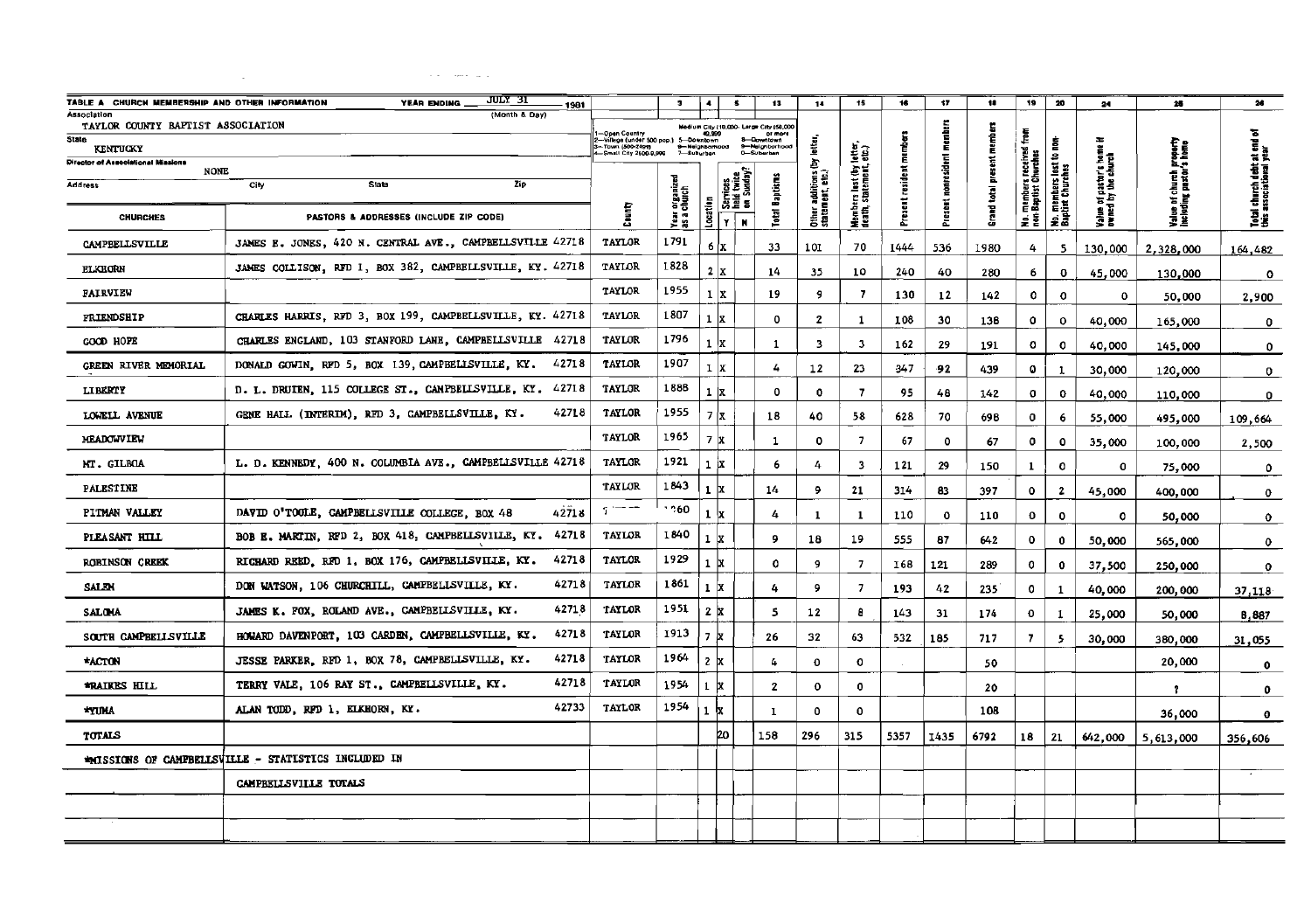| TABLE B SUNDAY SCHOOL                            | YEAR ENDING JIFY 31<br>1981                                         | 54                              | 55                                 | 56                                            | 57                                              | 58                                        | 59                                                  | 60                               | 61                            | 62           | 63           | 64                      | 65                                   | 66                                       | 67                                   | 68                       | 6g                       | 70                    | 71                       | 72                              | 73           |
|--------------------------------------------------|---------------------------------------------------------------------|---------------------------------|------------------------------------|-----------------------------------------------|-------------------------------------------------|-------------------------------------------|-----------------------------------------------------|----------------------------------|-------------------------------|--------------|--------------|-------------------------|--------------------------------------|------------------------------------------|--------------------------------------|--------------------------|--------------------------|-----------------------|--------------------------|---------------------------------|--------------|
| Association<br>TAYLOR COUNTY BAPTIST ASSOCIATION | (Month & Day)                                                       |                                 |                                    |                                               |                                                 | -Single<br>duation                        |                                                     |                                  |                               |              |              |                         |                                      |                                          |                                      |                          |                          |                       |                          |                                 |              |
| State<br>KENTUCKY                                |                                                                     |                                 |                                    | ş                                             |                                                 |                                           | 1-married<br>adustion<br>言言                         |                                  |                               |              |              |                         |                                      |                                          |                                      |                          |                          |                       |                          |                                 |              |
| <b>Associational Sunday School Director</b>      | REV. DON GOWIN                                                      |                                 | enrolment<br>wgh 5 years           |                                               |                                                 | ≣∽<br>흉문                                  | 를<br>12                                             |                                  |                               | enrolment    |              | enrolm                  |                                      |                                          |                                      |                          |                          |                       |                          |                                 |              |
| <b>Address</b><br>RFD 5, BOX 136                 | City<br>Zp<br><b>State</b><br><b>CAMPBELLSVILLE</b><br>KY.<br>42718 | enrolm<br>years)<br>$rac{1}{2}$ | Preschool enro<br>(Birth through ! | Children enrolment<br>(6-11 years or grades i | Youth enrolment<br>(12-17 years or grades 7-12) | Young Adult<br>(18-29 years<br>Ihrough 29 | 등등<br>Young Adult<br>(18:29 years i<br>through 29 y | Adult enrolment<br>(30-59 years) | Senior Adult<br>(60 and over) |              | 틍            | General officers        | Enrolment of mission(s)<br>of charch | Total ongoing Sunday<br>School enrolment | Average weekly S<br>School attendanc | $\overline{\phantom{a}}$ | g                        | ≘<br>enroled<br>Study |                          | نه<br>ø                         |              |
| <b>CHURCHES</b>                                  | SUNDAY SCHODL DIRECTORS & ADDRESSES (INCLUDE ZIP CODE)              | Cradle<br>(Birth I              |                                    |                                               |                                                 |                                           |                                                     |                                  |                               | Adults Away  | Homebou      |                         |                                      |                                          |                                      | annum<br>groups          | Bible Study<br>enrolment | Total<br>Bible        | Church V. I<br>enrolment | <b>Mission V.<br/>enrolment</b> | Total V.     |
| CAMPBELLSVILLE                                   | EVERETTE LEE, 410 LAKEVIEW DR., CAMPBELLSVILLE 42718                | - 5                             | 66                                 | 85                                            | 104                                             | 59                                        | 41                                                  | 272                              | 157                           | $\mathsf{o}$ | 25           | 7                       | 124                                  | 945                                      | 548                                  | $\mathbf{o}$             | 0                        | 945                   | 235                      | 109                             | 344          |
| <b>ELKHORN</b>                                   | WINFREY WISE, RFD 4, BOX 237D, CAMPBELLSVILLE 42718                 | 0                               | 18                                 | 25                                            | 33                                              | 12                                        | 60                                                  | 34                               | 26                            | 0            | $\mathbf{o}$ | $\mathbf{3}$            | 0                                    | 211                                      | 135                                  | $\mathbf{o}$             | 0                        | 211                   | 115                      | $\Omega$                        | 115          |
| <b>FAIRVIEW</b>                                  | ALLAN COX, RFD 6, CAMPBELLSVILLE, KY.<br>42718                      | 0                               | 18                                 | 30                                            | 19                                              | 0                                         | $\overline{\phantom{a}}$                            | 37                               | $\Omega$                      | $\bf{0}$     | 0            | 3                       | $\mathbf o$                          | 120                                      | 53                                   | 0                        | 0                        | 120                   | 97                       | 0                               | 97           |
| <b>FRIENDSHIP</b>                                | 42718<br>KENNY BENNETT, LARKSPUR LANE, CAMPBELLSVILLE               | 0                               | 6                                  | 12                                            | $\overline{7}$                                  | 5                                         | 16                                                  | 16                               | 19                            | $\mathbf{o}$ | o            | 4                       | $\bf{0}$                             | 85                                       | 52                                   | 0                        | $\mathbf 0$              | 85                    | 35                       | $\bf{0}$                        | 35           |
| <b>GOOD HOPE</b>                                 | LYNWOOD NEWTON, 417 LOWELL AVENUE, C-VILLE<br>42718                 | 0                               | 6                                  | 15                                            | 18                                              | 9                                         | 24                                                  | 25                               | 24                            | $\bf{0}$     | 0            | $\overline{\mathbf{c}}$ | 0                                    | 129                                      | 68                                   | 0                        | 0                        | 129                   | 46                       | $\bf{0}$                        | 46           |
| GREEN RIVER MEMORIAL                             | HARGID CRUSE, RFD 5, CAMPBELLSVILLE, KY.<br>42718                   | $\mathbf{o}$                    | 26                                 | 26                                            | 38                                              | 20                                        | 59                                                  | 68                               | 38                            | $\bf{o}$     | $\mathbf{o}$ | $\overline{2}$          | $\bf{0}$                             | 277                                      | 183                                  | o                        | 0                        | 277                   | 118                      | $\mathbf{o}$                    | 118          |
| LIBERTY                                          | 42718<br>BRIAN T. WISE, RFD 6, CAMPBELLSVILLE, KY                   | 0                               | 4                                  | 3                                             | 3                                               | 5                                         | 8                                                   | 0                                | 30                            | $\mathbf{o}$ | $\circ$      | $\mathbf{2}$            | 0                                    | 55                                       | 35                                   | 0                        | $\bf{0}$                 | 55                    | 28                       | 0                               | 28           |
| LOWELL AVENUE                                    | LEON SMITH, GOO MEADOWBROOK DR., CAMPBELLSVILLE                     | o                               | 33                                 | 47                                            | 35                                              | 36                                        | 20                                                  | 69                               | 26                            | $\circ$      | 13           | 3                       | 0                                    | 282                                      | 172                                  | $\circ$                  | $\bf{0}$                 | 282                   | 102                      | 0                               | 102          |
| <b>MEADOWVIEW</b>                                |                                                                     | 0                               | $\mathbf{2}$                       | 4                                             | 8                                               | 0                                         | 6                                                   | 12                               | $\mathbf{o}$                  | $\mathbf{o}$ | 0            | 0                       | 0                                    | 32                                       | 30                                   | 0                        | $\mathbf 0$              | 32                    | $\mathbf{o}$             | 0                               | $\mathbf{o}$ |
| MT. CILBOA                                       | EDGAR RUSSELL, RFD 1, BOX 75, FINLEY, KY.<br>42736                  | 3                               | <b>16</b>                          | 19                                            | 14                                              | 6                                         | 13                                                  | 21                               | 27                            | $\mathbf{o}$ | 8            | $\overline{3}$          | ٥                                    | 130                                      | 62                                   | $\circ$                  | $\mathbf{o}$             | 130                   | 37                       | 0                               | 37           |
| <b>PALESTINE</b>                                 | JIM GAREHART, RFD 2, BOX 314-A, CAMPBELLSVILLE                      | θ                               | 16                                 | 39                                            | 30                                              | 27                                        | 9                                                   | 137                              | 33                            | $\mathbf 0$  | $\bf{0}$     | 4                       | O                                    | 303                                      | 172                                  | 0                        | $\bf{0}$                 | 303                   | 109                      | 0                               | 109          |
| PITMAN VALLEY                                    | MIKE HOVIOUS, RFD 6, CAMPBELLSVILLE, KY.<br>42718                   | $\mathbf{2}$                    | 15                                 | 15                                            | 12                                              | 18                                        | 47                                                  | 0                                | 13                            | o            | $\mathbf{o}$ | $\overline{2}$          | $\mathbf{o}$                         | 124                                      | 40                                   | 2                        | $\circ$                  | 124                   | 65                       | 0                               | 65           |
| PLEASANT RILL                                    | LEE GADDIE, RFD 3, BOX 256, CAMPBELLSVILLE<br>42718                 | 0                               | 33                                 | 35                                            | 36                                              | 16                                        | 30                                                  | 107                              | 45                            | 0            | 0            | 5                       | 0                                    | 307                                      | 257                                  | $\circ$                  | o                        | 307                   | 129                      | 0                               | 129          |
| <b>ROBINSON CREEK</b>                            | BILL SKAGGS, RFD 1, CAMPBELLSVILLE, KY.<br>42718                    | 8                               | 6                                  | 16                                            | 19                                              | 0                                         | 29                                                  | 29                               | 28                            | 0            | $\mathbf{o}$ | $\mathbf{2}$            | o                                    | 137                                      | 95                                   | 0                        | 0                        | 137                   | 72                       | 0                               | 72           |
| SALEM                                            | DARIS ARNOLD, RFD 4, BOX 285, CAMPBELLSVILLE 42718                  | 3                               | 32                                 | 2I                                            | 21                                              | O                                         | $\mathbf{o}$                                        | 28                               | 16                            | 0            | $\bf o$      | $\mathbf{2}$            | $\mathbf{o}$                         | 175                                      | 72                                   | 0                        | 0                        | 175                   | 57                       | 0                               | 57           |
| <b>SALOMA</b>                                    | JOHN SMOTHERS, 204 WESTERN DRIVE, C-VILLE<br>42718                  | 0                               | 12                                 | 12                                            | 27                                              | 0                                         | 9                                                   | 38                               | 0                             | o            | 0            | $\circ$                 | 0                                    | 98                                       | 64                                   | $\circ$                  | 0                        | 98                    | 62                       | 35                              | 97           |
| SOUTH CAMPBELLSVILLE                             | GENE JUDD, 912 GARDENIA AVE., CAMPBELLSVILLE 42718                  | 0                               | 37                                 | 45                                            | 45                                              | 10                                        | 15                                                  | 68                               | 26                            | $\bf{0}$     | $\bf{0}$     | $\overline{\mathbf{2}}$ | 0                                    | 248                                      | I15                                  | $\mathbf{o}$             | $\mathbf{o}$             | 248                   | 81                       | $\mathbf{o}$                    | 81           |
| *ACTON                                           | GLENN RECK, P.O. BOX 294, CAMPBELLSVILLE<br>42718                   |                                 |                                    | 5                                             |                                                 |                                           | 13                                                  | 18                               |                               |              |              |                         | 36                                   | 36                                       | 30                                   |                          |                          | 30                    |                          | 30                              | 30           |
| *RAIKES HILL                                     |                                                                     |                                 |                                    | 4                                             |                                                 |                                           | 9                                                   | 5                                |                               |              |              |                         | 18                                   | 18                                       | 16                                   |                          |                          | 18                    |                          | $\bf{0}$                        | $\Omega$     |
| *YUMA                                            | 42723<br>GARRY D. BAULT, RFD 1, BOX 75, CASEY CREEK                 |                                 |                                    | 34                                            |                                                 |                                           | 27                                                  | 22                               |                               |              |              |                         | 70                                   | 70                                       | 24                                   |                          |                          | 70                    |                          | 38                              | 38           |
| TOTALS                                           |                                                                     | 29                              | 346                                | 449                                           | 469                                             | 223                                       | 393                                                 | 961                              | 508                           | $\mathbf{o}$ | 46           | 46                      | 124                                  | 3658                                     | 2153                                 | $\mathbf{2}$             | $\mathbf{o}$             | 3658                  | 1388                     | 109                             | 1497         |
| *MISSIONS OF CAMPBELSWILLE - STATISTICS INCLUDED |                                                                     |                                 |                                    |                                               |                                                 |                                           |                                                     |                                  |                               |              |              |                         |                                      |                                          |                                      |                          |                          |                       |                          |                                 |              |
|                                                  | IN CAMPBELLSVILLE TOTALS                                            |                                 |                                    |                                               |                                                 |                                           |                                                     |                                  |                               |              |              |                         |                                      |                                          |                                      |                          |                          |                       |                          |                                 |              |
|                                                  |                                                                     |                                 |                                    |                                               |                                                 |                                           |                                                     |                                  |                               |              |              |                         |                                      |                                          |                                      |                          |                          |                       |                          |                                 |              |
|                                                  |                                                                     |                                 |                                    |                                               |                                                 |                                           |                                                     |                                  |                               |              |              |                         |                                      |                                          |                                      |                          |                          |                       |                          |                                 |              |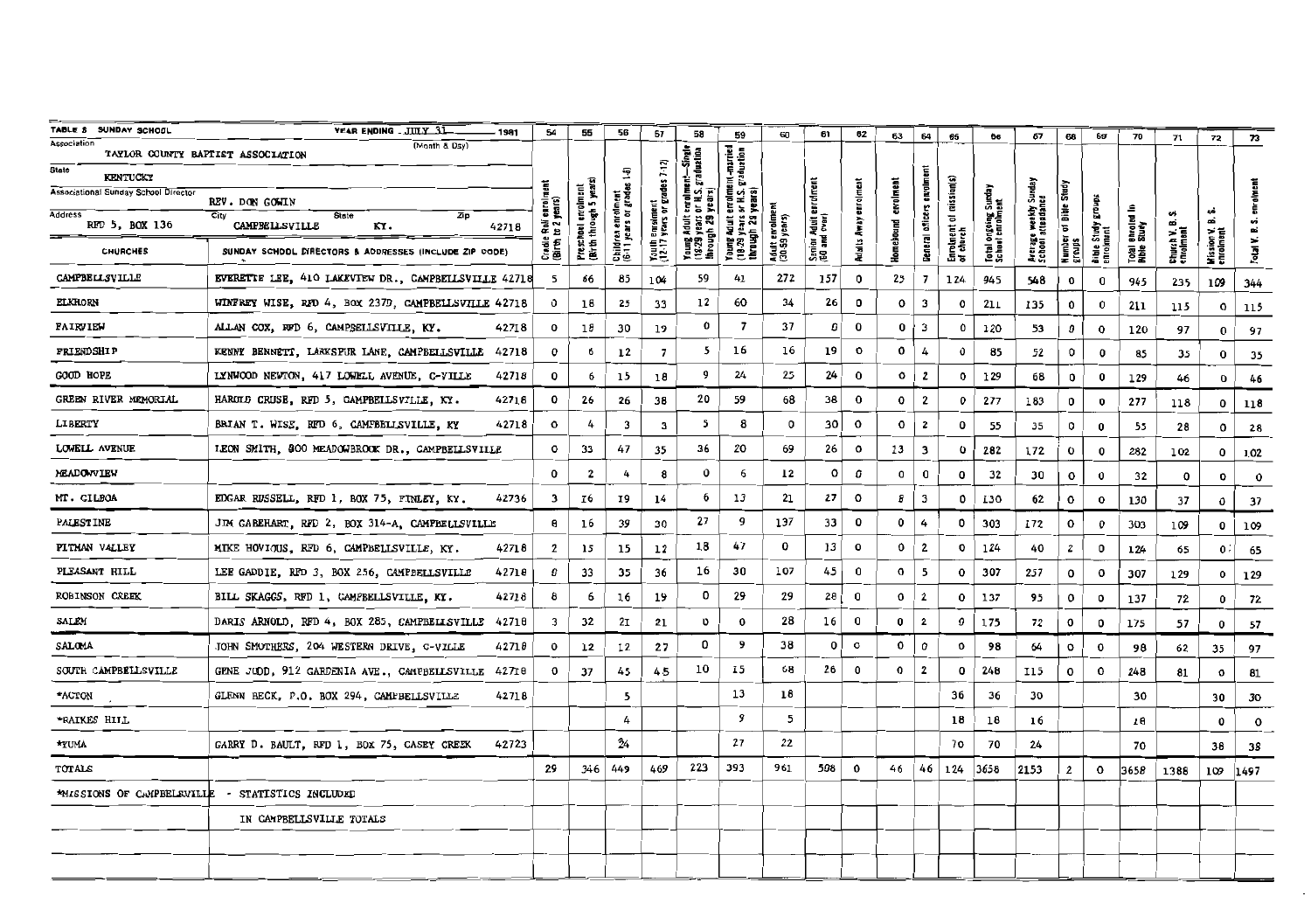| TABLE C CHURCH TRAINING                                            | YEAR ENOING JULY 31                                         | 1981  | 74                                                          | 75                                          | 76                                              | 77                     | 78                     | 79                    | 60                          | 81.                     | 82                     | 83                         | 84                                   | 85                                 | 86                                           |
|--------------------------------------------------------------------|-------------------------------------------------------------|-------|-------------------------------------------------------------|---------------------------------------------|-------------------------------------------------|------------------------|------------------------|-----------------------|-----------------------------|-------------------------|------------------------|----------------------------|--------------------------------------|------------------------------------|----------------------------------------------|
| <b>Association</b><br>TAYLOR COUNTY BAPTIST ASSOCIATION            | (Month & Day)                                               |       |                                                             |                                             |                                                 |                        |                        |                       |                             |                         |                        |                            |                                      |                                    |                                              |
| State<br><b>KENTUCKY</b><br>Associational Church Training Director |                                                             |       | ≘.                                                          | $\overline{1}$                              | Youth enrolment<br>(12-17 years or grades 7-12) |                        |                        |                       |                             |                         |                        | General officers enrolment |                                      |                                    |                                              |
|                                                                    | BRANTLEY H. PARSLEY                                         |       |                                                             |                                             |                                                 |                        | င့်                    | children              |                             | adull                   |                        |                            |                                      |                                    |                                              |
| Address<br>114 LONGVIEW                                            | State<br>Zip<br>City<br>42718<br>CAMPBELLSVILLE<br>KY.      |       |                                                             |                                             |                                                 | : enrolmer<br>ad over) |                        |                       |                             |                         |                        |                            |                                      |                                    |                                              |
| CHURCHES                                                           | CHURCH TRAINING DIRECTORS & ADDRESSES (INCLUDE ZIP CODE)    |       | Preschool enroiment<br>(5 years and under—not in<br>school) | Children enrolment<br>(6-11 years or grades |                                                 | Adult<br>(18 an        | Equipping<br>enrolment | N.C.M.T.<br>enrolment | N.C.M.T. youth<br>enrolment | N.C.M.T. a<br>enrolment | Hold File<br>enrolment |                            | Enrolment of mission(s)<br>of church | Total Church<br>Training enroiment | Average weekly Church<br>Training attendance |
| CAMPBELLSVILLE                                                     | HAVEN HARRIS, RFD 5, BOX 29, CAMPBELLSVILLE, KY.            | 42718 | 10                                                          | 43                                          | $48$                                            | 70                     | 0                      | 4                     | $\overline{\mathbf{2}}$     | $\mathbf{2}$            | 0                      | 6                          | 53                                   | 238                                | 105                                          |
| <b>ELKHORN</b>                                                     | WILLARD LEE WISE, HIGHLAND DRIVE, CAMPBELLSVILLE, KY.       | 42718 | 7                                                           | 10                                          | 17                                              | 27                     | 0                      | $\mathbf 0$           | $\mathbf 0$                 | 0                       | 0                      | 3                          | 0                                    | 64                                 | 49                                           |
| <b>FAIRVIEW</b>                                                    |                                                             |       | 0                                                           | $\mathbf{o}$                                | $^{\circ}$                                      | $^{\circ}$             | 0                      | $\mathbf 0$           | 0                           | $\circ$                 | $\circ$                | 0                          | O                                    | $\mathbf{0}$                       | $\Omega$                                     |
| FRIENDSHIP                                                         | JAMES ALFORD, RFD 3, CAMPBELLSVILLE, KY.                    | 42718 | 3                                                           | 6                                           | $\overline{7}$                                  | 30                     | 0                      | $\circ$               | 0                           | о                       | о                      | 4                          | $\mathbf 0$                          | 50                                 | 29                                           |
| GOOD HOPE                                                          | LARRY NEWCOMB, c/o NEWCOMB MOTORS, MAIN ST., C-VILLE        | 42718 | 4                                                           | 3                                           | 10                                              | 36                     | 0                      | $\circ$               | $\bf{0}$                    | 0                       | 2                      | 1                          | $\mathbf 0$                          | 56                                 | 35                                           |
| GREEN RIVER MEMORIAL                                               | LARRY PARRISH, RFD 4, CAMPBELLSVILLE, KY.                   | 42718 | 14                                                          | I4                                          | 21                                              | 70                     | 0                      | $\circ$               | $\mathbf 0$                 | 0                       | $\mathbf{o}$           | $\overline{2}$             | $\mathsf{o}$                         | 121                                | 53                                           |
| LIBERTY                                                            |                                                             |       | $\circ$                                                     | 0                                           | $\bf{0}$                                        | 0                      | $^{\circ}$             | $\circ$               | $\bf{0}$                    | 0                       | 0                      | $\mathsf{O}$               | $\mathbf 0$                          | $^{\circ}$                         | 0                                            |
| LOWELL AVENUE                                                      | EDDIE WR1GHT, CAMPBELLSVILLE, KY.                           | 42718 | 6                                                           | 6                                           | 11                                              | 31                     | 0                      | 0                     | 0                           | 0                       | $\mathbf 0$            | $\overline{2}$             | $^{\circ}$                           | 56                                 | 35                                           |
| NEADOWVIEW                                                         |                                                             |       | $\circ$                                                     | $\mathbf 0$                                 | 0                                               | 0                      | 0                      | $\mathbf 0$           | 0                           | 0                       | 0                      | 0                          | $^{\circ}$                           | 0                                  | 0                                            |
| MT. GILBOA                                                         |                                                             |       | $\mathbf{o}$                                                | $\mathbf 0$                                 | 0                                               | 1                      | 17                     | $\overline{2}$        | $^{\circ}$                  | $\overline{\mathbf{2}}$ | 0                      | $\,$ 1                     | $\pmb{0}$                            | 23                                 | 17                                           |
| PALESTINE                                                          |                                                             |       | 0                                                           | 3                                           | 12                                              | 2                      | $\mathbf 0$            | 5                     | $\mathbf{1}$                | 6                       | $\mathbf 0$            | 0                          | 0                                    | 29                                 | $\mathbf 0$                                  |
| PITMAN VALLEY                                                      |                                                             |       | $\circ$                                                     | 8                                           | 0                                               | 46                     | $\mathbf 0$            | $\circ$               | $\pmb{0}$                   | $\mathbf 0$             | $^{\circ}$             | $\mathbf{1}$               | 0                                    | 55                                 | 10                                           |
| PLEASANT HILL                                                      | DAVID REYNOLDS, RFD 2, BOX 263-B, CAMPBELLSVILLE, KY. 42718 |       | 5                                                           | 35                                          | 20                                              | 36                     | 0                      | 0                     | 0                           | 0                       | 0                      | 5                          | 0                                    | 96                                 | 50                                           |
| ROBINSON CREEK                                                     |                                                             |       | $\circ$                                                     | $\mathsf{O}\xspace$                         | 0                                               | 0                      | 0                      | $^{\circ}$            | 0                           | 0                       | 0                      | $\mathbf 0$                | 0                                    | $\mathbf 0$                        | 0                                            |
| SALEM                                                              | JACKY ARVIN, 112 PEARL GIRCLE, CAMPBELLSVILLE, KY.          | 42718 | 3                                                           | 4                                           | 8                                               | 27                     | 0                      | 0                     | 0                           | $\mathbf{0}$            | 0                      | 3                          | $\mathbf 0$                          | 45                                 | 30                                           |
| SALONA                                                             |                                                             |       | $\circ$                                                     | 0                                           | $\pmb{0}$                                       | $\mathbf 0$            | 0                      | 0                     | 0                           | $\mathbf 0$             | 0                      | $\mathbf{o}$               | $\mathbf 0$                          | $\mathbf 0$                        | $\mathbf{0}$                                 |
| SOUTH CAMPBELLSVILLE                                               |                                                             |       | $\circ$                                                     | $\circ$                                     | $^{\circ}$                                      | 0                      | $^{\circ}$             | $^{\circ}$            | 0                           | 0                       | 0                      | 0                          | $\mathbf 0$                          | $\mathbf 0$                        | $\mathbf 0$                                  |
| *ACTON                                                             |                                                             |       |                                                             | 2                                           | 6                                               | 10                     |                        |                       |                             |                         |                        | 2                          |                                      | 18                                 | 20                                           |
| *RAIKES HILL                                                       |                                                             |       |                                                             | $\circ$                                     | $\bf{0}$                                        | $\circ$                |                        |                       |                             |                         |                        | $\mathbf{o}$               |                                      | 0                                  | 0                                            |
| *YUMA                                                              | MARK OAKS, RFD 1, CAMPBELLSVILLE, KY.                       | 42718 |                                                             | 12                                          | 9                                               | 11                     |                        |                       |                             |                         |                        | 3                          |                                      | 35                                 | lī                                           |
| TOTALS                                                             |                                                             |       | 52                                                          | 132                                         | 154                                             | 376                    | 17                     | 11                    | 3                           | 10                      | 2                      | 28                         | 53                                   | 833                                | 413                                          |
|                                                                    | *HISSION OF CAMPBELLSVILLE - STATISTICS INCLUDED IN         |       |                                                             |                                             |                                                 |                        |                        |                       |                             |                         |                        |                            |                                      |                                    |                                              |
|                                                                    | CAMPBELLSVILLE'S TOTALS                                     |       |                                                             |                                             |                                                 |                        |                        |                       |                             |                         |                        |                            |                                      |                                    |                                              |
|                                                                    |                                                             |       |                                                             |                                             |                                                 |                        |                        |                       |                             |                         |                        |                            |                                      |                                    |                                              |
|                                                                    |                                                             |       |                                                             |                                             |                                                 |                        |                        |                       |                             |                         |                        |                            |                                      |                                    |                                              |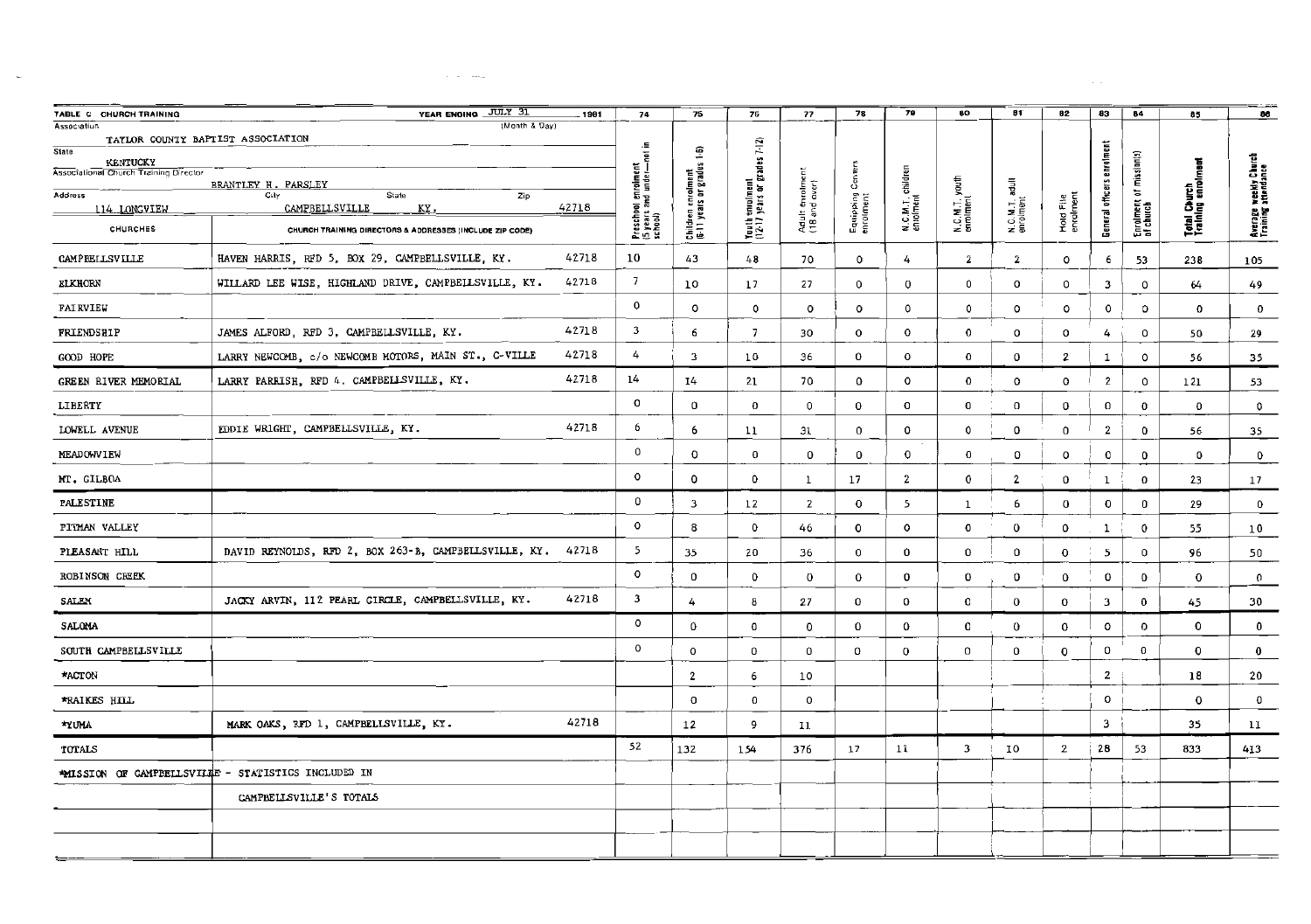| TABLE D CHURCH MUSIC                       | YEAR ENDING JULY 31                                     | 1981  | 87                          | 68                                         | 89                                          | 90                                   | 91                                   | 92                              | 93               | 94            | 95                          | 96                 | 97                     | 98                        |
|--------------------------------------------|---------------------------------------------------------|-------|-----------------------------|--------------------------------------------|---------------------------------------------|--------------------------------------|--------------------------------------|---------------------------------|------------------|---------------|-----------------------------|--------------------|------------------------|---------------------------|
| Association<br>TAYLOR COUNTY               | (Month & Day)                                           |       |                             |                                            |                                             |                                      |                                      |                                 |                  |               |                             |                    |                        | 4                         |
| State<br>KENTUCKY                          |                                                         |       |                             |                                            | 40                                          | $(-3)$                               | $10 - 12$                            |                                 |                  | enrolment     |                             |                    |                        |                           |
| Associational Music Director<br>TIM NUGENT |                                                         |       |                             |                                            |                                             | grades                               | grades                               |                                 |                  |               | ensemble                    |                    | $m$ ission(s)          | 8                         |
| Address<br>310 CANDACE                     | City<br>State<br>Zip<br>CAMPBELLSVILLE<br>KY.           | 42718 | chool enroli<br>(4-5 years) | Children enrolment<br>(6-6 years or grades | Calidren enrolment<br>(9-11 years or grades | Youth enrolment<br>(12-14 years or g | Youth enrolment<br>(15-17 years or g | Adult enrolmen<br>(18 and over) | Handbelt ringers | ensembles     |                             | music<br>enrolm    | ъ                      |                           |
| <b>CHURCHES</b>                            | MUSIC DIRECTORS & ADDRESSES (INCLUDE ZIP CODE)          |       |                             |                                            |                                             |                                      |                                      |                                 |                  | Yacai         | Instrumental «<br>enrolment | Ceneral<br>Ieaders | Enrolment<br>of church | Total ongoli<br>enrolment |
| CAMPBELLSVILLE                             | ROLANDO A. RAGANAS, 420 N. CENTRAL AVE., CAMPBELLSVILLE | 42718 | 15                          | 20                                         | 16                                          | 25                                   | 20                                   | 49                              | 60               | 70            | 6                           | 25                 | $\bf o$                | 306                       |
| <b>ELKHORN</b>                             | ROMEY REYNOLDS, RFD 1, CAMPBELLSVILLE, KY.              | 42718 | 0                           | 0                                          | o                                           | 0                                    | 0                                    | 35                              | $^{\circ}$       | $\mathbf 0$   | $\mathbf 0$                 | 3                  | 0                      | 38                        |
| FAIRVIEW                                   | PHIL ESTES, BOX 456, CAMPBELLSVILLE COLLEGE, C-VILLE    | 42718 | $\mathbf 0$                 | $\Omega$                                   | $\circ$                                     | 0                                    | 0                                    | $\bf{o}$                        | $\bf{0}$         | $\mathbf 0$   | $\bf{0}$                    | 3                  | $\Omega$               | 3                         |
| <b>FRIENDSHIP</b>                          | MILTON JONES, RFD 3, BOX 206, CAMPBELLSVILLE, KY.       | 42718 | $\mathbf 0$                 | $\mathbf 0$                                | $\bf o$                                     | 0                                    | 0                                    | $\bf o$                         | 0                | $\mathbf 0$   | $\mathbf 0$                 | 4                  | $\mathbf 0$            | 4                         |
| GOOD HOPE                                  | RON ELLER, 215 CRAWFORD ST., CAMPBELLSVILLE, KY.        | 42718 | 0                           | $\circ$                                    | 0                                           | $\bf o$                              | $\circ$                              | 12                              | $\mathbf 0$      | 0             | 0                           | 3                  | 0                      | 15                        |
| GREEN RIVER MEMORIAL                       | DUANE FITZPATRICK, CAMPBELLSVILLE COLLEGE, C-VILLE      | 42718 | $\mathbf 0$                 | $\mathbf 0$                                | 8                                           | 6                                    | 8                                    | 14                              | $\mathbf 0$      | $\circ$       | $\circ$                     | 3                  | $\circ$                | 39                        |
| LIBERTY                                    | MARVIN WISE, RFD 6, BOX 44, CAMPBELLSVILLE, KY.         | 42718 | $\mathbf 0$                 | $\mathbf 0$                                | 0                                           | 0                                    | $\bf{0}$                             | $\mathbf{o}$                    | $\mathsf 0$      | $\bf{0}$      | $\bf{0}$                    | 1                  | $\mathbf 0$            | $\mathbf{1}$              |
| LOWELL AVENUE                              | ALLEN MILLS, 304 CHANDLER AVE., CAMPBELLSVILLE, KY.     | 42718 | 0                           | 8                                          | 0                                           | $\mathbf 0$                          | $\circ$                              | 27                              | $\bf o$          | 0             | $\Omega$                    | 4                  | 0                      | 39                        |
| <b>MEADOWVIEW</b>                          | DEAN DIX, 212 SHERIDAN DRIVE, CAMPBELLSVILLE, KY.       | 42718 | 0                           | $\circ$                                    | 0                                           | $\overline{2}$                       | $\bf{0}$                             | 5                               | $\circ$          | 0             | $\Omega$                    | $\mathbf{z}$       | 0                      | 9                         |
| MT. GILBOA                                 | NANCY HUNT, 902 GARDENIA AVE., CAMPBELLSVILLE, KY.      | 42718 | $\circ$                     | $\bf{0}$                                   | 0                                           | $\circ$                              | $\mathbf 0$                          | 15                              | $\circ$          | 0             | о                           | 3                  | $\bf o$                | 18                        |
| PALESTINE                                  | JAMES SABO, RPD 3, BOX CV-23, CAMPBELLSVILLE, KY.       | 42718 | $\overline{7}$              | 6                                          | 6                                           | $\overline{\phantom{a}}$             | 5                                    | 20                              | $\bf o$          | $\bf{0}$      | $\mathbf 0$                 | 9                  | 0                      | 60                        |
| PITMAN VALLEY                              | TERRY DOOLEY, DAVIS STREET, CAMPBELLSVILLE, KY.         | 42718 | 0                           | $\mathbf{o}$                               | 3                                           | 10                                   | 2                                    | 0                               | 0                | $\mathbf 0$   | $\circ$                     | $\mathbf{2}$       | $\mathbf 0$            | 17                        |
| PLEASANT HILL                              | JERRY HOWERTON, CAMPBELLSVILLE COLLEGE, CAMPBELLSVILLE  | 42718 | $\overline{z}$              | 15                                         | 15                                          | 8                                    | 8                                    | 43                              | $\circ$          | з             | $\mathbf{0}$                | 4                  | $\Omega$               | 103                       |
| <b>ROBINSON CREEK</b>                      | JERRY PARKER, RFD 1, CAMPBELLSVILLE, KY.                | 42718 | 10                          | 5                                          | $\bf o$                                     | $\mathsf{o}\,$                       | $\circ$                              | 0                               | $\mathbf 0$      | 25            | 0                           | 3                  | 0                      | 43                        |
| <b>SALEM</b>                               | JACKY ARVIN, 112 PEARL CIRCLE, CAMPBELLSVILLE, KY.      | 42718 | $\circ$                     | $\Omega$                                   | 6                                           | 6                                    | $\bf{0}$                             | 18                              | 0                | 0             | $\mathbf 0$                 | $\overline{2}$     | 0                      | 32                        |
| SALOMA                                     |                                                         |       | 0                           | $\bf o$                                    | $\mathbf 0$                                 | $\bf o$                              | $\mathbf 0$                          | 11                              | 0                | $\mathfrak o$ | $^{\circ}$                  | 3                  | $\mathbf 0$            | 14                        |
| SOUTH CAMPBELLSVILLE                       | TIM NUGENT, 310 CANDACE, CAMPBELLSVILLE, KY.            | 42718 | 0                           | 0                                          | 0                                           | 0                                    | $\bf{0}$                             | 16                              | 0                | $\mathbf 0$   | $\circ$                     | 6                  | $\Omega$               | 22                        |
| *ACTON                                     | POLEY BECK, RFD 3, CAMPBELLSVILLE, KY.                  | 42718 |                             |                                            |                                             |                                      |                                      |                                 |                  |               |                             |                    |                        | $\mathbf{1}$              |
| *RAIKES HILL                               |                                                         | 42718 |                             |                                            |                                             |                                      |                                      |                                 |                  |               |                             |                    |                        |                           |
| <b>*YUMA</b>                               | NORMAN MARDIS, 605 N. HOSKINS, CAMPBELLSVILLE, KY.      | 42718 |                             |                                            |                                             |                                      |                                      |                                 |                  |               |                             |                    |                        |                           |
| TOTALS                                     |                                                         |       | 39                          | 54                                         | 54                                          | 64                                   | 43                                   | 265                             | 60               | 98            | 6                           | 80                 | 0                      | 763                       |
|                                            |                                                         |       |                             |                                            |                                             |                                      |                                      |                                 |                  |               |                             |                    |                        |                           |
|                                            |                                                         |       |                             |                                            |                                             |                                      |                                      |                                 |                  |               |                             |                    |                        |                           |
|                                            |                                                         |       |                             |                                            |                                             |                                      |                                      |                                 |                  |               |                             |                    |                        |                           |
|                                            |                                                         |       |                             |                                            |                                             |                                      |                                      |                                 |                  |               |                             |                    |                        |                           |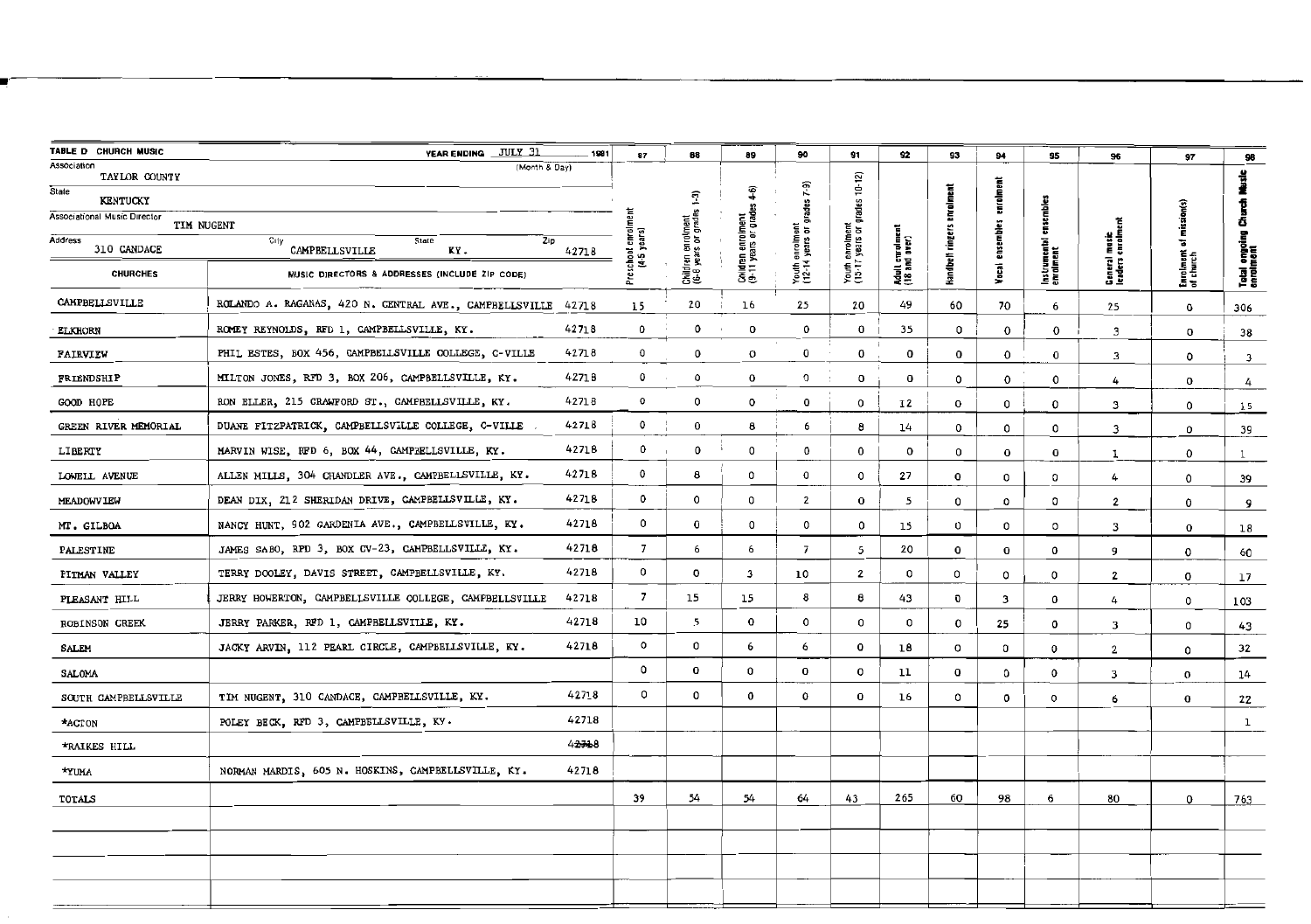| TABLE E WOMAN'S MISSIONARY UNION         | YEAR ENDING JULY 31                                            | $- 1981$ | 99               | 100                              | 101          | 102                                                      | 103                           | 104                     | 105                             | 1CS                                                    | 107                                              | 108                                     | 109                                                                   | 110                            |              |                        |                               |
|------------------------------------------|----------------------------------------------------------------|----------|------------------|----------------------------------|--------------|----------------------------------------------------------|-------------------------------|-------------------------|---------------------------------|--------------------------------------------------------|--------------------------------------------------|-----------------------------------------|-----------------------------------------------------------------------|--------------------------------|--------------|------------------------|-------------------------------|
| Association                              | (Month & Day)                                                  |          |                  |                                  |              | <b>Humber of Organizations</b>                           |                               |                         |                                 |                                                        |                                                  |                                         |                                                                       | <b>Enrolment</b>               | 111          | 112                    | 113                           |
| TAYLOR COUNTY<br>State                   |                                                                |          |                  |                                  |              |                                                          |                               |                         |                                 |                                                        |                                                  |                                         |                                                                       |                                |              |                        |                               |
| KENTUCKY                                 |                                                                |          |                  |                                  |              |                                                          |                               |                         |                                 |                                                        |                                                  |                                         |                                                                       |                                |              |                        |                               |
| Associational WMU Director<br>HELEN GRAY |                                                                |          | 鼠                |                                  |              |                                                          |                               |                         | ъ                               |                                                        |                                                  |                                         |                                                                       |                                |              |                        |                               |
| Address<br>ANNA COURT, APT. 28           | City<br>State<br>KY.<br>CAMPBELLSVILLE                         | 2.942718 | 運 鳥草             | in Action<br>years or<br>ss 1 6) | rars<br>112  |                                                          |                               |                         |                                 |                                                        |                                                  |                                         |                                                                       |                                |              | ъ                      |                               |
| <b>CHURCHES</b>                          | WMU DIRECTORS & ADDRESSES (INCLUDE ZIP CODE)                   |          |                  |                                  |              | Baptist Young W<br>18 29 years or 1<br>17 setuation thro | Baptist Wome<br>(30 and over) | Mission(s) of<br>church | Total number o<br>organizations | Wission Friends<br>(5 years and undi<br>not in school) | Girls in Action<br>(G-11 years or<br>grades 1-6) | Acteens<br>(12-17 years<br>grades 7-12) | Baptist Young Warnen<br>(1829 years or M.S.<br>gradualin through 29 y | Baptist Women<br>(30 and over) | WNU officers | Mission(s) ı<br>church | Total oagoing<br>WWW onroime: |
| CAMPBELLSVILLE                           | MARY ALICE WINN, 508 N. CENTRAL AVE., CAMPBELLSVILLE           | 42718    | $\mathbf{1}$     | 3                                | 3            | 1                                                        | 4                             | 0                       | 12                              | 11                                                     | 30                                               | 28                                      | 12                                                                    | 69                             | 4            | $\bf{0}$               | 154                           |
| <b>ELKHORN</b>                           | LURA GLIDEWELL, RFD 1, CAMPBELISVILLE, KY.                     | 42718    | $2 \cdot 2$      |                                  | ı            | $\mathbf{1}$                                             | $\mathbf{1}$                  | 0                       | 5                               | 4                                                      | 10                                               | 12                                      | 10                                                                    | 12                             | 1            | 0                      | 49                            |
| FAIRVIEW                                 | GAYLE SALLEE, RFD 6, CAMPBELLSVILLE, KY.                       | 42718    | $\boldsymbol{0}$ | $\mathbf{1}$                     | $\mathbf{1}$ | 0                                                        | $\mathbf{1}$                  | 0                       | $\mathbf{3}$                    | 0                                                      | з                                                | 5.                                      | $\overline{\phantom{a}}$                                              | 6                              | $\mathbf{1}$ | 0                      | 22                            |
| FRIENDSHIP                               | ANNE HARRIS, RFD 3, BOX 197, CAMPBELLSVILLE, KY.               | 42718    | 0                | $\mathbf{1}$                     | 1            | $\mathbf{1}$                                             | ı                             | 0                       | 4                               | 0                                                      | 5                                                | 5                                       | 10                                                                    | 8                              | 6            | 0                      | 34                            |
| <b>GOOD HOPE</b>                         | JEAN ENGLAND, 103 STANFORD LANE, CAMPBELLSVILLE, KY.           | 42718    | o                | $\mathbf{1}$                     | 1            | ı                                                        | ı                             | 0                       | 4                               | 0                                                      | $\overline{\mathbf{3}}$                          | $\overline{\mathbf{z}}$                 | 5                                                                     | 13                             | $\mathbf{1}$ | 4                      | 28                            |
| GREEN RIVER MEMORIAL                     | MARILYN SHREVE, RFD 5, CAMPBELLSVILLE, KY.                     | 42718    | ı                | 1                                | 1            | $\mathbf{1}$                                             | 1                             | $\pmb{o}$               | 5                               | 11                                                     | $\overline{z}$                                   | 14                                      | 17                                                                    | 19                             | $\mathbf{z}$ | $\mathbf o$            | 70                            |
| LIBERTY                                  |                                                                |          | O                | $\bf{0}$                         | $\pmb{o}$    | 0                                                        | o                             | 0                       | 0                               | 0                                                      | 0                                                | c                                       | 0                                                                     | 0                              | 0            | $\mathbf o$            | ٥                             |
| LOWELL AVENUE                            | MARGARET BENNETT, 103 PATTERSON CT., CAMPBELLSVILLE, KY. 42718 |          | 1                | $\mathbf{1}$                     | $\mathbf{1}$ | $\mathbf 1$                                              | $\mathbf 1$                   | o                       | 5                               | 10                                                     | 10                                               | $\overline{z}$                          | 6                                                                     | 10                             | $\mathbf{1}$ | $\mathbf o$            | 44                            |
| MEADOWVIEW                               |                                                                |          | $\circ$          | $\mathbf 0$                      | $\pmb{o}$    | $\mathbf 0$                                              | o                             | $\pmb{\mathcal{G}}$     | o                               | 0                                                      | 0                                                | 0                                       | o                                                                     | $\mathbf o$                    | o            | 0                      | $\mathbf 0$                   |
| MT. GILBOA                               | NANCY HUNT, 902 GARDENIA AVE., CAMPBELLSVILLE, KY.             | 42718    | 1                | ı                                | I.           | 0                                                        | 1                             | o                       | 4                               | $\overline{\phantom{a}}$                               | 8                                                | 6                                       | 0                                                                     | 10                             | $\mathbf{1}$ | 0                      | 32                            |
| PALESTINE                                | BARBARA BAULT, RFD 2, BOX 336, CAMPBELLSVILLE, KY.             | 42718    | ı                | $\mathbf 1$                      | $\mathbf 1$  | $\mathbf 0$                                              | 1                             | 0                       | 4                               | 6                                                      | 5                                                | 8                                       | 0                                                                     | 28                             | 8            | 0                      | 55                            |
| PITMAN VALLEY                            |                                                                |          | $\circ$          | O                                | 0            | 0                                                        | 0                             | 0                       | 0                               | 0                                                      | 0                                                | 0                                       | ٥                                                                     | $\circ$                        | ٥            | 0                      | $\mathbf{o}$                  |
| PLEASANT HILL                            | DORIS HOWERTON, CAMPBELLSVILLE COLLEGE, CAMPBELLSVILLE         | 42718    | ı                | $\mathbf{1}$                     | $\mathbf{1}$ | $1\,$                                                    | $\mathbf 1$                   | 0                       | 5                               | 10                                                     | 15                                               | 5                                       | 15                                                                    | 20                             | ı            | 0                      | 66                            |
| <b>ROBINSON CREEK</b>                    | BARBARA SKAGGS, RFD 1, BOX 136-A, CAMPBEILSVILLE, KY.          | 42718    | $\mathbf{1}$     | $\mathbf{1}$                     | 1            | $\mathbf 1$                                              | $\mathbf 1$                   | o                       | 5                               | $\overline{\phantom{a}}$                               | 10                                               | 5                                       | 10                                                                    | 9                              | ı            | о                      | 42                            |
| SALEM                                    | SHARON WAYNE, RFD 3, BOX 118A, CAMPBELLSVILLE, KY.             | 42718    | 0                | ı                                | 1            | 0                                                        | $\mathsf{o}$                  | o                       | $\mathbf{z}$                    | ٥                                                      | 12                                               | 9                                       | 0                                                                     | 6                              | ı            | $^{\circ}$             | 28                            |
| SALOMA                                   | JANE FOX, ROLAND AVENUE, CAMPBELLSVILLE, KY.                   | 42718    | 1                | $\mathbf 1$                      | 1            | 1                                                        | ı                             | 0                       | 5                               | 8                                                      | 3                                                | 8                                       | 6                                                                     | 13                             | 6            | $^{\circ}$             | 44                            |
| SOUTH CAMPBELLSVILLE                     |                                                                |          | 0                | 0                                | o            | $\mathbf o$                                              | $\circ$                       | $\circ$                 | o                               | 0                                                      | ٥                                                | $\circ$                                 | 0                                                                     | 0                              | o            | $\circ$                | ٥                             |
|                                          |                                                                |          |                  |                                  |              |                                                          |                               |                         |                                 |                                                        |                                                  |                                         |                                                                       |                                |              |                        |                               |
|                                          |                                                                |          |                  |                                  |              |                                                          |                               |                         |                                 |                                                        |                                                  |                                         |                                                                       |                                |              |                        |                               |
|                                          |                                                                |          |                  |                                  |              |                                                          |                               |                         |                                 |                                                        |                                                  |                                         |                                                                       |                                |              |                        |                               |
| <b>TOTALS</b>                            |                                                                |          | 9                | 15                               | 15           | 9                                                        | 15                            | ٥                       | 63                              | 74                                                     | 121                                              | 114                                     | 98                                                                    | 223                            | 34           | 4                      | 668                           |
|                                          |                                                                |          |                  |                                  |              |                                                          |                               |                         |                                 |                                                        |                                                  |                                         |                                                                       |                                |              |                        |                               |
|                                          |                                                                |          |                  |                                  |              |                                                          |                               |                         |                                 |                                                        |                                                  |                                         |                                                                       |                                |              |                        |                               |
|                                          |                                                                |          |                  |                                  |              |                                                          |                               |                         |                                 |                                                        |                                                  |                                         |                                                                       |                                |              |                        |                               |
|                                          |                                                                |          |                  |                                  |              |                                                          |                               |                         |                                 |                                                        |                                                  |                                         |                                                                       |                                |              |                        |                               |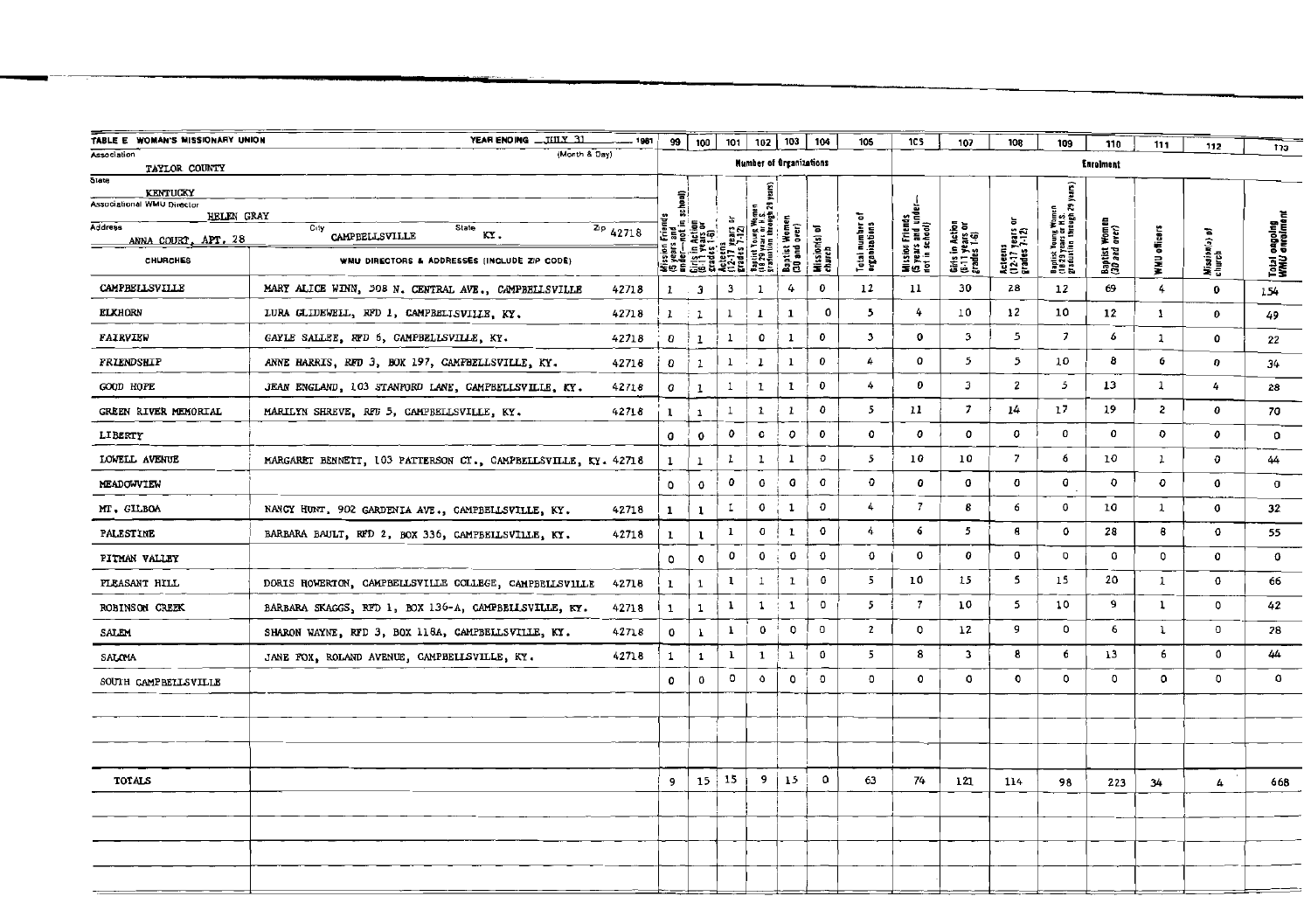| TABLE F BROTHERHOOD<br>Association        | JULY 30<br>YEAR ENDING<br>1981<br>(Month & Day)               | $\frac{1}{114}$             | 115                        | 116                     | 117          | 118               | 119                          | 120                                              | 121                                                               | 122                                  | 123                                   |
|-------------------------------------------|---------------------------------------------------------------|-----------------------------|----------------------------|-------------------------|--------------|-------------------|------------------------------|--------------------------------------------------|-------------------------------------------------------------------|--------------------------------------|---------------------------------------|
| TAYLOR COUNTY<br>State                    |                                                               | ፵                           |                            |                         |              |                   |                              |                                                  |                                                                   |                                      |                                       |
| <b>KENTUCKY</b>                           |                                                               | rrades                      | $grates 7-12$              | committee               |              |                   |                              |                                                  |                                                                   |                                      |                                       |
| <b>Associational Brotherhood Director</b> | DR. FOREST F. SHELY                                           | ៵                           | $\overline{a}$             | ĭ                       |              | enrolme           | n earelme<br>Ilan            |                                                  |                                                                   |                                      |                                       |
| <b>Address</b><br>407 LAKEVIEW DRIVE      | City<br>Zip<br><b>State</b><br>42718<br>CAMPBELLSVILLE<br>KY. | Crusaders<br>16   1 years o | Pioneers<br>{12-17 years : | director                | 흁            | į                 | Baptist Men<br>Mission Activ | Bepliat Men enrolment-<br>Wilnessing or Lay Rene | Brotherhoad director and<br>other general Brotherhood<br>Officers | Enrolment of mission(s)<br>of church | Total ongoing Brotherhou<br>enrolment |
| <b>CHURCHES</b>                           | BROTHERHOOD DIRECTORS & ADDRESSES (INCLUDE ZIP CODE)          |                             |                            | ă.                      | nati<br>Saak | Bapitet<br>Prayar |                              |                                                  |                                                                   |                                      |                                       |
| <b>CAMPBELLSVILLE</b>                     | DR. W. R. MANN, RFD 5, CAMPBELLSVILLE, KY.<br>42718           | 27                          | $18\,$                     | $\overline{\mathbf{3}}$ | 65           | $\bf{0}$          | $\mathbf{o}$                 | $\circ$                                          | $\mathbf{3}$                                                      | $\mathbf 0$                          | 116                                   |
| <b>ELKHORN</b>                            |                                                               | 17                          | $\overline{7}$             | $\mathbf{2}$            | $\circ$      | $\mathbf{o}$      | 0                            | o                                                | $\circ$                                                           | $\mathbf 0$                          | 16                                    |
| <b>FAIRVIEW</b>                           |                                                               | $\mathbf{o}$                | $\circ$                    | $\mathbf 0$             | ٥            | $\mathbf{o}$      | $\mathbf{o}$                 | 0                                                | $\mathbf 0$                                                       | $\mathbf{o}$                         | $\mathbf{o}$                          |
| <b>FRIENDSHIP</b>                         |                                                               | $\mathbf 0$                 | $\mathbf 0$                | $\mathbf{o}$            | $\mathbf{o}$ | $\circ$           | 0                            | 0                                                | $\circ$                                                           | 0                                    | $\mathbf{0}$                          |
| <b>GOOD HOPE</b>                          | MURRELL YOUNG, VIOLET LANE, CAMPBELLSVILLE, KY.<br>42718      | $\circ$                     | 6                          | $\mathbf{1}$            | $\circ$      | $\circ$           | $\mathbf{o}$                 | $\mathbf{o}$                                     | $\mathbf{1}$                                                      | 0                                    | 8                                     |
| <b>GREEN RIVER MEMORIAL</b>               | EDDIE SHARPE, RFD 4, CAMPBELLSVILLE, KY.<br>42718             | $\overline{\phantom{a}}$    | 12                         | $\mathbf{1}$            | $\circ$      | $\circ$           | $\mathbf{o}$                 | 0                                                | $\mathbf 0$                                                       | $\circ$                              | 20                                    |
| <b>LIBERTY</b>                            |                                                               | 0                           | $\circ$                    | $\mathbf{o}$            | 0            | $\circ$           | 0                            | $\circ$                                          | $\mathbf o$                                                       | $\circ$                              | $\mathbf 0$                           |
| LOWELL AVENUE                             |                                                               | $\mathbf{o}$                | $6^{6}$                    | 1                       | ٥            | 0                 | 0                            | 0                                                | $\mathbf{o}$                                                      | 0                                    | $\overline{7}$                        |
| MEADOWVIEW                                |                                                               | $\mathbf 0$                 | $\mathbf{o}$               | 0                       | $\mathbf 0$  | $\bf{0}$          | $\mathbf{o}$                 | 0                                                | 0                                                                 | $\circ$                              | $\mathbf 0$                           |
| MT. GILBOA                                | JAMES R. HUNT, RFD 1, BOX 85, FINLEY, KY.<br>42736            | 6                           | $\circ$                    | O                       | I0           | 0                 | $\circ$                      | $\circ$                                          | 1                                                                 | $\circ$                              | 17                                    |
| <b>PALESTINE</b>                          | 42718<br>EARL FAWCETT, 238 JAN ST., CAMPBELLSVILLE, KY.       | 4                           | э                          | $\mathbf{1}$            | 12           | $\circ$           | $\mathbf{o}$                 | O                                                | $1\,$                                                             | $\mathbf{o}$                         | 21                                    |
| PITMAN VALLEY                             |                                                               | $\circ$                     | $\circ$                    | $\mathbf 0$             | $\circ$      | $\mathbf o$       | $\mathbf{o}$                 | O                                                | $\mathbf 0$                                                       | $\circ$                              | $\mathbf 0$                           |
| PLEASANT HILL                             | SAMUEL CRAWLEY, RFD 3, BOX 276, CAMPBELLSVILLE, KY.<br>42718  | 6                           | 5                          | $\mathbf{z}$            | 10           | O                 | $\mathbf{o}$                 | o                                                | $\mathbf{1}$                                                      | 0                                    | 23                                    |
| <b>ROBINSON GREEK</b>                     | LENUEL SMITH, RFD 2, CAMPBELLSVILLE, KY.<br>42718             | 10                          | 6                          | $\mathbf o$             | 10           | $\mathbf 0$       | $\mathbf{o}$                 | ۰                                                | 4                                                                 | $\mathbf{o}$                         | 30                                    |
| SALEM                                     | EARL BARNETT, 101 HOWELL STREET, CAMPBELLSVILLE, KY.<br>42718 | $\mathbf{o}$                | 8                          | $\mathbf{o}$            | $\mathbf{o}$ | $\circ$           | $\circ$                      | $\circ$                                          | $\mathbf{1}$                                                      | $\circ$                              | 9                                     |
| <b>SALOMA</b>                             | 42718<br>DAVID WILSON, 212 CRAWFORD ST., CAMPBELLSVILLE, KY.  | $\overline{5}$              | э                          | 1                       | 11           | 0                 | $\mathbf{o}$                 | $\circ$                                          | $\mathbf{1}$                                                      | $\mathbf{o}$                         | 12                                    |
| SOUTH CAMPBELLSVILLE                      |                                                               | 0                           | $\circ$                    | $\mathbf 0$             | 0            | $\mathbf 0$       | $\mathbf{o}$                 | $\circ$                                          | $\mathbf 0$                                                       | 0                                    | $\mathbf o$                           |
|                                           |                                                               |                             |                            |                         |              |                   |                              |                                                  |                                                                   |                                      |                                       |
|                                           |                                                               |                             |                            |                         |              |                   |                              |                                                  |                                                                   |                                      |                                       |
|                                           |                                                               |                             |                            |                         |              |                   |                              |                                                  |                                                                   |                                      |                                       |
| <b>TOTALS</b>                             |                                                               | 82                          | 74                         | 12                      | 118          | 0                 | o                            | 0                                                | 13                                                                | 0                                    | 299                                   |
|                                           |                                                               |                             |                            |                         |              |                   |                              |                                                  |                                                                   |                                      |                                       |
|                                           |                                                               |                             |                            |                         |              |                   |                              |                                                  |                                                                   |                                      |                                       |
|                                           |                                                               |                             |                            |                         |              |                   |                              |                                                  |                                                                   |                                      |                                       |
|                                           |                                                               |                             |                            |                         |              |                   |                              |                                                  |                                                                   |                                      |                                       |
|                                           |                                                               |                             |                            |                         |              |                   |                              |                                                  |                                                                   |                                      |                                       |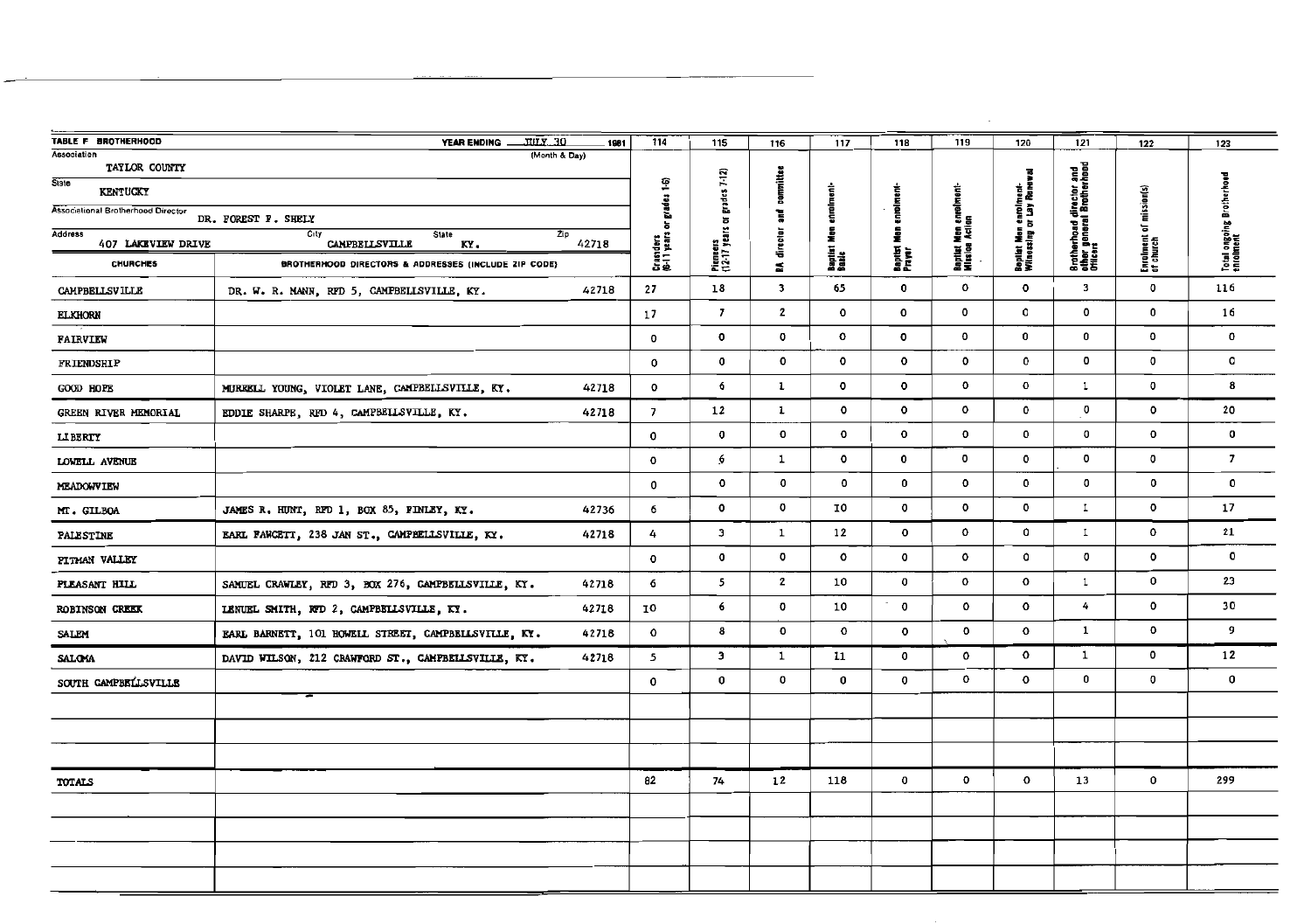|                                      | YEAR ENDING 7-31 1961<br>TABLE G TOTAL RECEIPTS, LOCAL EXPENDITURES & STEWARDSHIP |                    |            | 21 22 23                                                    |                             |                                                         | 27 a                    |                           |            | 27 <sub>b</sub> | 124                                            | 125      | 126            | 127                  | 128                   | 129                                              | 130                     | 131        | 132                             | 133                         |
|--------------------------------------|-----------------------------------------------------------------------------------|--------------------|------------|-------------------------------------------------------------|-----------------------------|---------------------------------------------------------|-------------------------|---------------------------|------------|-----------------|------------------------------------------------|----------|----------------|----------------------|-----------------------|--------------------------------------------------|-------------------------|------------|---------------------------------|-----------------------------|
| Association<br>TAYLOR COUNTY         | (Month & Day)                                                                     |                    |            | 益<br>圛                                                      |                             | Budget promotion<br>or emphasis used<br>during the year |                         |                           |            | Budget          |                                                |          |                |                      |                       | 휯                                                |                         |            |                                 |                             |
| State<br>KENTUCKY                    |                                                                                   |                    |            | g                                                           |                             |                                                         |                         |                           |            |                 | offerings,                                     |          |                |                      |                       |                                                  |                         |            |                                 |                             |
| Associational Treasurer JEREMIAH COX |                                                                                   |                    | of tithers |                                                             |                             | Program                                                 |                         |                           |            |                 |                                                | receipts |                |                      |                       |                                                  |                         | literature |                                 |                             |
| Address<br>218 CARNATION ST.         | City CAMPBELLSVILLE State<br>KY.                                                  | $^{2ip}_{42718}$   |            | nt of                                                       |                             |                                                         | Committed to Ministries | Commitment                |            |                 | Total tithes, all of<br>and special gifts      | other    | Total receipts | borrowed<br>the year | Church staff salaries | Money paid out on new<br>construction during the | Debt retire<br>the year |            | All other local<br>expenditures | Total local<br>expenditures |
| <b>CHURCHES</b>                      | TREASURERS & ADDRESSES (INCLUDE ZIP CODE)                                         |                    |            | Number<br>Cooperative<br>Persociati<br>Associati<br>Percent |                             | Forward<br>Of Altern                                    |                         | Tithers                   | 흄          | ⊊ا ≅ا           |                                                | ŧ        |                | Money<br>during      |                       |                                                  |                         | Church     |                                 |                             |
| CAMPBELLSVILLE                       | HAVEN HARRIS, RFD 5, BOX 29, CAMPBELLSVILLE 42718 397 N.                          |                    |            |                                                             |                             |                                                         |                         | x                         | x          |                 | 373,995                                        | 361      | 374,356        | 110,000              | 81,798                | 2,167                                            | 26,949                  | 7,656      | 192,221                         | 310,791                     |
| <b>ELKHORN</b>                       | DANNY HARRISON, FORD ST., CAMPBELLSVILLE                                          | $42718$   $7$   26 |            |                                                             | $1 \mid X$                  |                                                         |                         |                           | x          |                 | 57,633                                         | 187      | 57,820         | 0                    | 16,415                | 4,300                                            | 0                       | 1,844      | 5,856                           | 28,415                      |
| <b>FAIRVIEW</b>                      | WILLIAM L. TUCKER, RFD 6, CAMPBELLSVILLE                                          | 42718 10           |            | $6 \vert$<br>$\overline{2}$                                 |                             |                                                         |                         |                           | x          | x               | 13,088                                         | 0        | 13,088         | 3,800                | 6,109                 | 900                                              | 900                     | 302        |                                 | 2,000 10,211                |
| FRIENDSHIP                           | MILTON JONES, RFD 3, BOX 206, C-VILLE, KY. 42718 37 20 8                          |                    |            |                                                             |                             |                                                         |                         |                           | $x \mid x$ |                 | 31,791                                         | 47       | 31,838         | 0                    | 9,520                 | $\Omega$                                         | 0                       | 1,089      | 10,885                          | 21,494                      |
| GOOD HOPE                            | TERRY DABNEY, 418 LEBANON AVE., C-VILLE                                           | 42718              | 39 26      | 1                                                           | $\boldsymbol{x}$            |                                                         |                         |                           | x          |                 | 54,293                                         | 90       | 54,383         | 0                    | 21, 248               | 2,813                                            | 0                       | 1,518      | 9,160                           | 34,739                      |
| GREEN RIVER MEMORIAL                 | MARION CLARK, 629 SHAWNEE DR., C-VILLE                                            | 42718              | 7 15       | ី                                                           |                             |                                                         |                         | $\boldsymbol{\mathsf{x}}$ |            | x               | 68,076                                         | 3,389    | 71,464         | 0                    | 22,150                | 0                                                | 0                       | 3,320      | 11,689                          | 37,158                      |
| LIBERTY                              | ROBERT L. WISE, RFD 6, CAMPBELLSVILLE                                             | 42718              | 20 10      | $\mathbf{2}$                                                |                             |                                                         |                         |                           |            | x               | 22,477                                         | 0        | 22,477         | 0                    | 5,850                 | 0                                                | $\mathbf{0}$            | 311        | 20,873                          | 27,034                      |
| LOWELL AVENUE                        | CLARA BROCKMAN, RFD 3, CAMPBELLSVILLE                                             | 42718 60 16        |            | $\mathbf 0$                                                 |                             |                                                         |                         | x                         | x          |                 | 82,915                                         | 1,000    | 83,915         | 0                    | 22,456                | 0                                                | 15,392                  | 2,444      | 22,706                          | 62,998                      |
| <b>MEADOWVIEW</b>                    | HAROLD MILLS, 210 FORD ST., C-VILLE                                               | 42718              | $\Omega$   | o                                                           | $\circ$<br>$\boldsymbol{x}$ |                                                         |                         |                           |            | X               | 8,962                                          | 985      | 9,947          | 0                    | 4,230                 | 0                                                | 1,740                   | 221        | 3,481                           | 7,711                       |
| MT. GILBOA                           | MRS. EDGAR RUSSELL, RFD 1, BOX 75, FINLEY                                         | 42736              | 2 34       | 0.3                                                         |                             |                                                         |                         |                           | $x \mid x$ |                 | 44,254                                         | 138      | 44,392         | 0                    | 11,141                | 0                                                | 0                       | 1,310      | 11,180                          | 23,631                      |
| <b>PALESTINE</b>                     | TALMADGE DERRINGER, RFD 2, BOX 346A,                                              | 42718 50 25        |            | $\mathbf{1}$                                                |                             |                                                         |                         |                           | $x \mid x$ |                 | 94,138                                         | 2,346    | 96,484         | 0                    | 27,025                | o                                                | $\mathbf 0$             | 1,939      | 23,001                          | 51,965                      |
| PITMAN VALLEY                        | JULIUS AGEE, RFD 6, CAMPBELLSVILLE, KY.                                           | 42718 10 10        |            | 1                                                           |                             | $\mathbf x$                                             |                         |                           | x          |                 | 14,561                                         | 0        | 14,561         | 0                    | 9,100                 | 0                                                | 0                       | 0          |                                 | 9,100                       |
| PLEASANT HILL                        | WAYNE KESSLER, RFD 2, BOX 428, C-VILLE                                            | 42718 164 27       |            | ះ                                                           |                             |                                                         |                         |                           | $x \mid x$ |                 | 145,261                                        | 778      | 146,039        | $\circ$              | 31,828                | 0                                                | 0                       | 2,394      | 30,608                          | 64,831                      |
| ROBINSON CREEK                       | JODIE MINGS, RFD 1, CAMPBELISVILLE, KY.                                           | $42718$ 29 7       |            |                                                             | $2$ $\overline{x}$          |                                                         |                         |                           | x          |                 | 41,766                                         | 0        | 41,766         |                      | $0$   10,700          | 0                                                | $\mathbf{0}$            | 1,161      | 12,134                          | 23,995                      |
| SALEM                                | ARTHUR ANTLE, RFD 4, BOX 53, C-VILLE                                              | 42718 30 16        |            |                                                             | 2 <br>x                     |                                                         |                         |                           |            | X               | 55,658                                         | 0        | 55,658         | 50,000               | 12,198                | 20,435                                           | 18,625                  | 1,560      | 7,427                           | 60, 245                     |
| <b>SALOMA</b>                        | EDDIE FRANKLIN, 912 ROSE CREST, C-VILLE                                           | 42718 28 10        |            | $\overline{2}$                                              |                             |                                                         |                         |                           | х          |                 | 32,773                                         | 1,500    | 34,273         |                      | 0   10,943            | 7,643                                            | 3,124                   | 1,645      | 2,917                           | 26,273                      |
| SOUTH CAMPBELLSVILLE                 | CLARK GLASSCOCK, 408 LOWELL AVE., C-VILLE                                         | 42718 36 75 1      |            |                                                             |                             |                                                         |                         |                           | $x \mid x$ |                 | 71,209                                         | 2,108    | 73,317         | 0                    | 24,117                | 0                                                | 14,578                  | 2,128      | 29,362                          | 70,185                      |
| *ACTON                               | TONYA ARNOLD, RFD 2, BOX 117, C-VILLE                                             | 42718 19           |            |                                                             |                             |                                                         |                         |                           |            |                 |                                                |          | 10,294         | O                    |                       | $2,215$ 2,167                                    | 0                       |            | 3,809                           | 8,191                       |
| *RAIKES HILL                         | LOUISE BLAND, ELKHORN, KY.                                                        | 42733              | 12         |                                                             |                             |                                                         |                         |                           |            |                 |                                                |          | 7,558          | 0                    | 4,450                 | 0                                                | 0                       |            | 2,566                           | 7,016                       |
| *YUMA                                | WILLIAM J. HUMPHRESS, RFD1, BOX 315                                               | 42718              |            |                                                             |                             |                                                         |                         |                           |            |                 |                                                |          | 5,078          | 0                    | 3,280                 | 0                                                | $\mathbf 0$             |            | 1,200                           | 4,480                       |
| TOTALS                               |                                                                                   |                    | 910        | $\star$                                                     | 5                           | $\mathbf{1}$                                            | $\mathbf 0$             | 3                         |            |                 | 6 12 5 1,212,850                               | 12,568   | 1,225,778      | 113,850              | 326,828 38,168        |                                                  | 81,308                  |            | 30,842 395,480 870,776          |                             |
|                                      | MISSION OF CAMPBELLSVILLE - STATISTICS INCLUDED                                   |                    |            |                                                             |                             |                                                         |                         |                           |            |                 |                                                |          |                |                      |                       |                                                  |                         |            |                                 |                             |
|                                      | IN CAMPBELLSVILLE'S TOTALS                                                        |                    |            |                                                             |                             |                                                         |                         |                           |            |                 |                                                |          |                |                      |                       |                                                  |                         |            |                                 |                             |
|                                      |                                                                                   |                    |            |                                                             |                             |                                                         |                         |                           |            |                 | * DOLLAR AMOUNT HAS BEEN CHANGED TO PERCENTAGE |          |                |                      |                       |                                                  |                         |            |                                 |                             |
|                                      |                                                                                   |                    |            |                                                             |                             |                                                         |                         |                           |            |                 |                                                |          |                |                      |                       |                                                  |                         |            |                                 |                             |
|                                      |                                                                                   |                    |            |                                                             |                             |                                                         |                         |                           |            |                 |                                                |          |                |                      |                       |                                                  |                         |            |                                 |                             |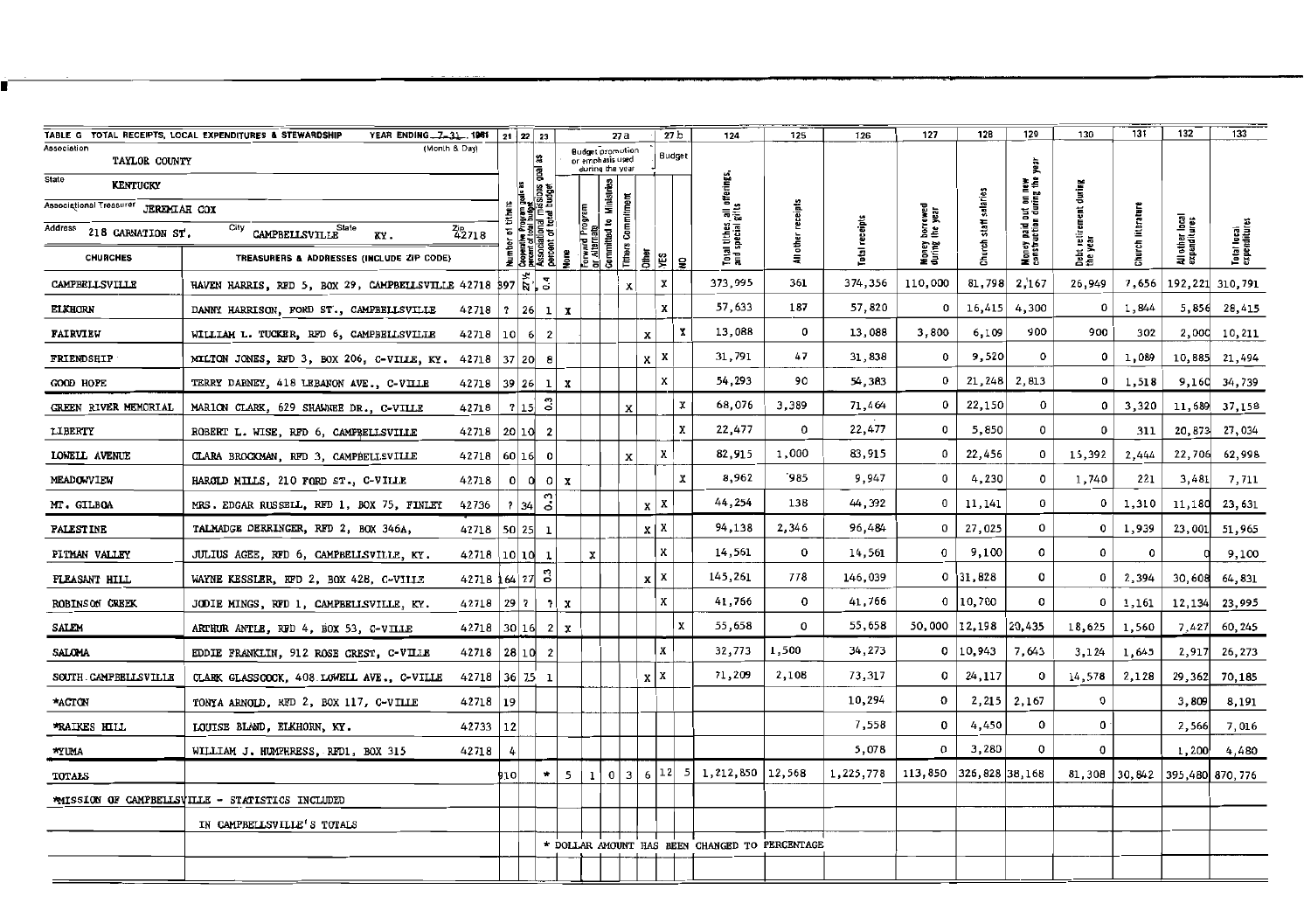|                                            |                                                                         |                     | 134                                               |                                                       |                                                |                     |                             |                                |                                                                         |                                                                                                                               |                                                      |                                                                           |              |                                       |                                                                      |                                           |                                   |
|--------------------------------------------|-------------------------------------------------------------------------|---------------------|---------------------------------------------------|-------------------------------------------------------|------------------------------------------------|---------------------|-----------------------------|--------------------------------|-------------------------------------------------------------------------|-------------------------------------------------------------------------------------------------------------------------------|------------------------------------------------------|---------------------------------------------------------------------------|--------------|---------------------------------------|----------------------------------------------------------------------|-------------------------------------------|-----------------------------------|
| MISSION EXPENDITURES<br><b>TABLE H</b>     | <b>YEAR ENDING  IIII.Y. 31.</b><br>1981<br>(Month & Day)<br>Association |                     |                                                   | 135                                                   | 136                                            | 137                 | 138                         | 139                            | 140                                                                     | 141                                                                                                                           | 142                                                  | 143                                                                       | 144          | 145                                   | 146                                                                  | 147                                       | 148                               |
| TAYLOR COUNTY                              |                                                                         |                     |                                                   | CHURCH SPONSORED MISSIONS                             |                                                |                     |                             |                                |                                                                         |                                                                                                                               |                                                      | OTHER MISSION CAUSE EXPENDITURES                                          |              |                                       |                                                                      |                                           |                                   |
| <b>State</b><br><b>KENTUCKY</b>            |                                                                         |                     |                                                   |                                                       |                                                |                     |                             |                                | offering)                                                               |                                                                                                                               | Designated: SB Christian<br>education (schools, etc. |                                                                           | Hospitals    |                                       | Designated: All other<br>(Bible Society, Temperance<br>League, etc.) |                                           |                                   |
| <b>Associational Clerk</b><br>JIM CAMPBELL |                                                                         |                     |                                                   |                                                       |                                                |                     | mission                     |                                |                                                                         |                                                                                                                               |                                                      |                                                                           | å,           |                                       |                                                                      |                                           |                                   |
| Address<br>711 N. COLUMBIA AVE.            | Sinte<br>City<br>CAMPBELLSVILLE<br>KY.                                  | $\frac{2ip}{42718}$ | Money paid out o<br>construction duri<br>the year | All other church<br>sponsored mission<br>expenditures | Total church sponsore<br> mission expenditures | Cooperative Program | Associational 1<br> Arogram | Designated: State<br> missions | MISSIONS (INCI, MIN<br>Armstrong Easter<br>Designated:<br>Missions (inc | gnated: SB Foreign<br>ions (incl. Lottie<br>n Christmas offering)<br>Designated: SB<br>IMissions (incl. Lo<br>IMoon Christmas |                                                      | plus goods)<br>  Designated: SB<br> Children's homes<br> Cash plus goods) | Designated:  | Designated: SB<br> Komes for the aged |                                                                      | Total other mission<br>cause expenditures | Grand Total<br>Mission expenditor |
| <b>CHURCHES</b>                            | CHURCH CLERKS & ADDRESSES (INCLUDE ZIP CODE)                            |                     |                                                   |                                                       |                                                |                     |                             |                                |                                                                         |                                                                                                                               |                                                      |                                                                           |              |                                       |                                                                      |                                           |                                   |
| <b>CAMPBELLSVILLE</b>                      | JAMES R. CALDWELL, 302 BELL AVE, C-VILLE, KY.                           | 42718               | $\mathbf{o}$                                      | 3,738                                                 | 3,738                                          | 78,388              | 1,200                       | 1,287                          | 3,719                                                                   | 9,208                                                                                                                         |                                                      | 30,270 1,004                                                              | 10           | $\Omega$                              | 7.256                                                                | 54,722                                    | 136,848                           |
| <b>ELKHORN</b>                             | ELAINE HARRISON, FORD ST., CAMPBELLSVILLE, KY.                          | 42718               | 0                                                 | $\circ$                                               | ٥                                              | 13,011              | 409                         | $\mathbf{o}$                   | 413                                                                     | 1,036                                                                                                                         | 2,353                                                | 0                                                                         | $\circ$      | ٥                                     |                                                                      | 4,211                                     | 17,222                            |
| <b><i>PAIRVIEW</i></b>                     | GAYE SALIEE, RFD 6, CAMPBELLSVILLE, KY.                                 | 42718               | $\mathbf{o}$                                      | 0                                                     | $\circ$                                        | 540                 | 171                         | $\circ$                        | 200                                                                     | 300                                                                                                                           | 200                                                  | 300                                                                       | $\circ$      | $\mathbf 0$                           |                                                                      | 1,171                                     | 1,711                             |
| <b>FRIENDSHIP</b>                          | CATHY ALLEN, RFD 4, BOX 334M, CAMPBELLSVILLE                            | 42718               | 0                                                 | $\circ$                                               | $\mathbf{o}$                                   | 5,304               | 420                         | 94                             | 214                                                                     | 2,000                                                                                                                         | 1,500                                                | 82                                                                        | 53           | $\mathbf 0$                           | 1,374                                                                | 5,737                                     | 11,041                            |
| COOD HOPE                                  | JAMES NETHERLAND, RFD 1, BOX 18, C-VILLE, KY.                           | 42718               | 0                                                 | $\circ$                                               | $\circ$                                        | 12,202              | 469                         | 234                            | 662                                                                     | 1,647                                                                                                                         | 4,693                                                | 316                                                                       | 100          | $^{\circ}$                            | 546                                                                  | 8,668                                     | 20,870                            |
| GREEN RIVER MEMORIAL                       | MARSHALL CAUIX, RFD 5, BOX 246, C-VILLE, KY.                            | 42718               | 0                                                 | $\circ$                                               | o                                              | 6,255               | 120                         | 793                            | 965                                                                     | 3,216                                                                                                                         | 250                                                  | 509                                                                       | $\mathbf{o}$ | $\circ$                               | 1,243                                                                | 7,095                                     | 13,350                            |
| LIBERTY                                    | MRS. MARVIN WISE, RED 6, BOX 44, C-VILLE, KY.                           | 42718               | 0                                                 | $\circ$                                               | $\circ$                                        | 2,619               | 524                         | $\mathbf 0$                    | ٥                                                                       | 206                                                                                                                           | $\mathbf{o}$                                         | 127                                                                       | $\mathbf 0$  | $\Omega$                              | 71                                                                   | 928                                       | 3,547                             |
| LOWELL AVENUE                              | MARIETTA MOYERS, 401 INGRAM AVE., C-VILLE, KY.                          | 42718               | 0                                                 | $^{\circ}$                                            | 0                                              | 14,651              | 75                          | 228                            | 612                                                                     | 1,421                                                                                                                         | 3,482                                                | 410                                                                       | $\mathbf{o}$ | $\Omega$                              | 305                                                                  | 6,533                                     | 21,184                            |
| MEADOWVIEW                                 | BILL REESE, RFD 2, BOX 131, CAMPBELLSVILLE, KY.                         | 42718               | û                                                 | 0                                                     | $\circ$                                        | Q                   | 0                           | $\mathbf{0}$                   | 0                                                                       | 156                                                                                                                           | $\Omega$                                             | 132                                                                       | $\circ$      | $\mathbf 0$                           |                                                                      | 288                                       | 288                               |
| MT. GILBOA                                 | MRS. JAMES JUNT, RFD 1, BOX 85, FINLEY, KY.                             | 42736               | 0                                                 | 0                                                     | 0                                              | 11,362              | 150                         | 342                            | 958                                                                     | 4,478                                                                                                                         | 1,228                                                | 190                                                                       | 66           | $\circ$                               | 687                                                                  | 8,097                                     | 19,459                            |
| <b>PALESTINE</b>                           | JAMES LESTER CAULK, RFD 2, BOX 236, C-VILLE                             | 42718               | $\Omega$                                          | $\circ$                                               | $\circ$                                        | 20,842              | 816                         |                                | $775$ 1,633                                                             | 3,915                                                                                                                         | 5,302                                                | 818                                                                       | 10           | $\mathbf 0$                           |                                                                      | 2,886 16,155                              | 37,797                            |
| PITMAN VALLEY                              | JULIE O'TOOLE, CAMPBELLSVILLE COLLEGE, BOX 48,                          | 42718               | 0                                                 | 0                                                     | $\mathbf{o}$                                   | 1,456               | 146                         | $\mathbf{0}$                   | ۰                                                                       | $\circ$                                                                                                                       | $\Omega$                                             | 0                                                                         | 0            | $^{\circ}$                            | O                                                                    |                                           | 1,602                             |
| PLEASANT HILL                              | MRS. WAYNE KESSLER, RFD 2, BOX 428, C-VILLE                             | 42718               | $^{\circ}$                                        | $\circ$                                               | 0                                              | 33,678              | 360                         | 241                            | 494                                                                     | 2,251                                                                                                                         | 1,650                                                | 622                                                                       | 164          | $\circ$                               | 1,962                                                                | 7,744                                     | 41,422                            |
| <b>ROBINSON CREEK</b>                      | BARBARA SKAGGS, RFD 1, BOX 136A, C-VILLE, KY.                           | 42718               | 0                                                 | $\mathbf{o}$                                          | $\Omega$                                       | 6,157               | 120                         | 200                            | 538                                                                     | 1,902                                                                                                                         | 480                                                  | 266                                                                       | 75           | $\circ$                               | 2.400                                                                | 5.981                                     | 12,138                            |
| <b>SALEM</b>                               | KATHRYN ARVIN, RED 4, BOX 301, C-VILLE, KY.                             | 42718               | 0                                                 | 0                                                     | $\Omega$                                       | 4,696               | 415                         | 360                            | 258                                                                     | 1,450                                                                                                                         | 2,804                                                | 51                                                                        | 0            | $\mathbf 0$                           | 165                                                                  | 10.199                                    | 14,895                            |
| SALOMA                                     | HELEN FRANKLIN, 508 BELL AVE., C-VILLE, KY.                             | 42718               | $\mathbf{o}$                                      | $\circ$                                               | $\Omega$                                       | 3,317               | 335                         | 307                            | 243                                                                     | 572                                                                                                                           | $\Omega$                                             | 40                                                                        | 0            | $\circ$                               | 1,881                                                                | 3,379                                     | 6,697                             |
| SOUTH CAMPBELLSVILLE                       | FRANCES SMITH, 201 EADS ST., CAMPSELLSVILLE                             | 42718               | 0                                                 | $\mathbf{o}$                                          | 0                                              | 4,687               | 691                         | 411                            | 336                                                                     | 984                                                                                                                           | 691                                                  | 135                                                                       | $\mathbf{o}$ | $\mathbf 0$                           | Ω                                                                    | 3,248                                     | 7,935                             |
| <b>ACTON</b>                               | RUBY McDONALD, RFD 1, BOX 110, ELKHORN, KY.                             | 42733               |                                                   |                                                       |                                                | 1,091               |                             |                                |                                                                         |                                                                                                                               |                                                      |                                                                           |              |                                       |                                                                      | 472                                       | 1,562                             |
| *RAIKES HILL                               |                                                                         |                     |                                                   |                                                       |                                                | 724                 |                             |                                |                                                                         |                                                                                                                               |                                                      |                                                                           |              |                                       |                                                                      | 297                                       | 1,020                             |
| <b>*YUNA</b>                               | MRS. GARRY BAULT, RFD 1, BOX 75, CASEY CREEK                            | 42723               |                                                   |                                                       |                                                | 250                 |                             |                                |                                                                         |                                                                                                                               |                                                      |                                                                           |              |                                       |                                                                      |                                           | 250                               |
| <b>TOTALS</b>                              |                                                                         |                     | $\mathbf{0}$                                      | 3,738                                                 | 3,738                                          | 219,165             |                             |                                |                                                                         | $6,421$   5,272 11,245   34,742   54,903   5,002                                                                              |                                                      |                                                                           | 478          | $\circ$                               |                                                                      |                                           | 20, 776 144, 156 368, 006         |
| <b>MISSION OF CAMPBELLSVILLE</b>           | - STATISTICS INCLUDED                                                   |                     |                                                   |                                                       |                                                |                     |                             |                                |                                                                         |                                                                                                                               |                                                      |                                                                           |              |                                       |                                                                      |                                           |                                   |
|                                            | IN CAMPBELLSVILLE'S TOTALS                                              |                     |                                                   |                                                       |                                                |                     |                             |                                |                                                                         |                                                                                                                               |                                                      |                                                                           |              |                                       |                                                                      |                                           |                                   |
|                                            |                                                                         |                     |                                                   |                                                       |                                                |                     |                             |                                |                                                                         |                                                                                                                               |                                                      |                                                                           |              |                                       |                                                                      |                                           |                                   |
|                                            |                                                                         |                     |                                                   |                                                       |                                                |                     |                             |                                |                                                                         |                                                                                                                               |                                                      |                                                                           |              |                                       |                                                                      |                                           |                                   |
|                                            |                                                                         |                     |                                                   |                                                       |                                                |                     |                             |                                |                                                                         |                                                                                                                               |                                                      |                                                                           |              |                                       |                                                                      |                                           |                                   |

------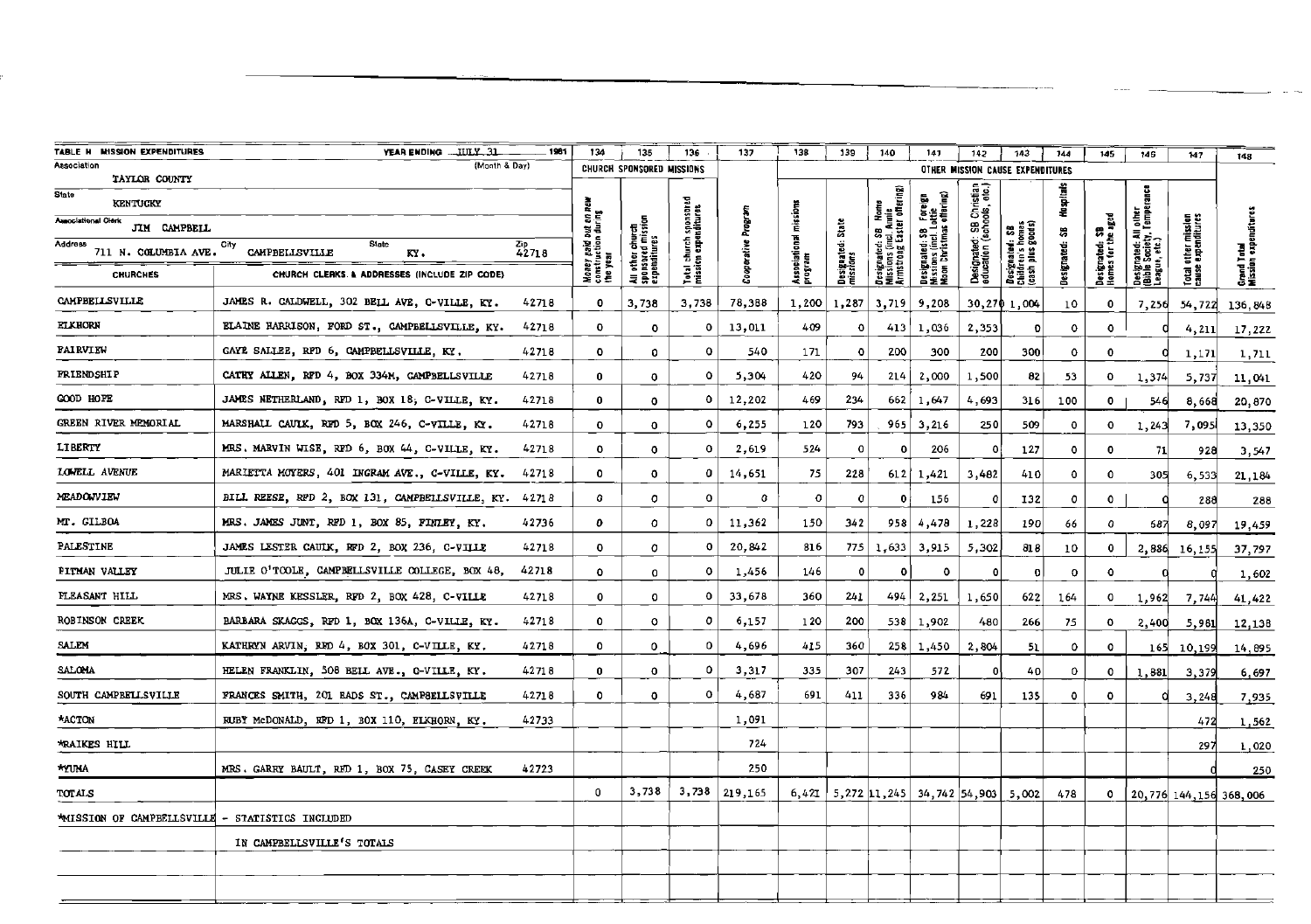| TABLE I SPECIAL INFORMATION      | YEAR ENDING JULY 31                                                 | $- 1981$ 28               | 29           | 30                                                                                  |              | 31                                | 32                      | 33                     | $\bf{34}$                     | 35                                    | 36            | 37                      | 38                 | 39                                  | 40                                        |              |               |             |             |             |                                      |                                             |                                         | 41 42 43 44 45 46 47 48 49 50 51 52 53 |                     |                       |
|----------------------------------|---------------------------------------------------------------------|---------------------------|--------------|-------------------------------------------------------------------------------------|--------------|-----------------------------------|-------------------------|------------------------|-------------------------------|---------------------------------------|---------------|-------------------------|--------------------|-------------------------------------|-------------------------------------------|--------------|---------------|-------------|-------------|-------------|--------------------------------------|---------------------------------------------|-----------------------------------------|----------------------------------------|---------------------|-----------------------|
| TAYLOR COUNTY                    | (Month & Day)                                                       |                           |              |                                                                                     |              |                                   |                         |                        |                               |                                       |               |                         |                    |                                     |                                           |              |               |             |             |             |                                      | Does church have, observe, plan, use, etc.? |                                         |                                        | Y Yes               |                       |
| State<br>KENTUCKY                |                                                                     |                           |              |                                                                                     |              |                                   |                         |                        | (\$) Annie Armstrong Offering |                                       |               |                         |                    |                                     |                                           |              |               | Week        |             |             |                                      |                                             |                                         |                                        |                     |                       |
| Moderator<br>REV. MARSHALL BLACK |                                                                     | oe missions<br>: the year |              |                                                                                     |              | missions<br>ating                 | $\frac{3}{2}$           | school                 |                               |                                       | ≥ ใ           |                         | Sunday             |                                     | sons who<br>I missions<br>I project       |              |               | Prep.       |             | processing  |                                      | committee                                   |                                         |                                        |                     |                       |
| Address<br>710 N. HOSKINS AVE.   | City CAMPBELLSVILLE<br>State<br>$\frac{z_{\text{p}}}{42718}$<br>KY. |                           |              | No. church-type missions<br>currently operating<br>No. other type<br>started during |              | No. other-type<br>currently oper; | $S_{\rm M}$             | 4ay                    |                               | No. of adult Sunday<br>school classes | none<br>radio | Number of revivals      | Spanish<br>classes | No. of college<br>sludents baptized |                                           |              | Deacon F.M.P. |             |             | data        | Sem. Col. Day<br>Minutes microfilmed | Evangelism                                  | Annuity Board protect<br>for the pastor | Brotherhood Lead.<br>Seminary study    | Christian Life Comm | State paper in budget |
| <b>CHURCHES</b>                  | CHAIRMEN OF DEACONS & ADDRESSES (INCLUDE ZIP CODE)                  |                           |              |                                                                                     |              |                                   | No. New<br>Members      | Christian<br>enrolment |                               |                                       | L L           |                         | No. of S           |                                     | No. of perso<br>served in a<br>evangelism | Ubrary       |               | S.S. Lead.  | ň           | Auto.       | Bapt.                                |                                             |                                         |                                        |                     |                       |
| CAMPBELLSVILLE                   | DR. FOREST SHELY, 407 LAKEVIEW DRIVE, CAMPBELLSVILLE, KY. 42718     | $\mathbf{o}$              | 3            |                                                                                     | $\mathbf{o}$ | 0                                 | 76                      | $\circ$                | 2,919                         | 33                                    | R             | 7                       | $\mathbf{o}$       | 3                                   | 3                                         | $\mathbf{r}$ |               | YYY         |             |             | YIY                                  |                                             | ΥI                                      | Y                                      | Y                   | Y                     |
| <b>ELKHORN</b>                   | PAUL SMITH, RFD 1, CAMPBELLSVILLE, KY.<br>42718                     | $\mathbf{o}$              |              | $\circ$                                                                             | o            | 0                                 | 49                      | $\circ$                | 413                           | 5                                     | N             | 1                       | 0                  | 0                                   | 0                                         |              |               |             |             |             | Y                                    |                                             |                                         |                                        | Υ                   |                       |
| <b>FAIRVIEW</b>                  |                                                                     | ٥                         |              | $\mathbf{o}$                                                                        | o            | $\circ$                           | 12                      | $\circ$                | 200                           | $\mathbf{2}$                          | N             | 1                       | $\circ$            | 0                                   | $\mathbf{1}$                              |              |               |             |             |             |                                      |                                             | Y                                       |                                        |                     |                       |
| <b>FRIENDSHIP</b>                | MILTON JONES, RFD 3, BOX 206, CAMPBELLSVILLE, KY.<br>42718          | o                         |              | ٥                                                                                   | $\mathbf{o}$ | $\mathbf{o}$                      | $\overline{\mathbf{2}}$ | $\mathbf{o}$           | 214                           | 5                                     | N             | $\overline{2}$          | 0                  | 0                                   | $\mathbf{o}$                              |              |               |             | Y           |             |                                      |                                             |                                         |                                        | Y                   |                       |
| <b>COOD HOPE</b>                 | E. POE YOUNG, 320 ROBINSON AVE., CAMPBELLSVILLE, KY.<br>42718       | ٥                         |              | $\mathbf{o}$                                                                        | o            | $\mathbf{o}$                      | 6                       | $\mathbf{o}$           | 662                           | 6                                     | N             | 1                       | $\mathbf 0$        | $\mathbf{o}$                        | $\mathbf{2}$                              | Y            |               |             |             |             |                                      |                                             | Y                                       |                                        | Y                   | Y                     |
| GREEN RIVER MEMORIAL             | FRED RUSSELL, RFD 5, CAMPBELLSVILLE, KY.<br>42718                   | $\circ$                   | 0            | $\mathbf{o}$                                                                        |              | $\mathbf{o}$                      | 17                      | $\mathbf{o}$           | 995                           | $\overline{7}$                        | N             | $\overline{2}$          | $\mathbf{o}$       | $\mathbf{o}$                        | 5                                         | Y            | Y             | YY          |             |             | rΙγ                                  |                                             |                                         |                                        | Y                   |                       |
| <b>LIBERTY</b>                   | ROBERT L. WISE, RFD 6, CAMPBELLSVILLE, KY.<br>42718                 | ٥                         | 0            | 0                                                                                   |              | o                                 | 5                       | $\circ$                |                               | $\mathbf{2}$                          | N             | 1                       | $\mathbf 0$        | $\mathbf 0$                         | $\mathbf 0$                               | Y            |               |             |             |             |                                      |                                             |                                         |                                        |                     | Y                     |
| LOWELL AVENUE-                   | TOM GUPTON, RFD 2, CAMPBELLSVILLE, KY.<br>42718                     | $\circ$                   |              | 0<br>0                                                                              |              | 0                                 | 62                      | $\circ$                | 613                           | 5                                     | N             | $\overline{\mathbf{2}}$ | $\mathbf 0$        | 6                                   | 0                                         | Y            |               |             |             |             |                                      |                                             | Y                                       |                                        |                     | Ÿ                     |
| NEADOWVIEW                       |                                                                     | 0                         |              | 0                                                                                   | o            | 0                                 | о                       | $\mathbf{o}$           | $\mathbf{o}$                  | 4                                     | N             | $\circ$                 | 0                  | 0                                   | 0                                         |              |               |             |             |             |                                      |                                             |                                         |                                        |                     |                       |
| MT. GILBOA                       | EDGAR RUSSELL, RFD 1, BOX 75, CAMPBELLSVILLE, KY.<br>42718          | 0                         | $\mathbf{o}$ |                                                                                     | o            | $\mathbf{o}$                      | ٥                       | $\mathbf{o}$           | 958                           | 5                                     | N             | 1                       | 0                  | $\mathbf{o}$                        | 0                                         | Y            | Y             |             |             |             |                                      |                                             | Y                                       |                                        | Y                   | Y                     |
| <b>PALESTINE</b>                 | LYNWOOD CAVE, RFD 3, BOX 311, CAMPBELLSVILLE, KY.<br>42718          | $\mathbf{o}$              |              | $\mathbf{o}$<br>$\circ$                                                             |              | 0                                 | 22                      | $\circ$                | 1633                          | 11                                    | N             | $\overline{\mathbf{2}}$ | $\mathbf{o}$       | $\mathbf{o}$                        | $\mathbf{1}$                              |              |               |             |             |             | Y                                    |                                             |                                         | Y.                                     | Y                   | Y                     |
| PITMAN VALLEY                    | JOHN RAFFERTY, RFD 6, CAMPBELLSVILIE, KY. 42718<br>42718            | 0                         |              | $\mathbf{o}$                                                                        | o            | 0                                 | o                       | $\mathbf{o}$           | $\Omega$                      | $\mathbf 1$                           | $_{\rm N}$    | $\overline{\mathbf{2}}$ | 0                  | $\mathbf{o}$                        | $\circ$                                   |              |               |             |             |             | Y                                    |                                             |                                         |                                        |                     |                       |
| PLEASANT HILL                    | FLOYD M. SHORT, 750 WOODLAWN, CAMPBELISVILLE, KY.<br>42718          | $\mathbf{o}$              | $\mathbf 0$  |                                                                                     | 0            | $\circ$                           | $\mathbf 0$             | $\mathsf{o}\,$         | 494                           | 9                                     | rv            | 1                       | 0                  | 0                                   | 0                                         | Y            |               |             |             |             | Y                                    |                                             | Y                                       |                                        | Y                   | Y                     |
| ROBINSON CREEK                   | 42718<br>BILL SKAGGS, RFD 1, CAMPBELLSVILLE, KY.                    | 0                         | $\mathbf{o}$ | $\circ$                                                                             |              | 0                                 | 11                      | $\mathbf o$            | 1902                          | 5                                     | N             | $\circ$                 | 0                  | 0                                   | 0                                         |              |               |             |             |             |                                      |                                             | Y                                       |                                        | Y                   |                       |
| <b>SALEM</b>                     | JACK ARVIN, RFD 4, BOX 301, CAMPBELLSVILLE, KY.<br>42718            | $\mathsf{o}\,$            | $\mathbf{o}$ | $\mathbf{o}$                                                                        |              | $\circ$                           | 19                      | $\circ$                | 258                           | 6                                     | N             | $\overline{2}$          | $\mathbf{o}$       | 0                                   | 1                                         |              |               |             |             |             |                                      |                                             |                                         |                                        |                     |                       |
| <b>SALOMA</b>                    | CHARLES PORTER, 102 BROOK, CAMPBELLSVILLE, KY.<br>42718             | $\mathsf{o}\,$            | $\mathbf 0$  | $\mathbf{o}$                                                                        |              | $\mathbf{o}$                      | 5                       | $\mathbf{o}$           | 244                           | $\overline{2}$                        | N             | $\overline{\mathbf{2}}$ | $\circ$            | 0                                   | 1                                         | Y            |               |             | $\mathbf x$ |             |                                      |                                             | YIY                                     |                                        |                     |                       |
| SOUTH CAMPBELLSVILLE             | JIMMY ROSE, 203 TUCKER ST., CAMPBELLSVILLE, KY.<br>42718            | $\mathbf o$               | $\circ$      |                                                                                     | $\mathbf{o}$ | $\mathbf{o}$                      | 27                      | $\mathbf{o}$           | 336                           | $\overline{7}$                        | N             | $\mathbf{1}$            | $\circ$            | $\mathbf{z}$                        | $\mathbf{o}$                              | Y            |               |             |             |             |                                      |                                             | Y                                       |                                        |                     |                       |
| *ACTON                           | 42718<br>CHARLES ARNOLD, RFD 2, BOX 117, CAMPBELLSVILLE, KY.        |                           |              |                                                                                     |              |                                   |                         |                        |                               |                                       |               |                         |                    |                                     |                                           |              |               |             |             |             |                                      |                                             |                                         |                                        |                     |                       |
| *RAIKES HILL                     |                                                                     |                           |              |                                                                                     |              |                                   |                         |                        |                               |                                       |               |                         |                    |                                     |                                           |              |               |             |             |             |                                      |                                             |                                         |                                        |                     |                       |
| *YUNA                            |                                                                     |                           |              |                                                                                     |              |                                   |                         |                        |                               |                                       |               |                         |                    |                                     |                                           |              |               |             |             |             |                                      |                                             |                                         |                                        |                     |                       |
| <b>TOTALS</b>                    |                                                                     | 0                         | 3            | $\overline{\mathbf{3}}$                                                             |              | $\circ$                           | 313                     |                        | 011841                        | 115                                   |               | 28                      | 0                  | 11                                  | 14                                        |              | $9 \mid 3$    | $\mathbf 2$ | 4           | $\mathbf 0$ | 5<br>$\overline{\mathbf{3}}$         | l o l                                       | 9                                       | $-3$                                   | 9<br>$\circ$        |                       |
| *MISSION OF CAMPBELLSVILLE       |                                                                     |                           |              |                                                                                     |              |                                   |                         |                        |                               |                                       | $1 \mid R$    |                         |                    |                                     |                                           |              |               |             |             |             |                                      |                                             |                                         |                                        |                     |                       |
|                                  |                                                                     |                           |              |                                                                                     |              |                                   |                         |                        |                               |                                       | $1$ TV        |                         |                    |                                     |                                           |              |               |             |             |             |                                      |                                             |                                         |                                        |                     |                       |
|                                  |                                                                     |                           |              |                                                                                     |              |                                   |                         |                        |                               |                                       |               |                         |                    |                                     |                                           |              |               |             |             |             |                                      |                                             |                                         |                                        |                     |                       |
|                                  |                                                                     |                           |              |                                                                                     |              |                                   |                         |                        |                               |                                       |               |                         |                    |                                     |                                           |              |               |             |             |             |                                      |                                             |                                         |                                        |                     |                       |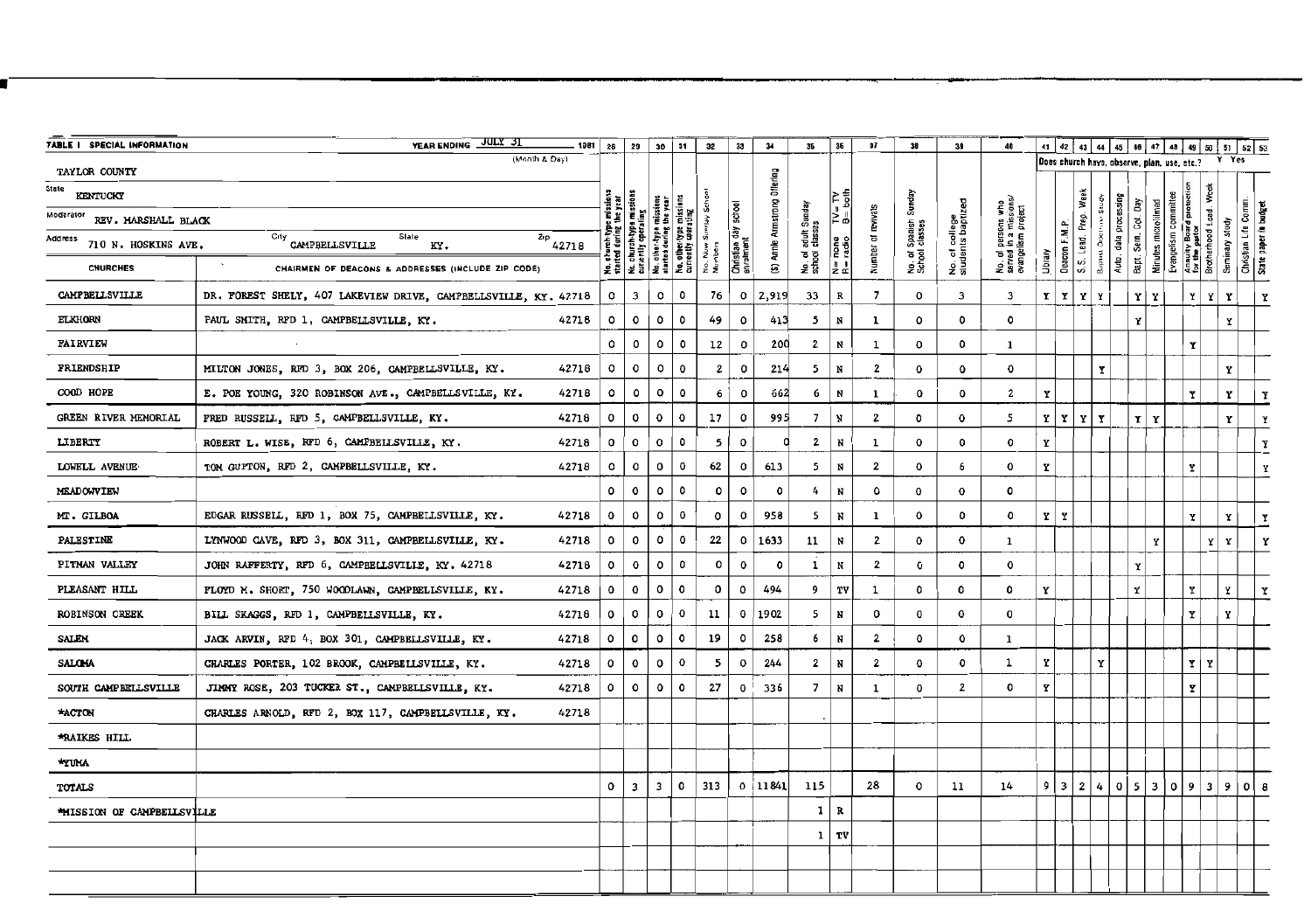# **Historical Tables**

| <b>Date</b> | <b>Church</b>         | <b>Clerk</b>         | <b>Moderator</b>     | <b>Preacher</b>        |
|-------------|-----------------------|----------------------|----------------------|------------------------|
| 1958        | Campbellsville        | Woodruff T. Chandler | J. Chester Badgett   | D. L. Druien           |
|             |                       |                      |                      | J. C. Badgett          |
| 1959        | Elkhorn               | Woodruff T. Chandler | J. Chester Badgett   | J. A. Parker           |
|             |                       |                      |                      | L. A. Fishburn         |
| 1960        | Good Hope             | Woodruff T. Chandler | D. L. Druien         | W. E. Miller           |
|             | Liberty               |                      |                      | T. H. Harding          |
| 1961        | Lone Valley           | Woodruff T. Chandler | D. L. Druien         | Gilbert Sapp           |
|             | Campbellsville        |                      |                      | H. T. Parrott          |
| 1962        | Mt. Gilboa            | Woodruff T. Chandler | T. H. Harding        | <b>Harvey Morrison</b> |
|             | South Campbellsville  |                      |                      | Marshall Black         |
| 1963        | Palestine             | Woodruff T. Chandler | Gilbert Sapp         | <b>Ralph Boots</b>     |
|             | Lowell Avenue         |                      |                      | L. M. Hamilton         |
| 1964        | <b>Pleasant Hill</b>  | Woodruff T. Chandler | <b>Homer Kirtley</b> | J. C. Badgett          |
|             | Campbellsville        |                      |                      | D. L. Druien           |
| 1965        | <b>Robinson Creek</b> | Woodruff T. Chandler | <b>Homer Kirtley</b> | Harvey Morrison        |
|             | Campbellsville        |                      |                      | William R. Beard       |
| 1966        | Salem                 | Woodruff T. Chandler | William R. Beard     | L. M. Hamilton         |
|             | Campbellsville        |                      |                      | Landon Hadley          |
| 1967        | Saloma                | J. W. Mallard        | William R. Beard     | Joe Hampton            |
|             | <b>Lowell Avenue</b>  |                      |                      | Arnold Moon            |
| 1968        | South Campbellsville  | J. L. McNeal         | Joe R. Hampton       | Arnold Moon            |
|             | Green River Memorial  |                      |                      | Ralph Boots            |
| 1969        | Campbellsville        | Lonnie Turner        | J. B. Crawley        | Landon Hadley          |
|             | Meadowview            |                      |                      |                        |
| 1970        | Elkhorn               | Lonnie Turner        | J. B. Crawley        | L. D. Kennedy          |
|             | Mt. Gilboa            |                      |                      |                        |
| 1971        | Good Hope             | George R. Gaddie     | Landon Hadley        | J. Gene Hall           |
|             | Liberty               |                      |                      |                        |
| 1972        | Friendship            | George R. Gaddie     | Landon Hadley        | <b>Hardin Hosey</b>    |
|             | Palestine             |                      |                      |                        |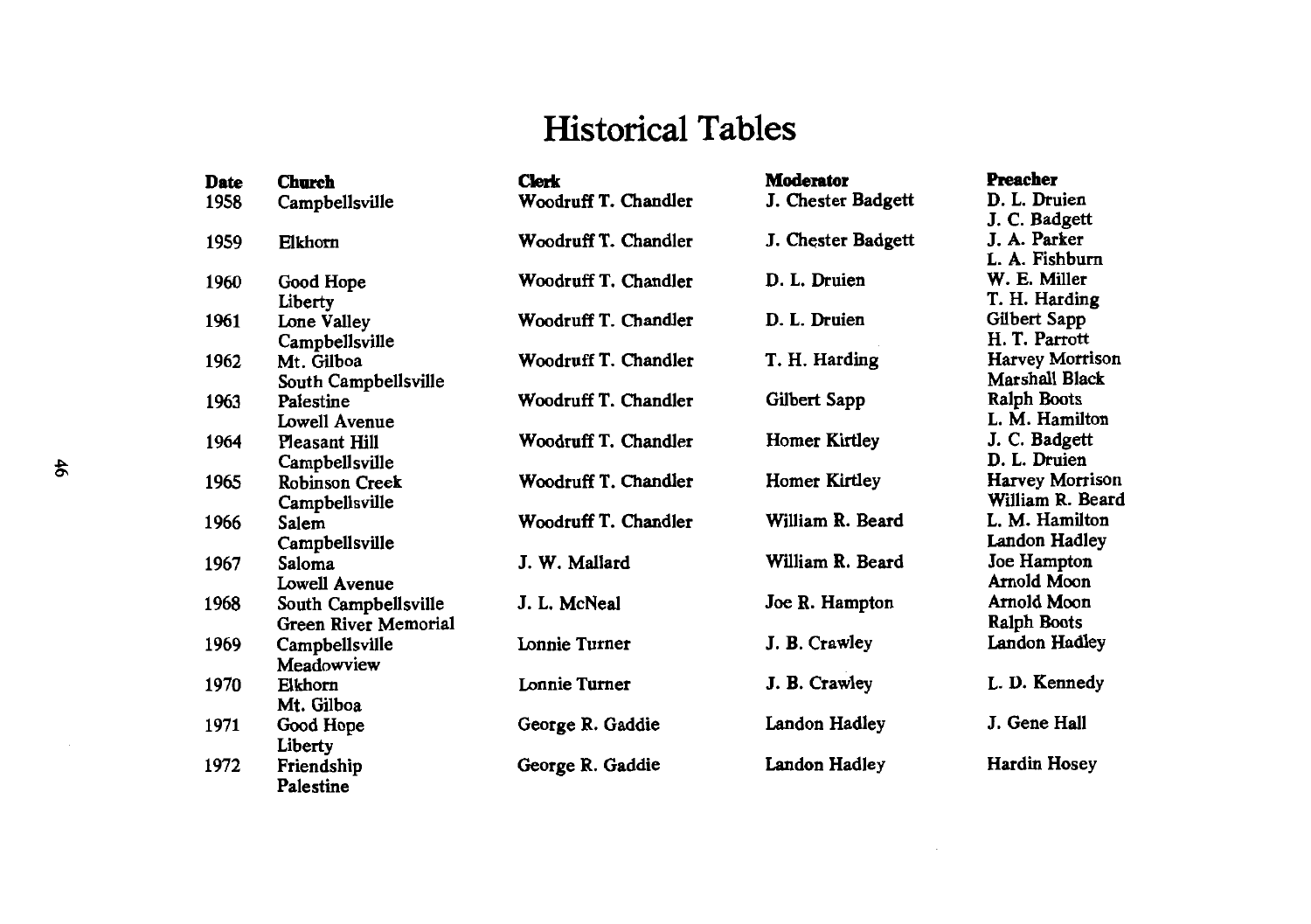| 1973 | <b>Robinson Creek</b> | George R. Gaddie | Darrell Hunt           | Charles Harris         |
|------|-----------------------|------------------|------------------------|------------------------|
|      | Pleasant Hill         |                  |                        |                        |
| 1974 | Salem                 | George R. Gaddie | Darrell Hunt           | <b>Richard Shields</b> |
|      | Lowell Avenue         |                  |                        |                        |
| 1975 | Green River Memorial  | George R. Gaddie | Richard Shields        | J. C. Badgett          |
|      | South Campbellsville  |                  |                        |                        |
| 1976 | Saloma                | Ken Forman       | <b>Richard Shields</b> | Marshall Black         |
|      | Campbellsville        |                  |                        |                        |
| 1977 | Fairview              | Hardin Hosey     | Jerry Kibbons          | George Gaddie          |
|      | Palestine             |                  |                        |                        |
| 1978 | Robinson Creek        | Hardin Hosey     | Jerry Kibbons          | Donald Gowin           |
|      | Elkhorn               |                  |                        |                        |
| 1979 | Liberty               | Hardin Hosey     | George R. Gaddie       | Thurman Eaton          |
|      | Good Hope             |                  |                        |                        |
| 1980 | Pleasant Hill         | L. D. Kennedy    | George R. Gaddie       | Jerry Kibbons          |
|      | Mt. Gilboa            |                  |                        |                        |
| 1981 | Pitman Valley         | Jim Campbell     | L. D. Kennedy          | Dr. Paul Horner        |
|      | Salem                 |                  |                        |                        |

 $\sim$